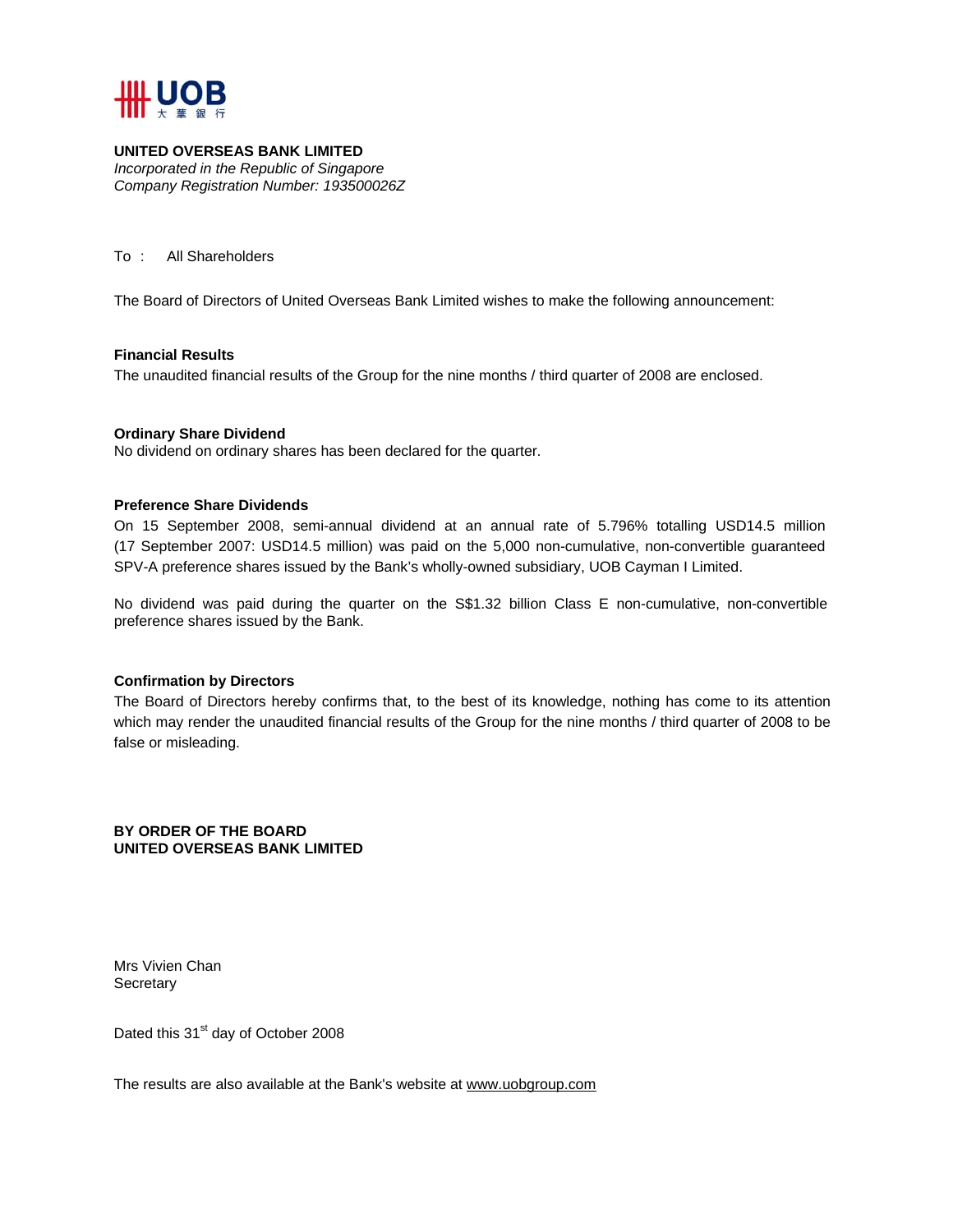

Incorporated in the Republic of Singapore Company Registration Number: 193500026Z

**Group Financial Report for the Nine Months / Third Quarter 2008**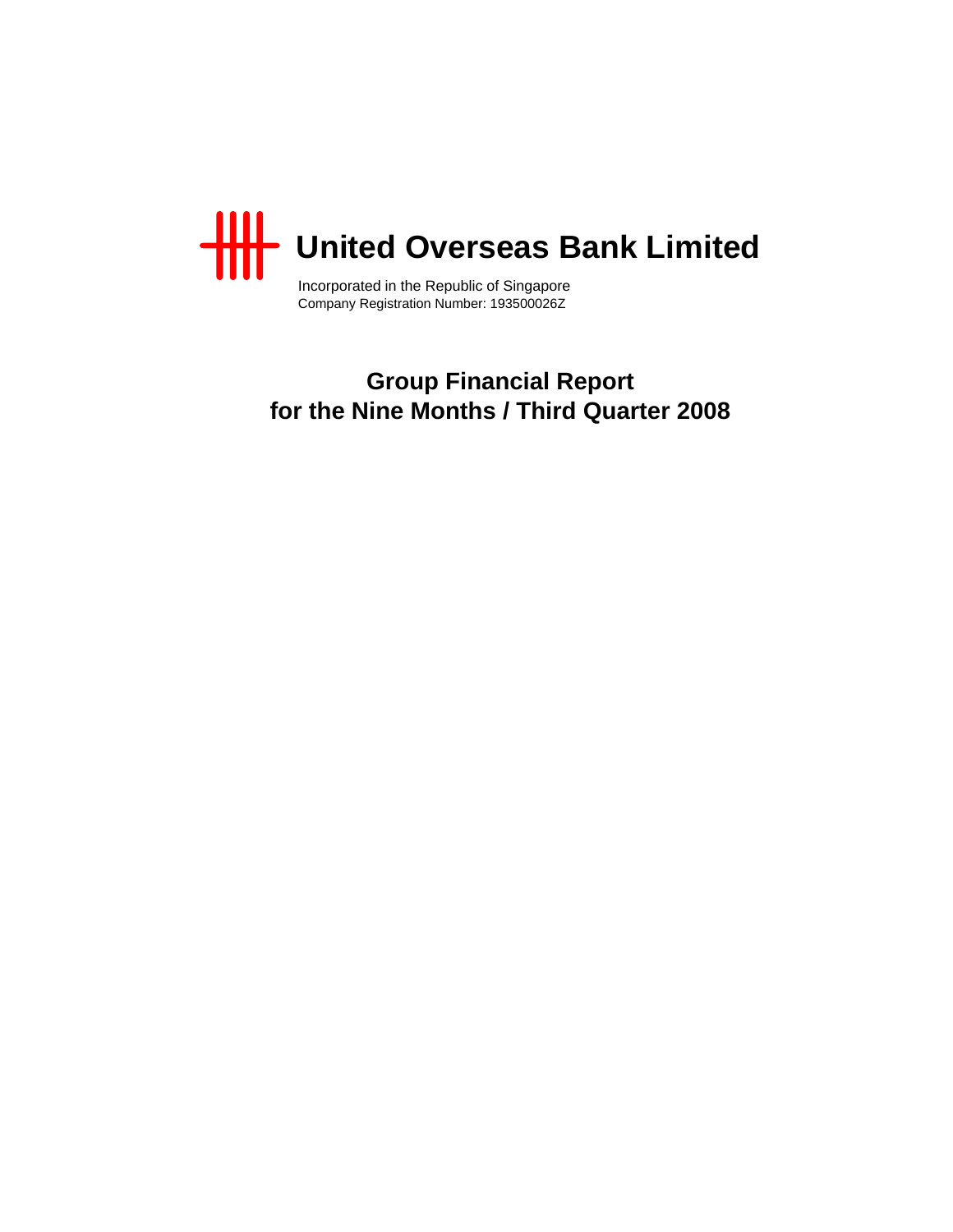# **\HUOB**

## **Contents**

## **Page**

- 2 Financial Highlights
- 4 Performance Review
- 6 Net Interest Income
- 8 Non-Interest Income
- 9 Operating Expenses
- 10 Impairment Charges
- 11 Customer Loans
- 12 Total Deposits
- 12 Debts Issued
- 13 Shareholders' Equity
- 13 Changes in Issued Shares of the Bank
- 14 Non-Performing Assets
- 17 Performance by Business Segment
- 19 Performance by Geographical Segment
- 20 Capital Adequacy Ratios

## **Appendix**

- 1 Consolidated Profit and Loss Account
- 2 Consolidated Balance Sheet
- 3 Consolidated Statement of Changes in Equity
- 4 Consolidated Cash Flow Statement
- 5 Balance Sheet of the Bank
- 6 Statement of Changes in Equity of the Bank
- 7 Collateralised Debt Obligations

#### **Notes:**

- 1 The financial statements are presented in Singapore dollars.
- 2 Certain comparative figures have been restated to conform with the current period's presentation.
- 3 Certain figures in this report may not add up to the respective totals due to rounding.
- 4 Amounts less than \$500,000 in absolute term are shown as "0".

"NM" denotes not meaningful.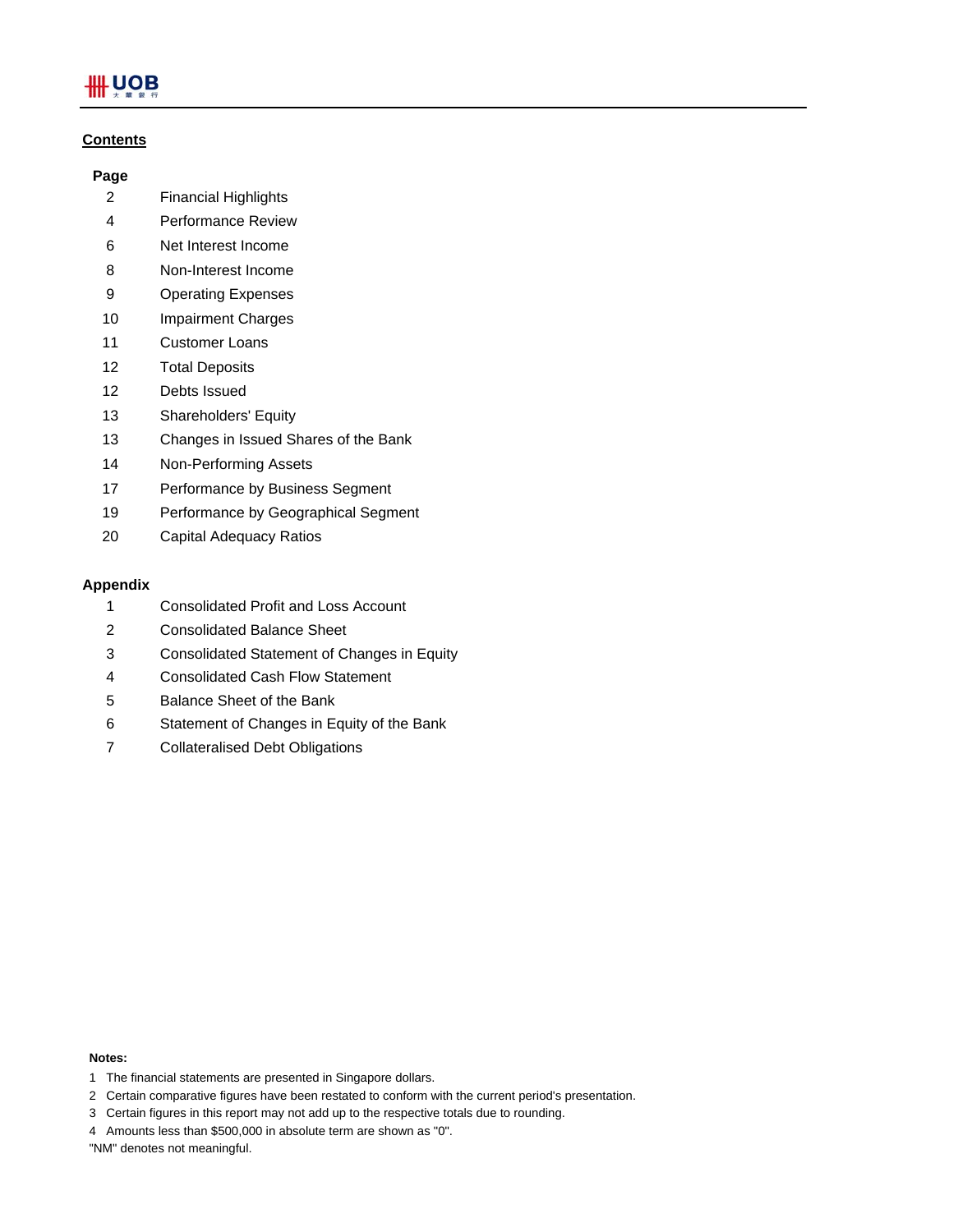#### **Financial Highlights**

|                                                                        | 9M08  | 9M07         | $+/(-)$           | 3Q08           | 2Q08  | $+/(-)$       | 3Q07           | $+/(-)$       |
|------------------------------------------------------------------------|-------|--------------|-------------------|----------------|-------|---------------|----------------|---------------|
|                                                                        |       |              | %                 |                |       | $\%$          |                | $\%$          |
| Profit and Loss Summary (\$m)                                          |       |              |                   |                |       |               |                |               |
| Net interest income                                                    | 2,618 | 2,237        | 17.0              | 893            | 873   | 2.3           | 714            | 25.1          |
| Non-interest income                                                    | 1,284 | 1,360        | (5.6)             | 319            | 550   | (41.9)        | 393            | (18.6)        |
| Total income                                                           | 3,902 | 3,597        | 8.5               | 1,213          | 1,424 | (14.8)        | 1,107          | 9.6           |
| Less: Total expenses                                                   | 1,518 | 1,463        | 3.8               | 504            | 518   | (2.8)         | 487            | 3.5           |
| Operating profit                                                       | 2,384 | 2,134        | 11.7              | 709            | 905   | (21.7)        | 620            | 14.4          |
| Less: Intangible assets                                                | 8     | 9            | (7.3)             | 3              | 3     | 9.0           | 3              | 5.6           |
| Less: Impairment charges                                               | 427   | 172          | 147.8             | 158            | 180   | (12.5)        | 4              | <b>NM</b>     |
| Add: Share of profit of associates                                     | 89    | 159          | (44.5)            | 32             | 34    | (5.1)         | 47             | (31.3)        |
| Less: Tax and minority interests                                       | 432   | 509          | (15.1)            | 105            | 156   | (32.5)        | 159            | (33.9)        |
| Net profit after tax <sup>1</sup>                                      | 1,605 | 1,603        | 0.1               | 475            | 601   | (20.9)        | 501            | (5.1)         |
| <b>Financial Indicators</b>                                            |       |              |                   |                |       |               |                |               |
| Income mix $(\%)$                                                      |       |              |                   |                |       |               |                |               |
| Net interest income                                                    | 67.1  | 62.2         | 4.9% pt           | 73.7           | 61.3  | 12.4% pt      | 64.5           | 9.2% pt       |
| Non-interest income                                                    | 32.9  | 37.8         | $(4.9)%$ pt       | 26.3           | 38.7  | $(12.4)$ % pt | 35.5           | $(9.2)$ % pt  |
| Profit distribution (%)                                                |       |              |                   |                |       |               |                |               |
| Singapore                                                              | 73.7  | 71.4         | 2.3% pt           | 72.1           | 79.3  | $(7.2)%$ pt   | 66.7           | 5.4% pt       |
| Overseas                                                               | 26.3  | 28.6         | $(2.3)$ % pt      | 27.9           | 20.7  | 7.2% pt       | 33.3           | $(5.4)%$ pt   |
| Basic earnings per ordinary share $(\$)^2$ , 3                         | 1.39  | 1.38         | 0.7               | 1.23           | 1.57  | (21.7)        | 1.29           | (4.7)         |
| Return on average ordinary                                             |       |              |                   |                |       |               |                |               |
| shareholders' equity (%) <sup>2,3</sup>                                | 13.1  | 12.8         | 0.3% pt           | 11.9           | 14.8  | $(2.9)%$ pt   | 11.9           |               |
| Return on average total assets $(\%)$ <sup>3</sup>                     | 1.18  | 1.27         | (0.09)% pt        | 1.04           | 1.32  | $(0.28)$ % pt | 1.18           | $(0.14)$ % pt |
| Net interest margin $(\%)$ <sup>3</sup>                                | 2.21  | 2.05         | 0.16% pt          | 2.21           | 2.23  | $(0.02)$ % pt | 1.93           | 0.28% pt      |
| Expense / Income ratio (%)                                             | 38.9  | 40.7         | $(1.8)$ % pt      | 41.6           | 36.4  | 5.2% pt       | 44.0           | $(2.4)$ % pt  |
| Net dividend per ordinary share $(\phi)$<br>Interim<br>Special interim | 20.0  | 16.4         | 22.0              | $\blacksquare$ | 20.0  | (100.0)       |                |               |
| Total                                                                  | 20.0  | 12.3<br>28.7 | (100.0)<br>(30.3) | $\blacksquare$ | 20.0  | (100.0)       | $\blacksquare$ |               |

**Notes:**

1 Refer to profit attributable to equity holders of the Bank.

2 Calculated based on profit attributable to equity holders of the Bank net of preference share dividends incurred for the financial period.

3 Computed on an annualised basis.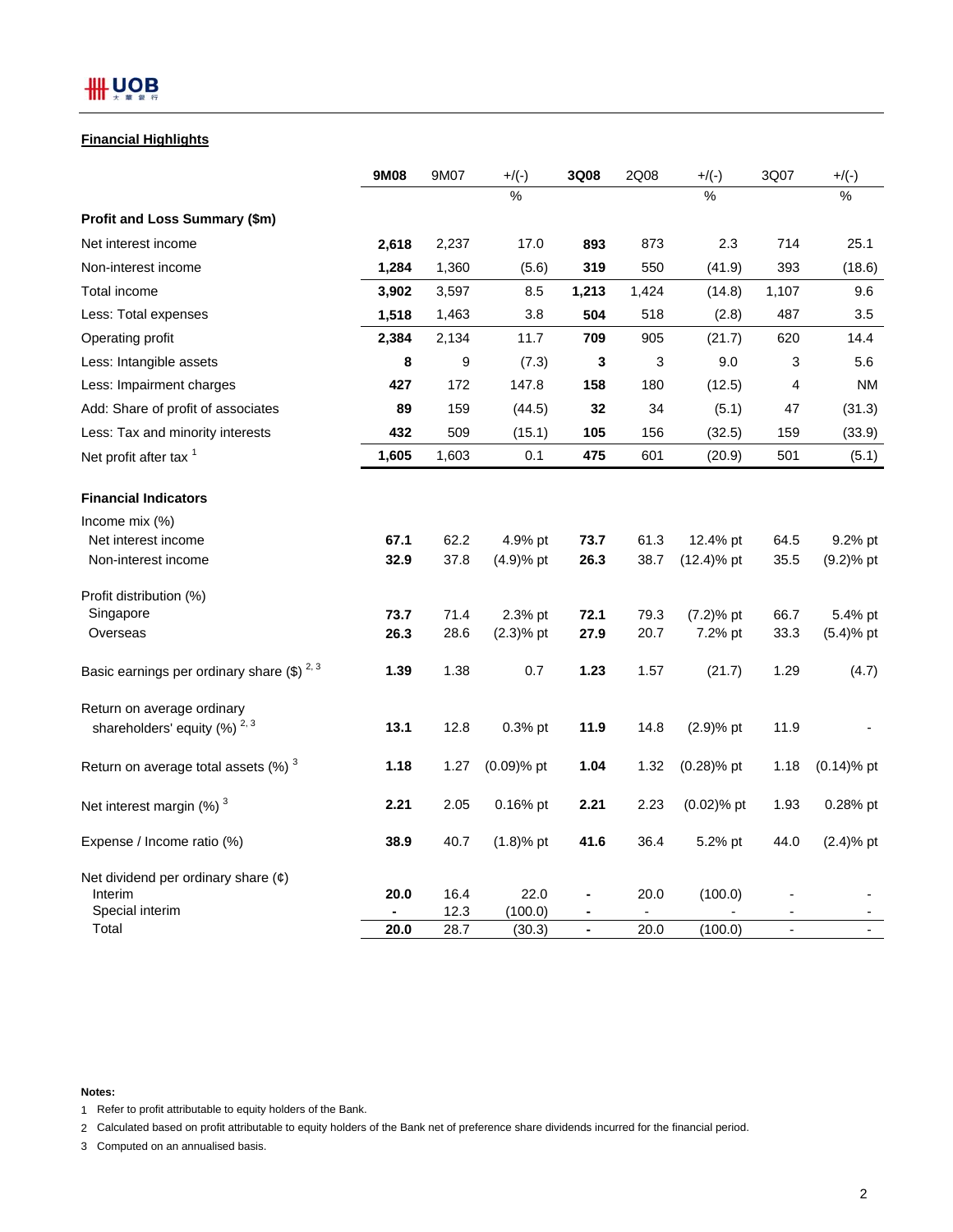# **III** UOB

## **Financial Highlights** *(cont'd)*

|                                                                | Sep-08  | <b>Jun-08</b> | $+/(-)$      | Sep-07  | $+$ /(-)     |
|----------------------------------------------------------------|---------|---------------|--------------|---------|--------------|
|                                                                |         |               | $\%$         |         | $\%$         |
| Financial Indicators (cont'd)                                  |         |               |              |         |              |
| Customer loans (net) (\$m)                                     | 100,433 | 97,395        | 3.1          | 85,161  | 17.9         |
| Customer deposits (\$m)                                        | 113,123 | 109,004       | 3.8          | 104,798 | 7.9          |
| Loans / Deposits ratio $(%)1$                                  | 88.8    | 89.3          | $(0.5)$ % pt | 81.3    | 7.5% pt      |
| NPL ratio $(\%)$ <sup>2</sup>                                  | 1.5     | 1.5           |              | 2.3     | $(0.8)$ % pt |
| Total assets (\$m)                                             | 181,436 | 180,797       | 0.4          | 172,192 | 5.4          |
| Shareholders' equity $(\text{Im})^3$                           | 17,155  | 16,583        | 3.5          | 17,249  | (0.5)        |
| Revaluation surplus $(\text{Im})^4$                            | 3,267   | 3,270         | (0.1)        | 2,442   | 33.8         |
| Net asset value ("NAV") per ordinary share $(\$)$ <sup>5</sup> | 9.96    | 10.46         | (4.8)        | 10.84   | (8.1)        |
| Revalued NAV per ordinary share (\$) <sup>5</sup>              | 12.13   | 12.63         | (4.0)        | 12.45   | (2.6)        |
| Net tangible asset per ordinary share $(\$)$ <sup>5</sup>      | 7.16    | 7.66          | (6.5)        | 8.03    | (10.8)       |
| Capital adequacy ratios (%)                                    |         |               |              |         |              |
| Tier 1                                                         | 11.2    | 10.2          | 1.0% pt      | 10.2    | 1.0% pt      |
| Total                                                          | 15.5    | 14.4          | 1.1% pt      | 14.8    | 0.7% pt      |

**Notes:**

- 1 Refer to net customer loans and customer deposits.
- 2 Refer to non-performing loans (excluding debt securities and contingent assets) as a percentage of gross customer loans.
- 3 Refer to equity attributable to equity holders of the Bank.
- 4 Refer to revaluation surplus on properties not recognised in the financial statements.
- 5 Preference shares were excluded from the computation.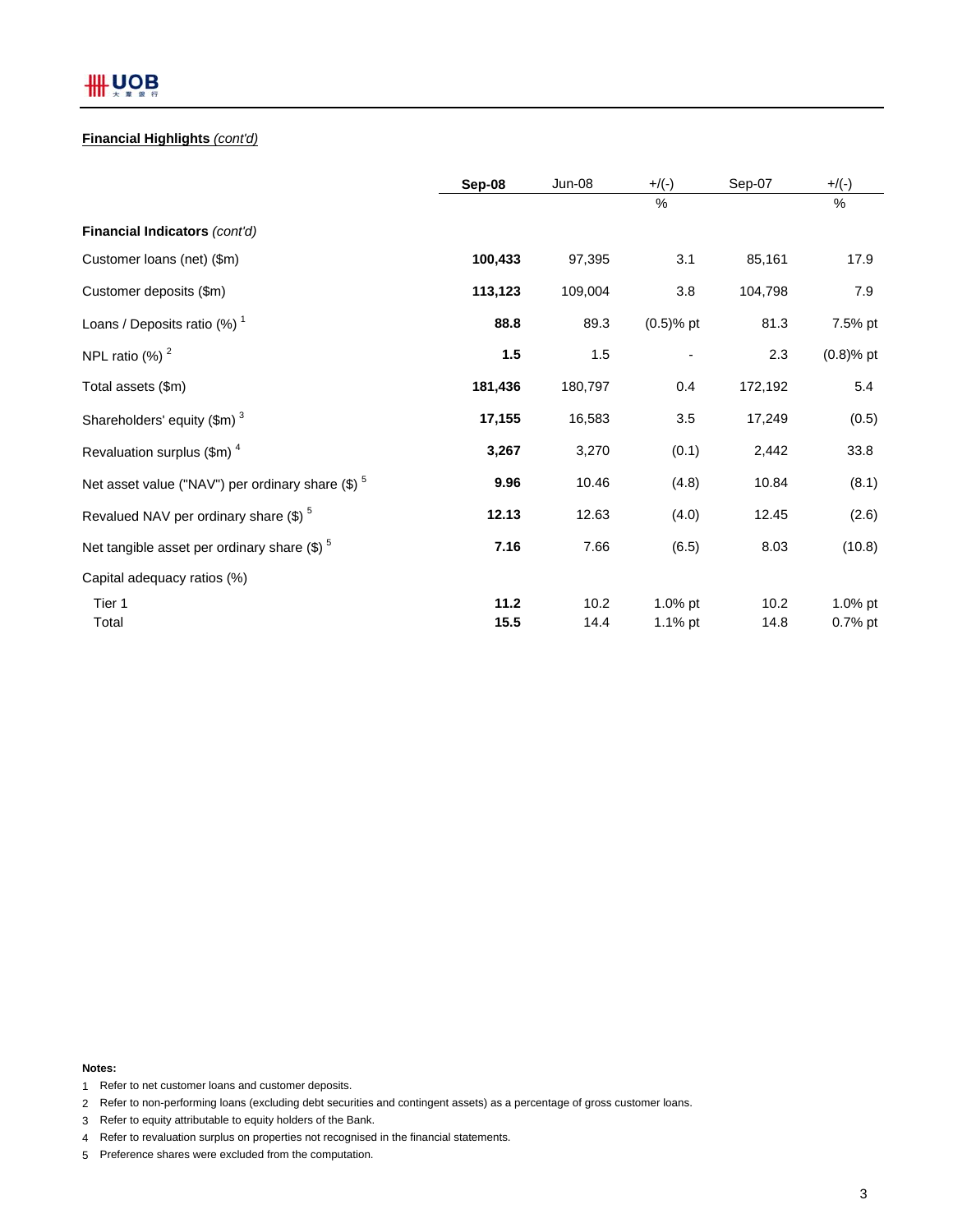## **Performance Review**

The financial statements have been prepared in accordance with Singapore Financial Reporting Standards ("FRS") with modification to FRS39 Financial Instruments: Recognition and Measurement in respect of loan loss provisioning, as provided in Notice to Banks No. 612 "Credit Files, Grading and Provisioning" issued by Monetary Authority of Singapore ("MAS"). The accounting policies and computation methods adopted in the financial statements for the nine months of 2008 are the same as those adopted in the audited financial statements for the financial year ended 31 December 2007.

On 30 October 2008, the Accounting Standards Council issued the amendments to FRS39 Financial Instruments: Recognition and Measurement and FRS107 Financial Instruments: Disclosures - Reclassification of Financial Assets, with an effective date from 1 July 2008. The amended standards permit reclassification of certain financial instruments under prescribed circumstances. The Group is reviewing its position and will reflect the changes, if any, in its fourth quarter 2008 announcement.

#### **Nine Months 2008 ("9M08") versus Nine Months 2007 ("9M07")**

The Group's net profit after tax ("NPAT") of \$1,605 million in 9M08 was marginally higher than that achieved in 9M07. Operating profit growth of 11.7% was largely negated by higher impairment charges, reflecting the difficult global financial conditions.

Total operating income rose 8.5% to \$3,902 million. The increase was driven by higher interest income from expanded loan portfolio and gapping activities, as well as higher rental income. These were partly offset by lower fee and commission income from fund management and investment-related activities, lower net trading and investment income and lower gain from sale of foreclosed assets.

Total operating expenses increased 3.8% to \$1,518 million. Staff costs increased 5.3% to \$808 million largely due to higher headcount to support increased business activities. Other operating expenses rose 2.1% to \$711 million mainly on occupancy-related expenses, partly offset by lower depreciation charges on IT assets. Expense-to-income ratio improved 1.8% points to 38.9% due to higher income growth.

Impairment charges increased 147.8% to \$427 million. The increase was due to higher individual impairment charges on loans and debt securities. Collective impairment of \$184 million was provided in the light of the unstable global equity and credit markets.

Share of pre-tax profit of associates decreased 44.5% to \$89 million, mainly due to lower profits recorded by the major associates.

Net customer loans increased 17.9% to \$100.4 billion as at 30 September 2008. Non-performing loan ("NPL") ratio was 1.5%, an improvement from the 2.3% a year ago.

Tier 1 and total capital adequacy ratios were higher at 11.2% and 15.5% as at 30 September 2008 respectively. The increase was mainly attributed to the issuance of S\$1.32 billion Class E non-cumulative, non-convertible preference shares on 15 September 2008.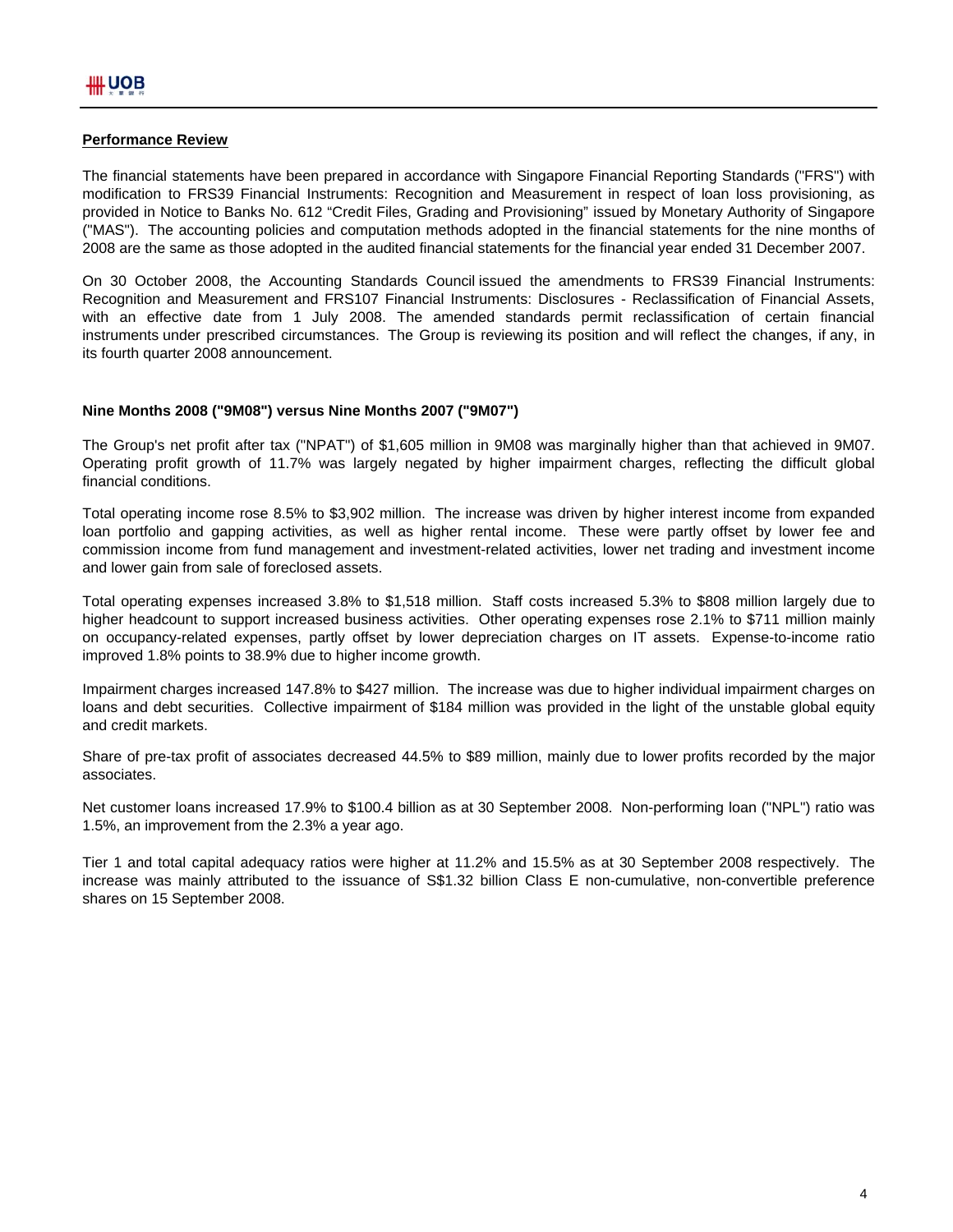## **Performance Review** *(cont'd)*

#### **Third Quarter 2008 ("3Q08") versus Second Quarter 2008 ("2Q08")**

Group NPAT decreased 20.9% to \$475 million in 3Q08 largely due to lower operating income, partly offset by lower impairment charges.

Total operating income reduced 14.8% to \$1,213 million. The increase in net interest income was more than offset by the contraction in non-interest income. The latter was largely due to gain on sale of investment securities in last quarter, coupled with mark-to-market losses on non-trading financial instruments.

Total operating expenses decreased 2.8% to \$504 million. The decrease was mainly on staff costs due to lower bonus accrual. Expense-to-income ratio increased 5.2% points to 41.6% due to lower operating income.

Impairment charges decreased 12.5% to \$158 million. The decrease was largely due to writeback of provision for a longterm investment and lower individual impairment charges on debt securities, partly negated by higher collective impairment provision.

Net customer loans increased 3.1% to \$100.4 billion as at 30 September 2008. NPL ratio of 1.5% was the same as that at last quarter.

#### **Third Quarter 2008 ("3Q08") versus Third Quarter 2007 ("3Q07")**

Group NPAT declined 5.1% to \$475 million for 3Q08. Operating profit growth of 14.4% was more than offset by higher impairment charges.

Total operating income increased 9.6% to \$1,213 million. Net interest income rose 25.1% to \$893 million, primarily from loan growth, as well as higher contributions from securities and interbank money market activities. This was partly offset by net loss from trading and investment activities, and lower fee and commission income from fund management and investment-related activities.

Total operating expenses increased 3.5% to \$504 million. The increase was largely due to higher occupancy-related expenses and higher staff costs on increased headcount. However, expense-to-income ratio improved 2.4% points to 41.6% due to higher income growth.

Impairment charges increased \$154 million to \$158 million, mainly due to collective impairment provision for loans and debt securities, and individual impairment charges on loans as opposed to writeback in 3Q07.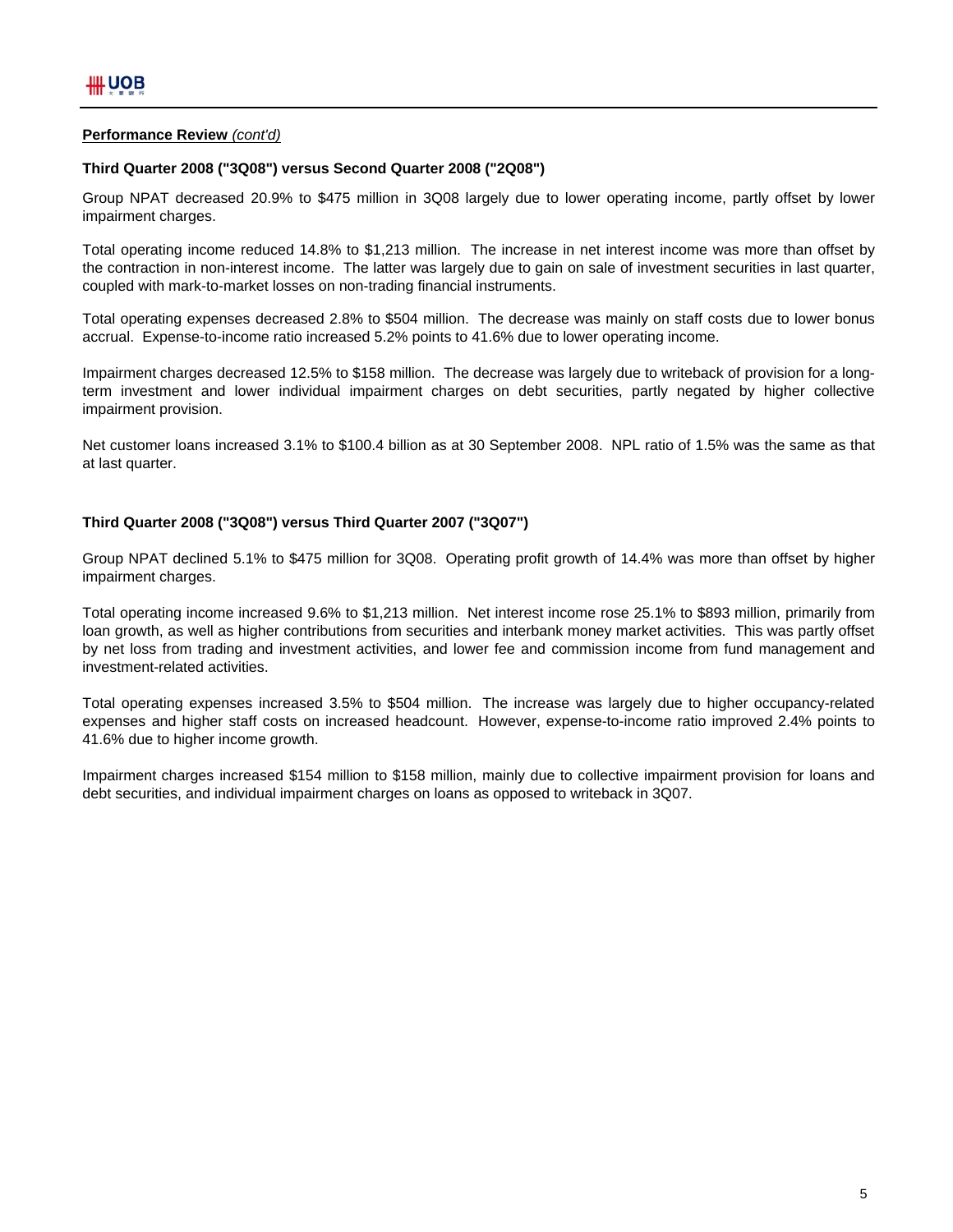## **Net Interest Income**

## **Net Interest Margin**

|                                |                | 9M08            |         | 9M07           |               |         |  |
|--------------------------------|----------------|-----------------|---------|----------------|---------------|---------|--|
|                                | Average        | Annualised      | Average | Average        | Annualised    | Average |  |
|                                | <b>Balance</b> | <b>Interest</b> | Rate    | <b>Balance</b> | Interest      | Rate    |  |
|                                | \$m            | \$m             | %       | \$m\$          | $\mathsf{Sm}$ | $\%$    |  |
| <b>Interest bearing assets</b> |                |                 |         |                |               |         |  |
| Customer Ioans                 | 96,437         | 4,667           | 4.84    | 79,935         | 4,626         | 5.79    |  |
| Interbank balances             | 31,764         | 1,121           | 3.53    | 37,365         | 1,595         | 4.27    |  |
| Securities                     | 29,898         | 1,149           | 3.84    | 28,442         | 1,235         | 4.34    |  |
| Total                          | 158,099        | 6,937           | 4.39    | 145,742        | 7,456         | 5.12    |  |
| Interest bearing liabilities   |                |                 |         |                |               |         |  |
| Customer deposits              | 110,580        | 1,964           | 1.78    | 102,531        | 2,593         | 2.53    |  |
| Interbank balances / other     | 42,926         | 1,475           | 3.44    | 38,771         | 1,872         | 4.83    |  |
| Total                          | 153,505        | 3,440           | 2.24    | 141,302        | 4,465         | 3.16    |  |
| Net interest margin 1          |                |                 | 2.21    |                |               | 2.05    |  |

|                                     | 3Q08           |                 |         |                | 2Q08       |         |                | 3Q07       |         |  |
|-------------------------------------|----------------|-----------------|---------|----------------|------------|---------|----------------|------------|---------|--|
|                                     | Average        | Annualised      | Average | Average        | Annualised | Average | Average        | Annualised | Average |  |
|                                     | <b>Balance</b> | <b>Interest</b> | Rate    | <b>Balance</b> | Interest   | Rate    | <b>Balance</b> | Interest   | Rate    |  |
|                                     | \$m            | \$m             | %       | \$m            | \$m        | $\%$    | \$m            | \$m        | %       |  |
| <b>Interest bearing assets</b>      |                |                 |         |                |            |         |                |            |         |  |
| Customer loans                      | 100,025        | 4,700           | 4.70    | 95,613         | 4,537      | 4.75    | 81,980         | 4,478      | 5.46    |  |
| Interbank balances                  | 31,904         | 1,096           | 3.44    | 31,880         | 1,057      | 3.32    | 34,634         | 1,404      | 4.05    |  |
| <b>Securities</b>                   | 28,874         | 1,075           | 3.72    | 29,836         | 1,129      | 3.78    | 30,036         | 1,216      | 4.05    |  |
| Total                               | 160,803        | 6,871           | 4.27    | 157,328        | 6,723      | 4.27    | 146,650        | 7,097      | 4.84    |  |
| <b>Interest bearing liabilities</b> |                |                 |         |                |            |         |                |            |         |  |
| Customer deposits                   | 113,871        | 1,914           | 1.68    | 110,444        | 1,846      | 1.67    | 105,389        | 2,468      | 2.34    |  |
| Interbank balances / other          | 43,297         | 1,404           | 3.24    | 42,091         | 1,365      | 3.24    | 37,818         | 1,796      | 4.75    |  |
| Total                               | 157,168        | 3,318           | 2.11    | 152,536        | 3,211      | 2.10    | 143,207        | 4,264      | 2.98    |  |
| Net interest margin 1               |                |                 | 2.21    |                |            | 2.23    |                |            | 1.93    |  |

**Note:** 1 Net interest margin represents annualised net interest income as a percentage of total interest bearing assets.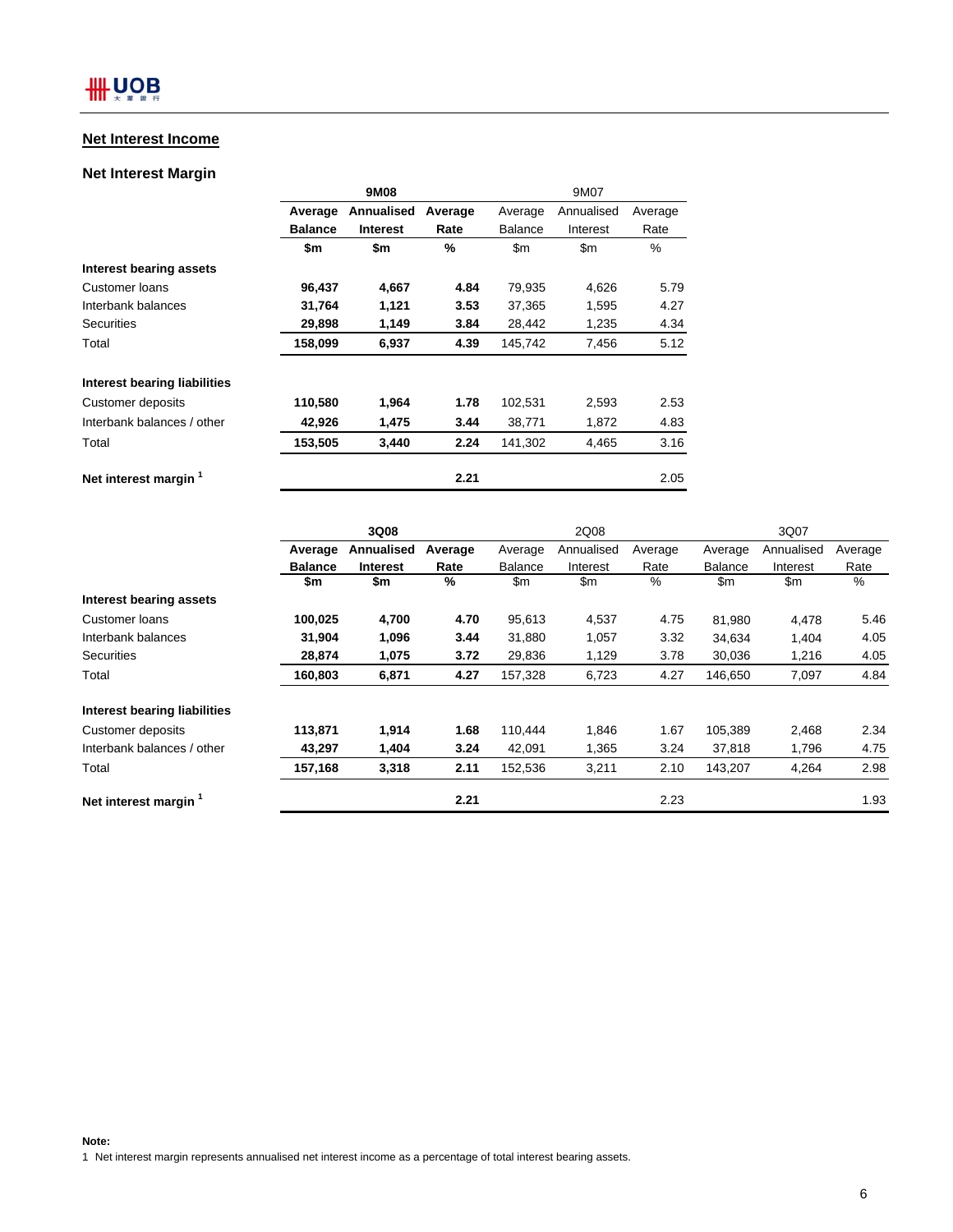## **Net Interest Income** (cont'd)

#### **Volume and Rate Analysis**

|                            | 9M08 vs 9M07 |         |        | 3Q08 vs 2Q08 |                          |        | 3Q08 vs 3Q07 |        |            |
|----------------------------|--------------|---------|--------|--------------|--------------------------|--------|--------------|--------|------------|
|                            | Volume       | Rate    | Net    | Volume       | Rate                     | Net    | Volume       | Rate   | <b>Net</b> |
|                            | Change       | Change  | Change | Change       | Change                   | Change | Change       | Change | Change     |
|                            | \$m          | \$m     | \$m    | \$m          | \$m                      | \$m    | \$m          | \$m    | \$m        |
| Interest income            |              |         |        |              |                          |        |              |        |            |
| <b>Customer loans</b>      | 714          | (683)   | 31     | 52           | (12)                     | 40     | 247          | (192)  | 55         |
| Interbank balances         | (179)        | (176)   | (355)  | 0            | 9                        | 10     | (28)         | (50)   | (78)       |
| <b>Securities</b>          | 47           | (111)   | (64)   | (9)          | (4)                      | (13)   | (12)         | (24)   | (35)       |
| Total                      | 583          | (970)   | (388)  | 43           | (6)                      | 37     | 208          | (266)  | (58)       |
| Interest expense           |              |         |        |              |                          |        |              |        |            |
| Customer deposits          | 152          | (623)   | (470)  | 14           | 3                        | 17     | 50           | (190)  | (140)      |
| Interbank balances / other | 139          | (435)   | (296)  | 9            | 0                        | 10     | 62           | (161)  | (99)       |
| Total                      | 291          | (1,058) | (767)  | 24           | 3                        | 27     | 112          | (351)  | (238)      |
| Change in number of days   |              |         | 2      |              | $\overline{\phantom{a}}$ | 10     |              |        | (2)        |
| Net interest income        | 292          | 87      | 381    | 20           | (9)                      | 20     | 95           | 85     | 179        |

#### *9M08 vs 9M07*

Net interest income grew 17.0% to \$2,618 million. The increase was mainly contributed by expanded loan portfolio, as well as higher gapping activities. Net interest margin increased 16 basis points to 2.21%, largely due to improved asset mix and lower funding costs.

#### *3Q08 vs 2Q08*

Net interest income rose 2.3% to \$893 million largely due to increase in loan volume. Net interest margin decreased 2 basis points to 2.21% mainly attributed to higher funding costs.

## 3*Q08 vs 3Q07*

Net interest income increased 25.1% to \$893 million. The increase was primarily from loan growth, as well as higher contributions from securities and interbank money market activities. Net interest margin grew 28 basis points to 2.21% as a result of improved asset mix and lower funding costs.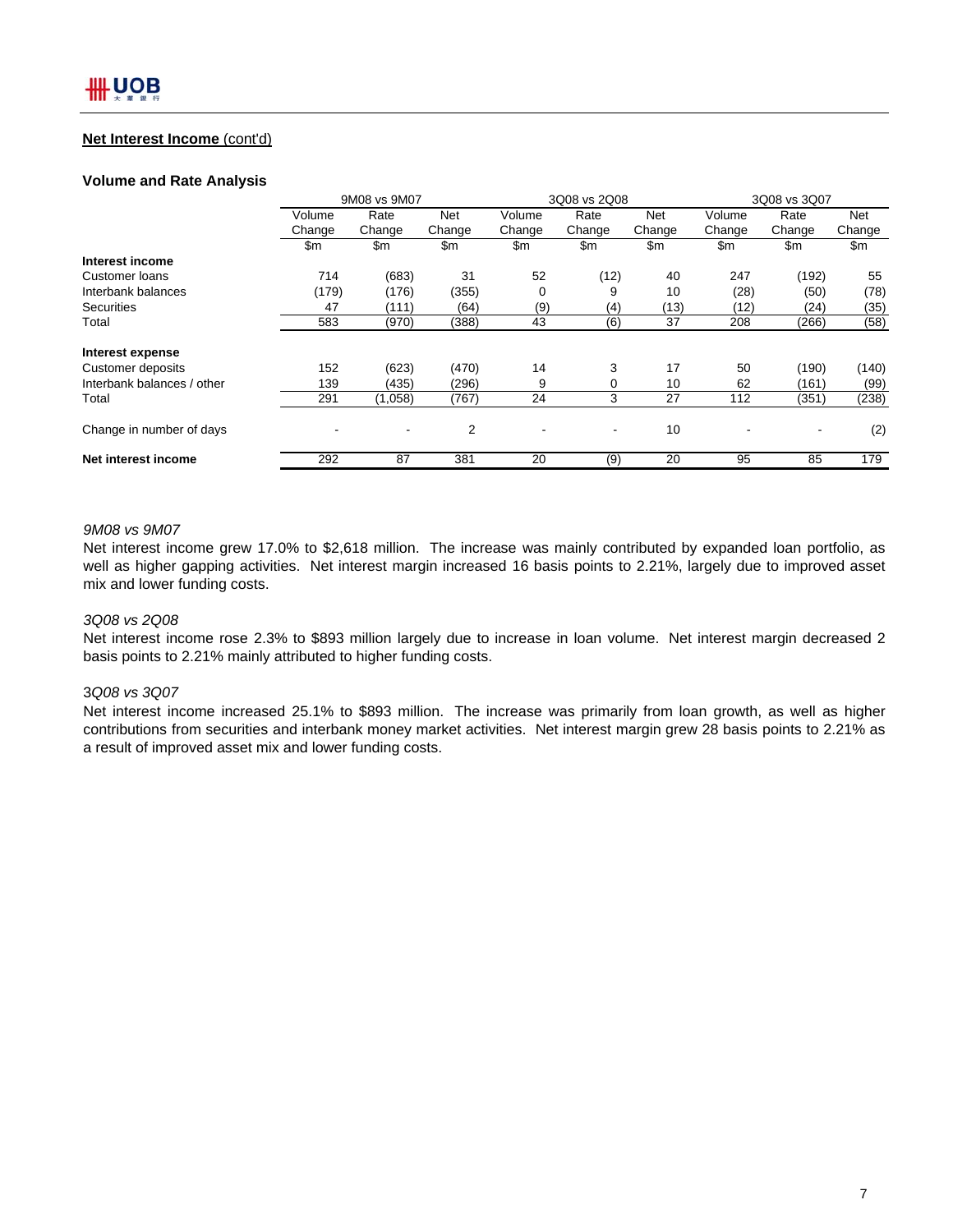### **Non-Interest Income**

|                                                                   | 9M08  | 9M07  | $+$ /(-)       | 3Q08 | 2Q08  | $+$ /(-)      | 3Q07           | $+$ /(-)       |
|-------------------------------------------------------------------|-------|-------|----------------|------|-------|---------------|----------------|----------------|
|                                                                   | \$m   | \$m\$ | $\%$           | \$m  | \$m\$ | %             | \$m\$          | $\%$           |
| Fee and commission income                                         |       |       |                |      |       |               |                |                |
| Credit card                                                       | 137   | 122   | 12.4           | 47   | 47    | (0.4)         | 42             | 10.8           |
| Fund management                                                   | 138   | 250   | (45.0)         | 37   | 46    | (19.9)        | 89             | (58.8)         |
| Futures broking                                                   | 26    | 25    | 3.5            | 9    | 8     | 3.2           | 9              | 0.6            |
| Investment-related                                                | 96    | 142   | (32.2)         | 31   | 36    | (14.0)        | 47             | (34.9)         |
| Loan-related                                                      | 211   | 146   | 44.3           | 67   | 69    | (2.6)         | 57             | 17.0           |
| Service charges                                                   | 60    | 59    | 2.4            | 20   | 19    | 6.2           | 18             | 12.8           |
| Trade-related                                                     | 155   | 140   | 11.1           | 51   | 51    | (1.5)         | 47             | 6.6            |
| Other                                                             | 43    | 24    | 78.0           | 13   | 13    | (1.1)         | 9              | 43.6           |
|                                                                   | 866   | 908   | (4.6)          | 274  | 289   | (5.4)         | 319            | (14.1)         |
| <b>Dividend income</b>                                            | 55    | 47    | 16.4           | 12   | 41    | (70.7)        | 9              | 27.5           |
| <b>Rental income</b>                                              | 81    | 54    | 48.7           | 29   | 27    | 8.8           | 21             | 40.2           |
| Other operating income                                            |       |       |                |      |       |               |                |                |
| Net gain / (loss) from:                                           |       |       |                |      |       |               |                |                |
| <b>Trading activities</b>                                         | (34)  | 99    | (134.9)        | (6)  | (35)  | 83.6          | 27             | (121.4)        |
| Non-trading activities                                            |       |       |                |      |       |               |                |                |
| Financial instruments measured                                    |       |       |                |      |       |               |                |                |
| at fair value to profit and loss<br>Available-for-sale assets and | (104) | (65)  | (60.6)         | (63) | 12    | (616.9)       | (103)          | 38.4           |
| other                                                             | 275   | 133   | 106.9          | 14   | 181   | (92.1)        | 78             | (81.6)         |
|                                                                   | 136   | 167   | (18.2)         | (55) | 159   | (134.5)       | $\overline{2}$ | <b>NM</b>      |
| Other income                                                      | 145   | 184   | (21.0)         | 59   | 35    | 70.6          | 42             | 41.0           |
|                                                                   | 282   | 351   | (19.6)         | 5    | 194   | (97.7)        | 44             | (89.6)         |
| Total                                                             | 1,284 | 1,360 | (5.6)          | 319  | 550   | (41.9)        | 393            | (18.6)         |
| Fee and commission income /                                       |       |       |                |      |       |               |                |                |
| Total income (%)<br>Non-interest income /                         | 22.2  |       | 25.2 (3.0)% pt | 22.6 | 20.3  | 2.3 % pt      |                | 28.8 (6.2)% pt |
| Total income (%)                                                  | 32.9  |       | 37.8 (4.9)% pt | 26.3 | 38.7  | $(12.4)$ % pt |                | 35.5 (9.2)% pt |

*9M08 vs 9M07*

Non-interest income decreased 5.6% to \$1,284 million. The decrease was mainly due to lower fee and commission income from fund management and investment-related activities, lower net trading and investment income, and lower gain from sale of foreclosed assets.

#### *3Q08 vs 2Q08*

Non-interest income declined 41.9% to \$319 million, largely due to gain on sale of investment securities in last quarter, coupled with mark-to-market losses on non-trading financial instruments.

#### 3*Q08 vs 3Q07*

Non-interest income decreased 18.6% to \$319 million. The decrease was mainly attributed to net loss from trading and investment activities, and lower fee and commission income mainly from fund management and investment-related activities.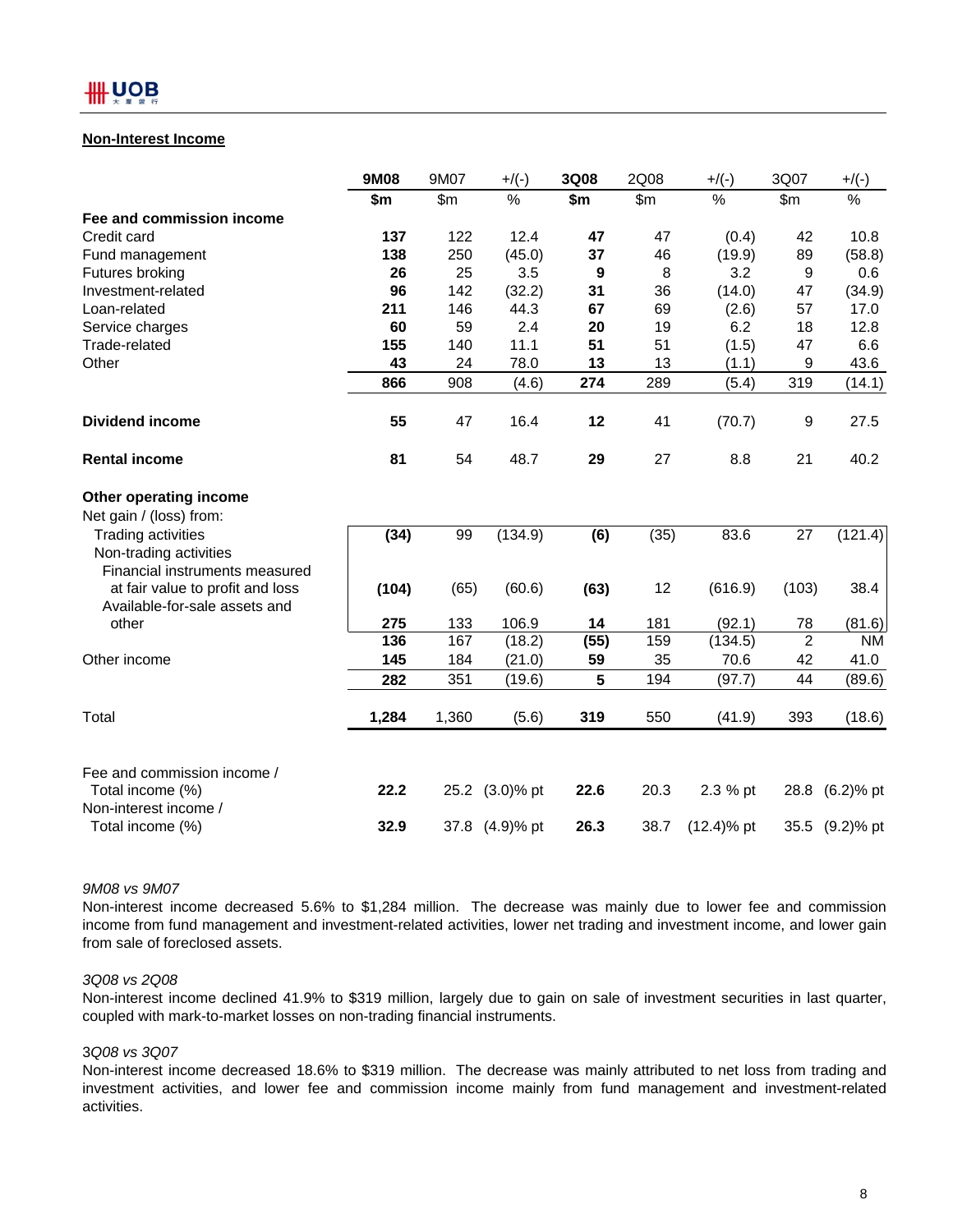## **Operating Expenses**

|                                                 | 9M08   | 9M07  | $+$ /(-)         | 3Q08   | 2Q08   | $+/(-)$   | 3Q07  | $+$ /(-)                 |
|-------------------------------------------------|--------|-------|------------------|--------|--------|-----------|-------|--------------------------|
|                                                 | \$m    | \$m\$ | $\%$             | \$m    | \$m\$  | %         | \$m\$ | %                        |
| <b>Staff costs</b>                              | 808    | 767   | 5.3              | 262    | 279    | (5.9)     | 254   | 3.2                      |
| Other operating expenses                        |        |       |                  |        |        |           |       |                          |
| Revenue-related                                 | 350    | 349   | 0.4              | 116    | 119    | (2.3)     | 117   | (1.1)                    |
| Occupancy-related                               | 149    | 126   | 18.5             | 53     | 51     | 5.0       | 44    | 21.5                     |
| IT-related                                      | 117    | 122   | (4.1)            | 41     | 39     | 4.2       | 38    | 7.2                      |
| Other                                           | 94     | 99    | (4.6)            | 32     | 31     | 1.6       | 34    | (6.3)                    |
|                                                 | 711    | 696   | 2.1              | 242    | 240    | 0.8       | 233   | 3.7                      |
| Total                                           | 1,518  | 1,463 | 3.8              | 504    | 518    | (2.8)     | 487   | 3.5                      |
| Of which:                                       |        |       |                  |        |        |           |       |                          |
| Depreciation of assets                          | 100    | 106   | (5.0)            | 33     | 34     | (1.2)     | 36    | (6.4)                    |
| Total IT costs <sup>1</sup><br>Total IT costs / | 209    | 205   | 2.0              | 71     | 71     | 1.1       | 64    | 11.6                     |
| Total operating expenses (%)                    | 13.8   |       | 14.0 (0.2)% pt   | 14.2   | 13.6   | $0.6%$ pt | 13.2  | 1.0 $%$ pt               |
| Expense / Income ratio (%)                      | 38.9   |       | 40.7 (1.8)% pt   | 41.6   | 36.4   | 5.2 % pt  |       | 44.0 (2.4)% pt           |
| Manpower (number)                               | 22,484 |       | 21,209 1,275 no. | 22,484 | 22,149 |           |       | 335 no. 21,209 1,275 no. |

#### *9M08 vs 9M07*

Total operating expenses increased 3.8% to \$1,518 million. Staff costs increased 5.3% to \$808 million mainly due to higher headcount to support business expansion. Other operating expenses increased 2.1% to \$711 million mainly due to higher occupancy-related expenses, partly offset by lower depreciation of IT assets. However, expense-to-income ratio improved 1.8% points to 38.9% due to higher income growth.

## 3*Q08 vs 2Q08*

Total operating expenses reduced 2.8% to \$504 million. The decrease was mainly on staff costs due to lower bonus accrual. Expense-to-income ratio however, increased 5.2% points to 41.6% due to lower operating income.

## 3*Q08 vs 3Q07*

Total operating expenses increased 3.5% to \$504 million, largely due to higher occupancy-related expenses and staff costs. However, expense-to-income ratio improved 2.4% points to 41.6% due to higher income growth.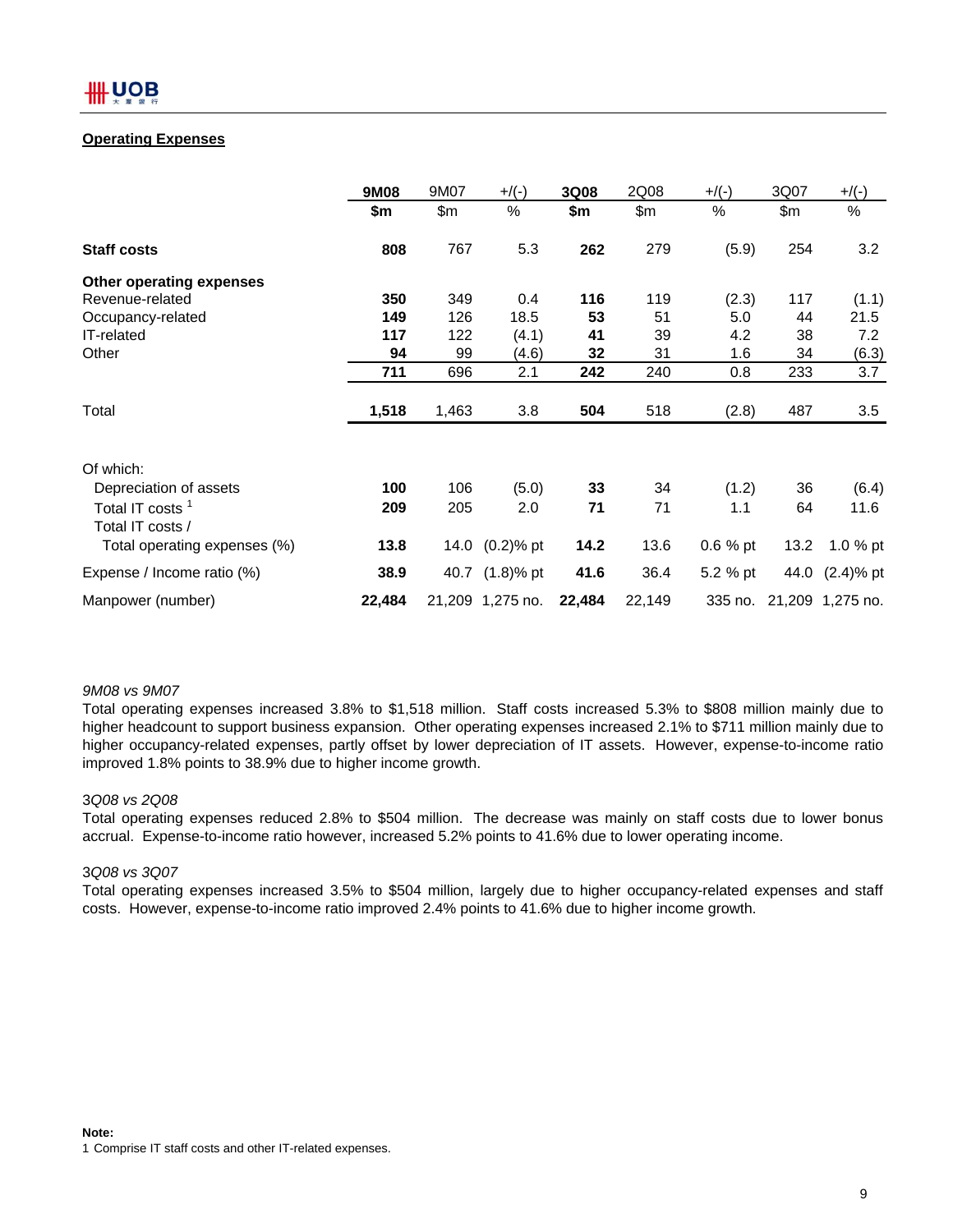## **Impairment Charges**

|                                     | 9M08 | 9M07                     | $+$ /(-)  | 3Q08         | 2Q08 | $+$ /(-)  | 3Q07                     | $+$ /(-)  |
|-------------------------------------|------|--------------------------|-----------|--------------|------|-----------|--------------------------|-----------|
|                                     | \$m  | \$m                      | %         | \$m          | \$m  | %         | \$m                      | $\%$      |
| Individual impairment on loans      |      |                          |           |              |      |           |                          |           |
| Singapore                           | (8)  | (7)                      | (11.1)    | 4            | (9)  | <b>NM</b> | (38)                     | NM        |
| Malaysia                            | 66   | 39                       | 70.0      | 7            | 51   | (85.5)    | 3                        | 120.6     |
| Thailand                            | 33   | 62                       | (47.6)    | 3            | 24   | (88.9)    | 5                        | (40.8)    |
| Indonesia                           | 4    | (6)                      | <b>NM</b> | 5            | (1)  | <b>NM</b> | (2)                      | <b>NM</b> |
| Greater China <sup>1</sup>          | 3    | (0)                      | <b>NM</b> | $\mathbf{2}$ | 0    | <b>NM</b> | 2                        | 13.3      |
| Other                               | 44   |                          | <b>NM</b> | 46           | (0)  | <b>NM</b> | 0                        | ΝM        |
|                                     | 142  | 89                       | 60.3      | 67           | 65   | 2.9       | (30)                     | <b>NM</b> |
| Individual impairment on securities |      |                          |           |              |      |           |                          |           |
| and other assets                    | 101  | 84                       | 20.4      | 18           | 51   | (63.8)    | 34                       | (46.0)    |
| Collective impairment               | 184  | $\overline{\phantom{a}}$ | <b>NM</b> | 72           | 64   | 12.6      | $\overline{\phantom{0}}$ | <b>NM</b> |
| Total                               | 427  | 172                      | 147.8     | 158          | 180  | (12.5)    | 4                        | ΝM        |

## *9M08 vs 9M07*

Impairment charges increased 147.8% to \$427 million. The increase was due to higher individual impairment on loans and debt securities. Collective impairment of \$184 million was provided in the light of the unstable global equity and credit markets.

#### *3Q08 vs 2Q08*

Impairment charges decreased 12.5% to \$158 million. The decrease was largely due to writeback of provision for a longterm investment and lower individual impairment charges on debt securities, partly negated by higher collective impairment provision.

#### 3Q*08 vs 3Q07*

Impairment charges increased \$154 million to \$158 million, largely due to collective impairment provision for loans and debt securities, and individual impairment charges on loans as opposed to writeback in 3Q07.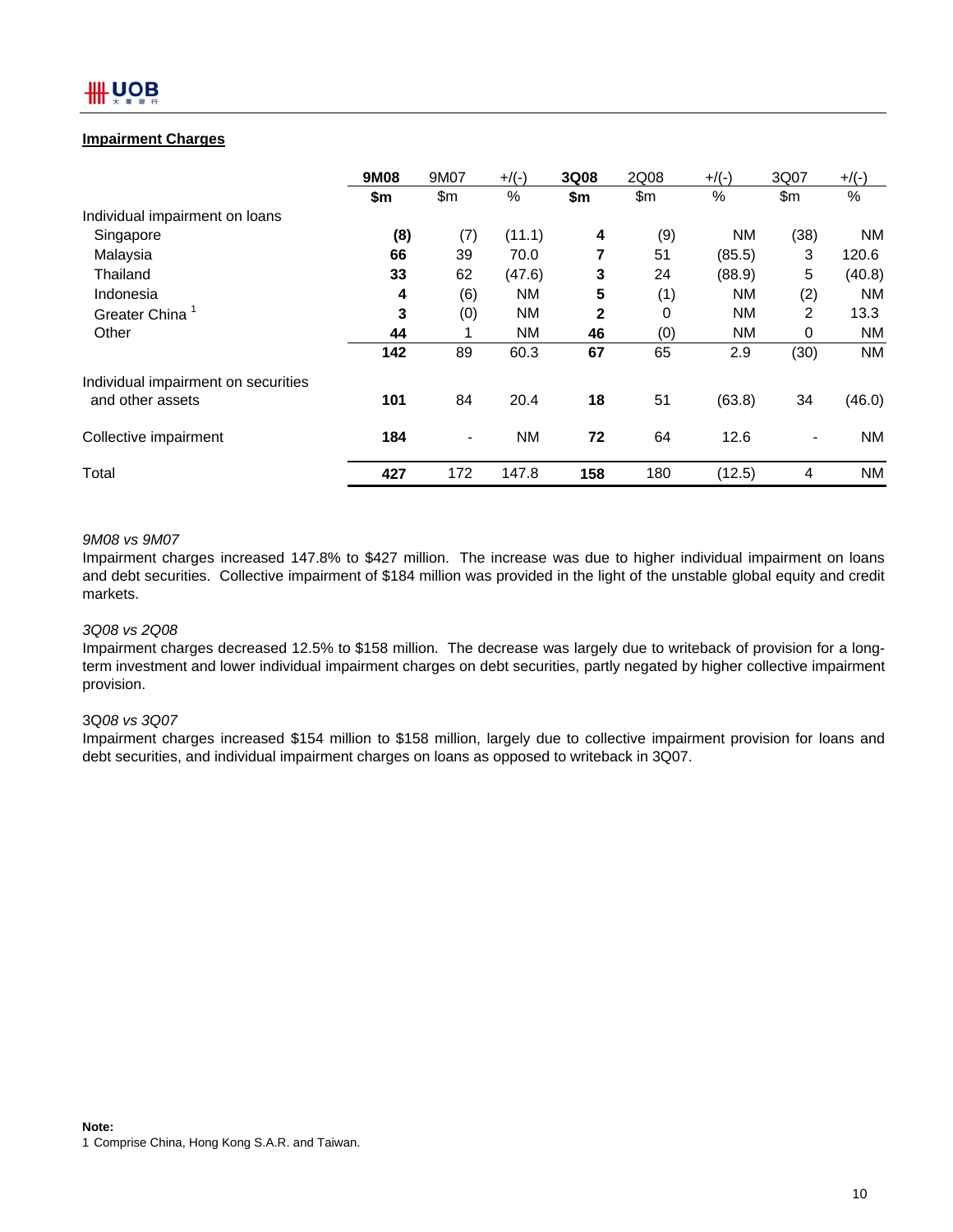## **Customer Loans**

|                                       | Sep-08           | <b>Jun-08</b>    | Dec-07           | Sep-07           |
|---------------------------------------|------------------|------------------|------------------|------------------|
|                                       | \$m              | \$m\$            | \$m\$            | \$m              |
| Gross customer loans                  | 102,507          | 99,369           | 94,583           | 87,131           |
| Less: Individual impairment           | 685              | 625              | 645              | 698              |
| Collective impairment                 | 1,389            | 1,350            | 1,270            | 1,272            |
| Net customer loans                    | 100,433          | 97,395           | 92,669           | 85,161           |
| <b>By Industry</b>                    |                  |                  |                  |                  |
| Transport, storage and communication  | 5,816            | 5,809            | 5,312            | 4,696            |
| Building and construction             | 12,422           | 12,644           | 11,024           | 9,054            |
| Manufacturing                         | 11,005           | 10,152           | 9,840            | 9,614            |
| Non-bank financial institutions       | 16,217           | 16,695           | 16,277           | 13,697           |
| General commerce                      | 14,675           | 13,624           | 12,825           | 12,247           |
| Professionals and private individuals | 12,420           | 11,996           | 11,222           | 10,780           |
| Housing loans                         | 23,671           | 22,976           | 22,598           | 21,794           |
| Other                                 | 6,281            | 5,473            | 5,487            | 5,249            |
| Total (gross)                         | 102,507          | 99,369           | 94,583           | 87,131           |
|                                       |                  |                  |                  |                  |
| <b>By Currency</b>                    |                  |                  |                  |                  |
| Singapore dollar<br>US dollar         | 54,218           | 53,427           | 50,361           | 45,435           |
|                                       | 17,643<br>11,362 | 16,032<br>11,019 | 14,146<br>10,821 | 12,510<br>10,392 |
| Malaysian ringgit<br>Thai baht        | 6,571            | 6,246            | 6,967            | 6,690            |
| Indonesian rupiah                     | 2,749            | 2,501            | 2,332            | 2,271            |
| Other                                 | 9,965            | 10,144           | 9,956            | 9,833            |
| Total (gross)                         | 102,507          | 99,369           | 94,583           | 87,131           |
|                                       |                  |                  |                  |                  |
| <b>By Maturity</b>                    |                  |                  |                  |                  |
| Within 1 year                         | 40,739           | 38,614           | 38,499           | 35,383           |
| Over 1 year but within 3 years        | 18,713           | 17,589           | 13,764           | 12,228           |
| Over 3 years but within 5 years       | 13,477           | 13,839           | 14,324           | 12,304           |
| Over 5 years                          | 29,577           | 29,326           | 27,996           | 27,217           |
| Total (gross)                         | 102,507          | 99,369           | 94,583           | 87,131           |

Net customer loans grew 3.1% and 17.9% over 30 June 2008 and 30 September 2007 respectively to \$100.4 billion as at 30 September 2008. The increase was broad-based across most industries.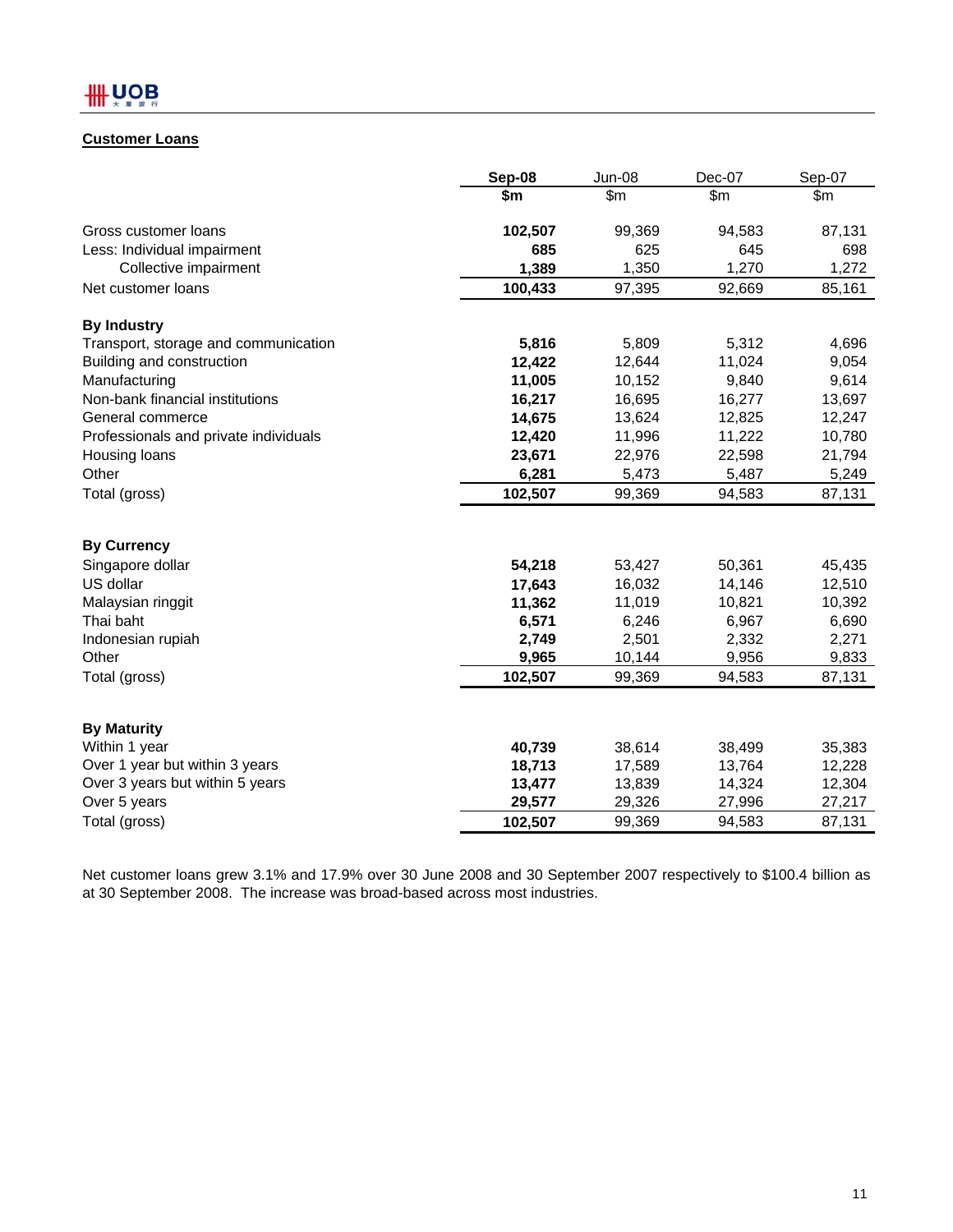## **Total Deposits**

|                                           | Sep-08  | <b>Jun-08</b> | Dec-07  | Sep-07  |
|-------------------------------------------|---------|---------------|---------|---------|
|                                           | \$m     | \$m           | \$m     | \$m     |
| Banker deposits                           | 32,649  | 36,455        | 32,091  | 33,692  |
| <b>Customer deposits</b>                  | 113,123 | 109,004       | 106,967 | 104,798 |
| Total                                     | 145,771 | 145,459       | 139,059 | 138,490 |
| Loans / Deposits ratio (%)                | 88.8    | 89.3          | 86.6    | 81.3    |
| <b>By Maturity</b>                        |         |               |         |         |
| Within 1 year                             | 141,595 | 141,802       | 135,332 | 134,748 |
| Over 1 year but within 3 years            | 2,439   | 1,829         | 1,564   | 1,582   |
| Over 3 years but within 5 years           | 1,208   | 1,298         | 1,707   | 1,696   |
| Over 5 years                              | 529     | 530           | 456     | 465     |
| Total                                     | 145,771 | 145,459       | 139,059 | 138,490 |
| <b>Customer Deposits by Product Group</b> |         |               |         |         |
| <b>Fixed deposits</b>                     | 71,919  | 68,951        | 70,424  | 69,578  |
| Savings deposits                          | 23,129  | 22,753        | 19,044  | 18,713  |
| <b>Current accounts</b>                   | 16,616  | 15,915        | 15,369  | 14,557  |
| Other                                     | 1,459   | 1,386         | 2,131   | 1,950   |
| Total                                     | 113,123 | 109,004       | 106,967 | 104,798 |

Customer deposits grew 3.8% over 30 June 2008 to \$113.1 billion as at 30 September 2008 largely contributed by higher fixed deposits. Against 30 September 2007, customer deposits rose 7.9% largely on increased savings and fixed deposits.

## **Debts Issued**

|                                 | Sep-08 | Jun-08 | Dec-07 | Sep-07 |
|---------------------------------|--------|--------|--------|--------|
|                                 | \$m    | \$m    | \$m    | \$m    |
| <b>Subordinated debts</b>       |        |        |        |        |
| Due after one year (unsecured)  | 5,290  | 5,027  | 5.242  | 5,265  |
| Other debts issued              |        |        |        |        |
| Due within one year (secured)   | ۰      |        |        | 638    |
| Due within one year (unsecured) | 467    | 852    | 923    | 313    |
| Due after one year (unsecured)  | 437    | 457    | 502    | 496    |
|                                 | 903    | 1,309  | 1,425  | 1,447  |
| Total                           | 6,194  | 6,337  | 6,666  | 6,712  |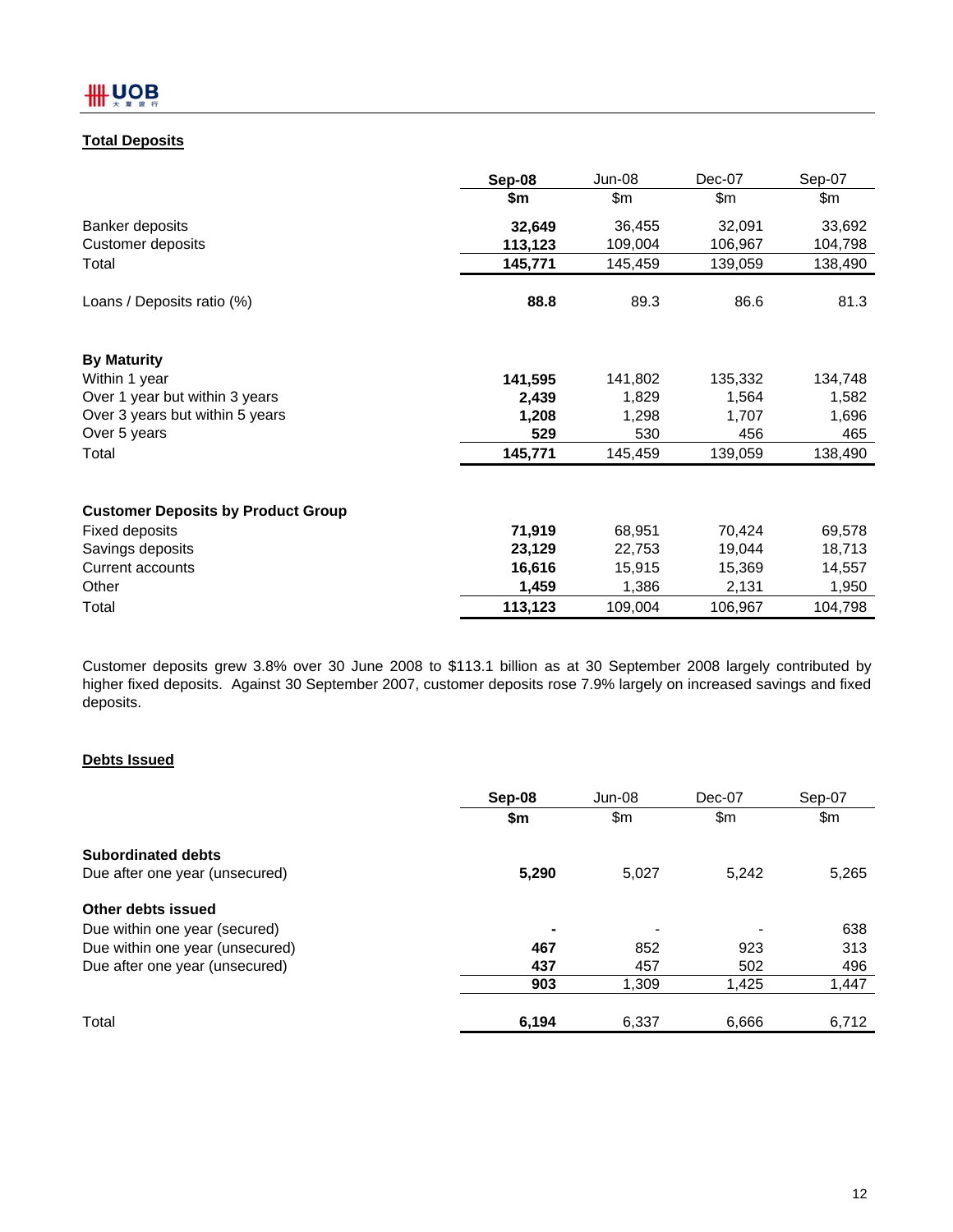## **Shareholders' Equity**

|                                                    | Sep-08 | Jun-08 | Dec-07 | Sep-07 |
|----------------------------------------------------|--------|--------|--------|--------|
|                                                    | \$m    | \$m    | \$m    | \$m    |
| Shareholders' equity                               | 17.155 | 16.583 | 17.329 | 17.249 |
| Add: Revaluation surplus                           | 3.267  | 3.270  | 3.263  | 2.442  |
| Shareholders' equity including revaluation surplus | 20.422 | 19,853 | 20.592 | 19,691 |

Shareholders' equity increased 3.5% over 30 June 2008 to \$17.2 billion as at 30 September 2008. The increase was mainly from the issuance of S\$1.32 billion Class E non-cumulative, non-convertible preference shares, partly offset by higher revaluation loss on available-for-sale assets.

As at 30 September 2008, revaluation surplus of \$3.3 billion on the Group's properties was not recognised in the financial statements.

#### **Changes in Issued Shares of the Bank**

|                                                                                                        |           | Number of shares ('000) |             |           |
|--------------------------------------------------------------------------------------------------------|-----------|-------------------------|-------------|-----------|
|                                                                                                        | 9M08      | 9M07                    | <b>3Q08</b> | 3Q07      |
| <b>Issued ordinary shares (excluding treasury shares)</b>                                              |           |                         |             |           |
| Balance at beginning of period                                                                         | 1,512,163 | 1,523,276               | 1,505,579   | 1,523,101 |
| Exercise of share options granted under the                                                            |           |                         |             |           |
| UOB 1999 Share Option Scheme                                                                           | 171       | 480                     | 32          | 54        |
| Share buyback - held in treasury                                                                       | (6, 723)  | (8, 712)                |             | (8, 111)  |
| Balance at end of period                                                                               | 1,505,611 | 1,515,044               | 1,505,611   | 1,515,044 |
| <b>Preference shares</b>                                                                               |           |                         |             |           |
| Issue of Class E non-cumulative, non-convertible<br>preference shares on 15 September 2008 /           |           |                         |             |           |
| balance at end of period                                                                               | 13,200    |                         | 13,200      |           |
|                                                                                                        |           |                         |             |           |
|                                                                                                        | Sep-08    | Jun-08                  | Dec-07      | Sep-07    |
|                                                                                                        | '000      | '000                    | '000        | '000      |
| Number of new shares that would have been issued<br>upon exercise of all outstanding options under the |           |                         |             |           |
| UOB 1999 Share Option Scheme                                                                           | 269       | 301                     | 453         | 472       |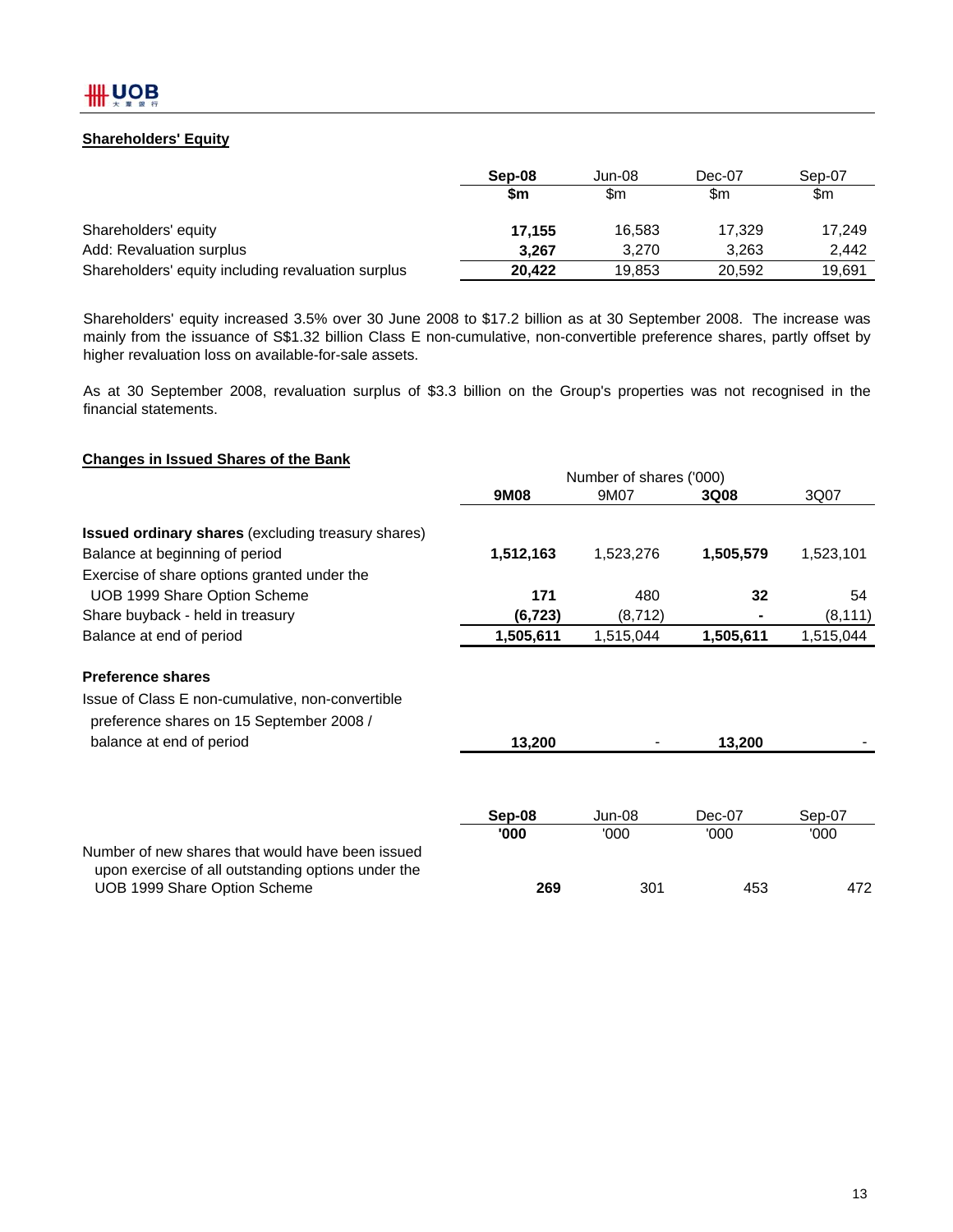#### **Non-Performing Assets**

|                                                                | Sep-08 | <b>Jun-08</b> | Dec-07         | Sep-07 |
|----------------------------------------------------------------|--------|---------------|----------------|--------|
| Non-Performing Assets ("NPA") (\$m)                            |        |               |                |        |
| Loans ("NPL")                                                  | 1,629  | 1,547         | 1,713          | 2,030  |
| Debt securities                                                | 314    | 292           | $\overline{2}$ | 2      |
| Total                                                          | 1,943  | 1,839         | 1,715          | 2,032  |
| <b>By grading</b>                                              |        |               |                |        |
| Substandard                                                    | 971    | 957           | 1,106          | 1,418  |
| Doubtful                                                       | 247    | 234           | 76             | 98     |
| Loss                                                           | 725    | 648           | 533            | 516    |
| Total                                                          | 1,943  | 1,839         | 1,715          | 2,032  |
| By security coverage                                           |        |               |                |        |
| Secured                                                        | 868    | 852           | 1,001          | 1,240  |
| Unsecured                                                      | 1,075  | 987           | 714            | 792    |
| Total                                                          | 1,943  | 1,839         | 1,715          | 2,032  |
| By ageing $1$                                                  |        |               |                |        |
| Current                                                        | 514    | 535           | 203            | 209    |
| $< 90$ days                                                    | 175    | 170           | 216            | 142    |
| 91 to 180 days                                                 | 158    | 187           | 202            | 201    |
| $\geq$ 181 days                                                | 1,096  | 947           | 1,094          | 1,480  |
| Total                                                          | 1,943  | 1,839         | 1,715          | 2,032  |
| <b>Cumulative Impairment (\$m)</b>                             |        |               |                |        |
| Individual                                                     | 973    | 881           | 647            | 700    |
| Collective                                                     | 1,442  | 1,366         | 1,270          | 1,272  |
| Total                                                          | 2,415  | 2,247         | 1,917          | 1,972  |
| Ratios (%)                                                     |        |               |                |        |
| NPL ratio <sup>2</sup>                                         | 1.5    | 1.5           | 1.8            | 2.3    |
| NPA ratio <sup>3</sup>                                         | 1.0    | 1.0           | 1.0            | 1.2    |
| Cumulative impairment as % of gross customer loans 4           | 2.0    | 2.0           | 2.0            | 2.3    |
| Cumulative impairment as % of total assets                     | 1.3    | 1.2           | 1.1            | 1.1    |
| Collective impairment as % of                                  |        |               |                |        |
| gross customer loans net of individual impairment <sup>4</sup> | 1.4    | 1.4           | 1.4            | 1.5    |

Group NPL ratio improved from 2.3% to 1.5%, and NPA ratio from 1.2% to 1.0% over the comparative periods.

#### **Notes:**

4 Debt securities and contingent assets were excluded from the computation.

<sup>1</sup> Where payment of interest or principal of an account is overdue, all outstanding balances of that account are deemed non-current and aged accordingly.

<sup>2</sup> Refer to non-performing loans (excluding debt securities and contingent assets) as a percentage of gross customer loans.

<sup>3</sup> Refer to non-performing assets (excluding contingent assets) as a percentage of total assets.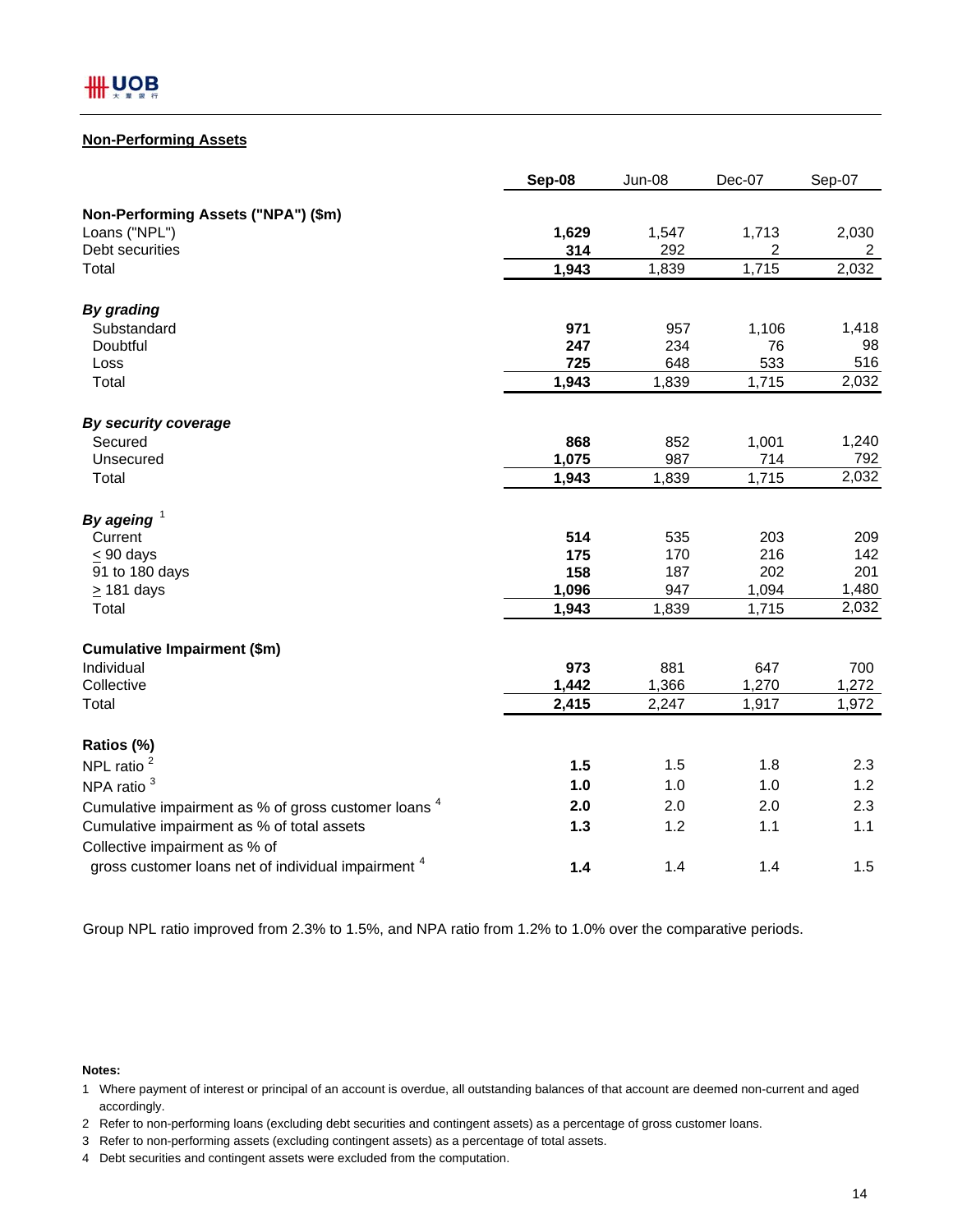# **HH UOB**

## **Non-Performing Assets** *(cont'd)*

|                      | <b>NPL</b> | <b>Cumulative</b><br>Impairment | <b>NPL</b><br>Ratio | <b>Secured</b><br><b>NPL</b><br>as % of<br>respective<br><b>NPL</b> | <b>Cumulative</b><br>Impairment<br>as % of<br>respective<br><b>NPL</b> |
|----------------------|------------|---------------------------------|---------------------|---------------------------------------------------------------------|------------------------------------------------------------------------|
|                      | \$m        | \$m                             | $\%$                | $\%$                                                                | $\%$                                                                   |
| <b>NPL by Region</b> |            |                                 |                     |                                                                     |                                                                        |
| Singapore            |            |                                 |                     |                                                                     |                                                                        |
| Sep 08               | 527        | 906                             | 0.8                 | 56.5                                                                | 171.9                                                                  |
| <b>Jun 08</b>        | 512        | 798                             | 0.8                 | 59.6                                                                | 155.9                                                                  |
| Dec 07               | 628        | 726                             | 1.1                 | 60.2                                                                | 115.6                                                                  |
| Sep 07               | 761        | 770                             | 1.5                 | 60.8                                                                | 101.2                                                                  |
| Malaysia             |            |                                 |                     |                                                                     |                                                                        |
| Sep 08               | 511        | 371                             | 4.1                 | 57.1                                                                | 72.6                                                                   |
| Jun 08               | 522        | 398                             | 4.3                 | 55.6                                                                | 76.2                                                                   |
| Dec 07               | 495        | 368                             | 4.2                 | 61.8                                                                | 74.3                                                                   |
| Sep 07               | 527        | 343                             | 4.7                 | 65.8                                                                | 65.1                                                                   |
| Thailand             |            |                                 |                     |                                                                     |                                                                        |
| Sep 08               | 367        | 324                             | 4.8                 | 39.2                                                                | 88.3                                                                   |
| Jun 08               | 367        | 318                             | 5.3                 | 40.6                                                                | 86.6                                                                   |
| Dec 07               | 436        | 348                             | 6.5                 | 45.6                                                                | 79.8                                                                   |
| Sep 07               | 418        | 322                             | 6.6                 | 49.3                                                                | 77.0                                                                   |
| Indonesia            |            |                                 |                     |                                                                     |                                                                        |
| Sep 08               | 79         | 98                              | 2.0                 | 78.5                                                                | 124.1                                                                  |
| Jun 08               | 64         | 98                              | 1.7                 | 73.4                                                                | 153.1                                                                  |
| Dec 07               | 73         | 103                             | 2.0                 | 74.0                                                                | 141.1                                                                  |
| Sep 07               | 77         | 104                             | 2.2                 | 79.2                                                                | 135.1                                                                  |
| <b>Greater China</b> |            |                                 |                     |                                                                     |                                                                        |
| Sep 08               | 24         | 69                              | 0.6                 | 58.3                                                                | 287.5                                                                  |
| <b>Jun 08</b>        | 16         | 70                              | 0.4                 | 75.0                                                                | 437.5                                                                  |
| Dec 07               | 18         | 66                              | 0.6                 | 94.4                                                                | 366.7                                                                  |
| Sep 07               | 21         | 55                              | 0.7                 | 81.0                                                                | 261.9                                                                  |
| Other                |            |                                 |                     |                                                                     |                                                                        |
| Sep 08               | 121        | 306                             | 1.1                 | 47.9                                                                | 252.9                                                                  |
| Jun 08               | 66         | 293                             | 0.6                 | 74.2                                                                | 443.9                                                                  |
| Dec 07               | 63         | 304                             | 0.6                 | 73.0                                                                | 482.5                                                                  |
| Sep 07               | 226        | 376                             | 2.1                 | 64.2                                                                | 166.4                                                                  |
| Group                |            |                                 |                     |                                                                     |                                                                        |
| Sep 08               | 1,629      | 2,074                           | 1.5                 | 53.3                                                                | 127.3                                                                  |
| Jun 08               | 1,547      | 1,975                           | 1.5                 | 55.1                                                                | 127.7                                                                  |
| Dec 07               | 1,713      | 1,915                           | 1.8                 | 58.4                                                                | 111.8                                                                  |
| Sep 07               | 2,030      | 1,970                           | 2.3                 | 61.0                                                                | 97.0                                                                   |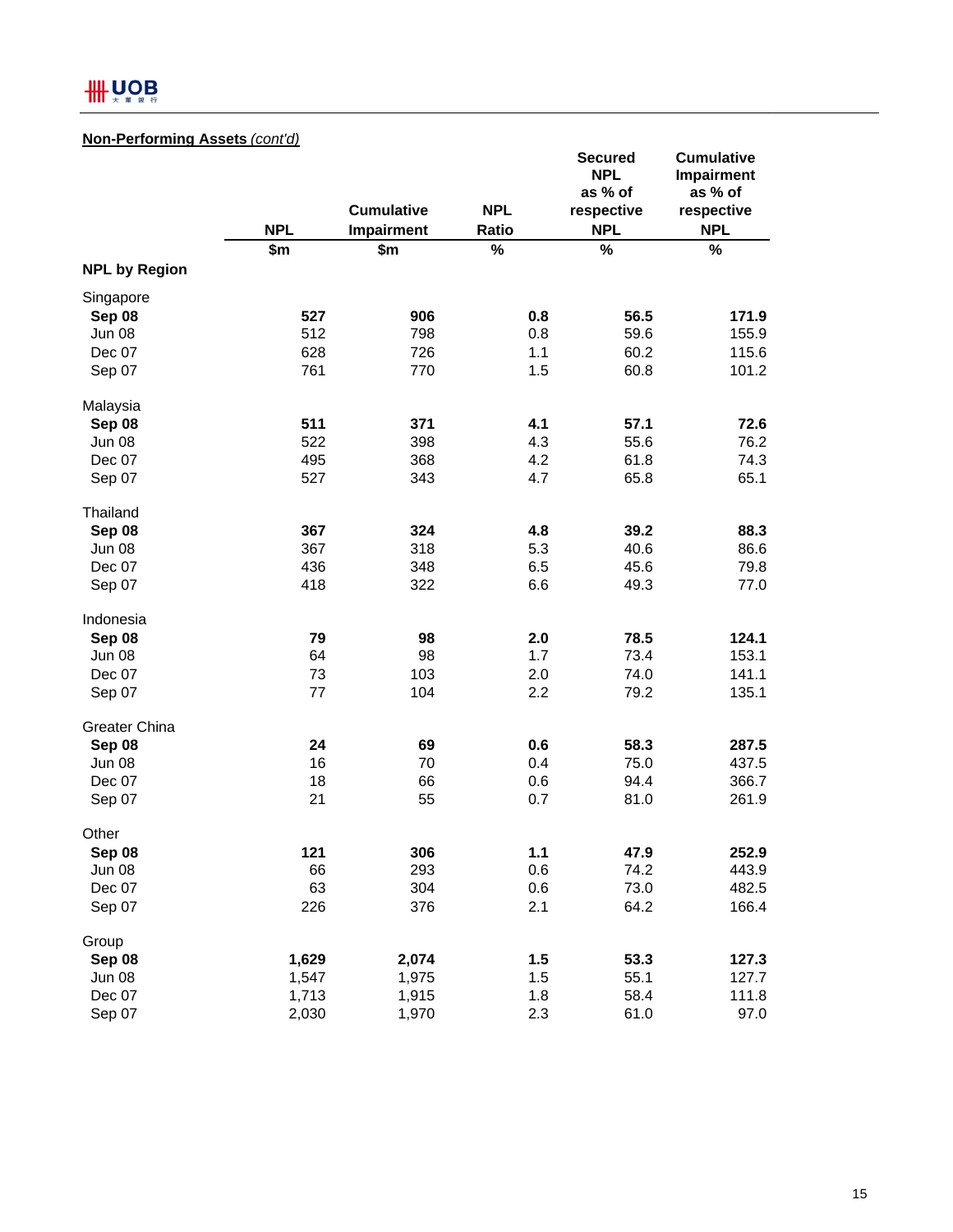## **Non-Performing Assets** *(cont'd)*

|                                         | Sep-08     |              |            | $Jun-08$   |            | $Dec-07$          |            | Sep-07     |  |
|-----------------------------------------|------------|--------------|------------|------------|------------|-------------------|------------|------------|--|
|                                         |            | Individual   | Individual |            | Individual |                   |            | Individual |  |
|                                         | <b>NPL</b> | Impairment   | <b>NPL</b> | Impairment | <b>NPL</b> | Impairment        | <b>NPL</b> | Impairment |  |
|                                         | \$m        | \$m          | \$m        | \$m        | \$m        | \$m               | \$m        | \$m        |  |
| <b>NPL by Industry</b>                  |            |              |            |            |            |                   |            |            |  |
| Transport, storage and                  |            |              |            |            |            |                   |            |            |  |
| communication                           | 17         | 13           | 19         | 14         | 20         | $12 \overline{ }$ | 27         | 14         |  |
| Building and construction               | 114        | 44           | 129        | 46         | 145        | 46                | 263        | 76         |  |
| Manufacturing                           | 398        | 213          | 405        | 208        | 418        | 206               | 459        | 211        |  |
| Non-bank financial institutions         | 176        | 74           | 137        | 29         | 179        | 33                | 236        | 41         |  |
| General commerce                        | 307        | 162          | 299        | 150        | 347        | 171               | 386        | 171        |  |
| Professionals and private individuals   | 255        | 96           | 238        | 100        | 272        | 111               | 311        | 130        |  |
| Housing loans                           | 263        | 28           | 239        | 30         | 263        | 35                | 277        | 20         |  |
| Other                                   | 99         | 55           | 81         | 48         | 69         | 31                | 71         | 35         |  |
|                                         | 1,629      | 685          | 1,547      | 625        | 1,713      | 645               | 2,030      | 698        |  |
| <b>Restructured NPL for the quarter</b> |            |              |            |            |            |                   |            |            |  |
| Substandard                             | 14         | $\mathbf{2}$ | 15         | 3          | 16         | 1                 | 25         | 1          |  |
| Doubtful                                | 2          | 2            | 1          | 1          | 3          | 2                 | 1          |            |  |
| Loss                                    | 20         | 20           | 15         | 15         | 5          | 5                 | 7          | 7          |  |
| Total                                   | 36         | 24           | 31         | 19         | 24         | 8                 | 33         | 8          |  |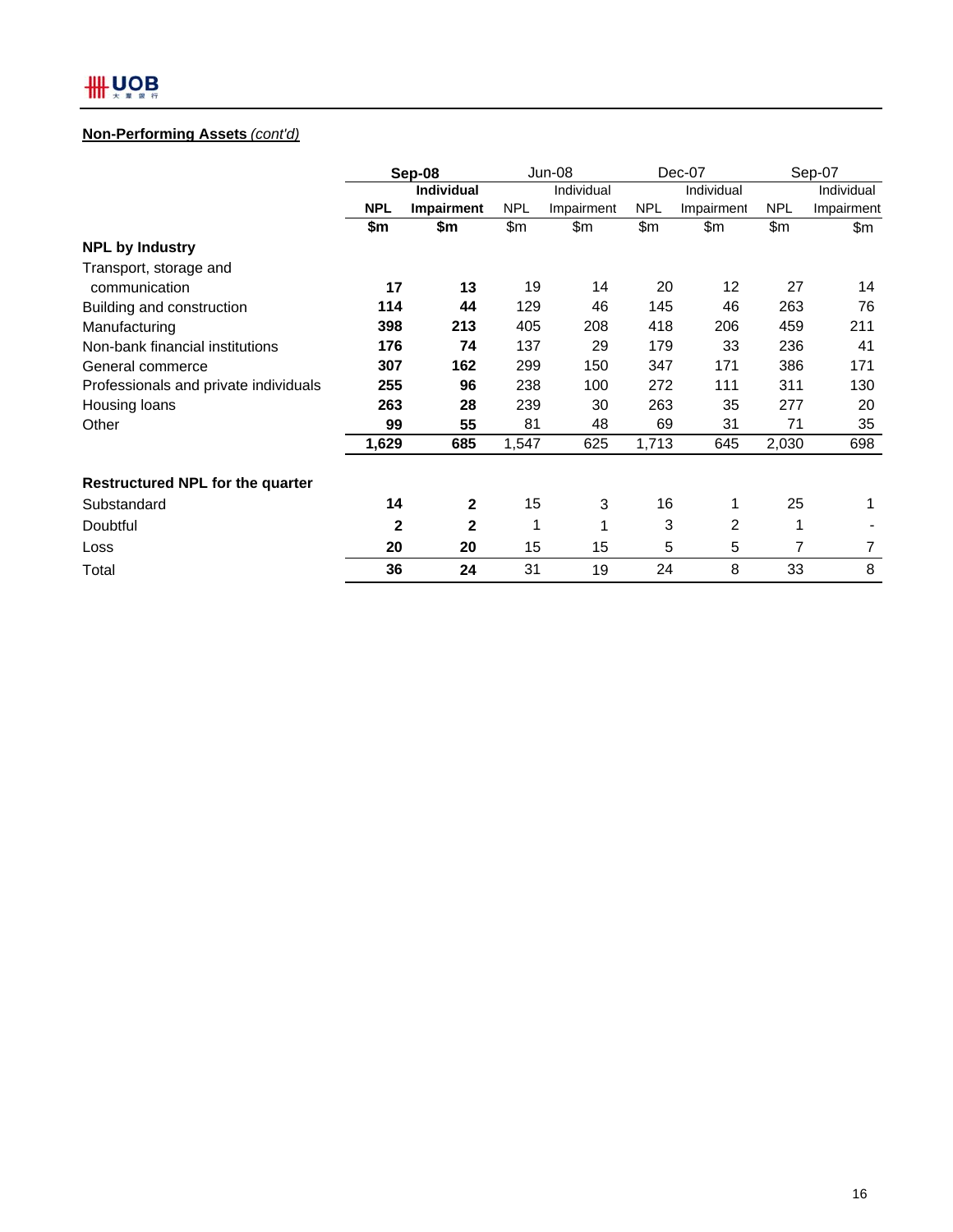## **Performance by Business Segment**

|                                   | <b>PFS</b> | <b>IFS</b> | <b>GMIM</b>   | Other | <b>Total</b> |
|-----------------------------------|------------|------------|---------------|-------|--------------|
|                                   | \$m        | \$m        | \$m           | \$m   | \$m          |
| 9M08                              |            |            |               |       |              |
| Operating income                  | 1,411      | 1,604      | 785           | 102   | 3,902        |
| Operating expenses                | (686)      | (515)      | (271)         | 5     | (1, 467)     |
| Impairment charges                | (28)       | (139)      | (128)         | (132) | (427)        |
| Amortisation of intangible assets | (3)        | (5)        | ä,            | ۰     | (8)          |
| <b>Segment profit</b>             | 694        | 945        | 386           | (25)  | 2,000        |
| Unallocated corporate expenses    |            |            |               |       | (52)         |
| Share of profit of associates     |            |            |               |       | 89           |
| Profit before tax                 |            |            |               |       | 2,037        |
| <b>Segment assets</b>             | 36,352     | 68,081     | 69,938        | 1,516 | 175,887      |
| Intangible assets                 | 1,186      | 2,311      | 668           | 80    | 4,245        |
| Investment in associates          |            |            |               |       | 1,156        |
| Unallocated assets                |            |            |               |       | 148          |
| Total assets                      |            |            |               |       | 181,436      |
| <b>Segment liabilities</b>        | 60,862     | 50,226     | 50,805        | 1,444 | 163,337      |
| Unallocated liabilities           |            |            |               |       | 575          |
| <b>Total liabilities</b>          |            |            |               |       | 163,912      |
| <b>Other information</b>          |            |            |               |       |              |
| Gross customer loans              | 36,091     | 66,416     |               |       | 102,507      |
| Non-performing loans              | 518        | 1,111      |               |       | 1,629        |
| Individual impairment on loans    | 124        | 561        |               |       | 685          |
| Capital expenditure               | 35         | 37         | 8             | 40    | 120          |
| Depreciation of assets            | 34         | 35         | 7             | 24    | 100          |
|                                   |            |            |               |       |              |
| 9M07                              |            |            |               |       |              |
| Operating income                  | 1,287      | 1,538      | 836           | (64)  | 3,597        |
| Operating expenses                | (594)      | (454)      | (305)         | (36)  | (1, 389)     |
| Impairment charges                | (46)       | (65)       | (22)          | (39)  | (172)        |
| Amortisation of intangible assets | (3)        | (6)        | $\frac{1}{2}$ |       | (9)          |
| <b>Segment profit</b>             | 644        | 1,013      | 509           | (139) | 2,027        |
| Unallocated corporate expenses    |            |            |               |       | (73)         |
| Share of profit of associates     |            |            |               |       | 159          |
| Profit before tax                 |            |            |               |       | 2,113        |
| <b>Segment assets</b>             | 32,818     | 56,303     | 75,428        | 1,940 | 166,489      |
| Intangible assets                 | 1,193      | 2,337      | 671           | 80    | 4,281        |
| Investment in associates          |            |            |               |       | 1,324        |
| Unallocated assets                |            |            |               |       | 98           |
| Total assets                      |            |            |               |       | 172,192      |
| <b>Segment liabilities</b>        | 55,500     | 45,660     | 50,822        | 1,632 | 153,614      |
| <b>Unallocated liabilities</b>    |            |            |               |       | 922          |
| <b>Total liabilities</b>          |            |            |               |       | 154,536      |
| <b>Other information</b>          |            |            |               |       |              |
| Gross customer loans              | 32,574     | 54,557     |               |       | 87,131       |
| Non-performing loans              | 588        | 1,442      |               |       | 2,030        |
| Individual impairment on loans    | 150        | 548        |               |       | 698          |
| Capital expenditure               | 41         | 44         | 4             | 306   | 395          |
| Depreciation of assets            | 38         | 39         | 7             | 22    | 106          |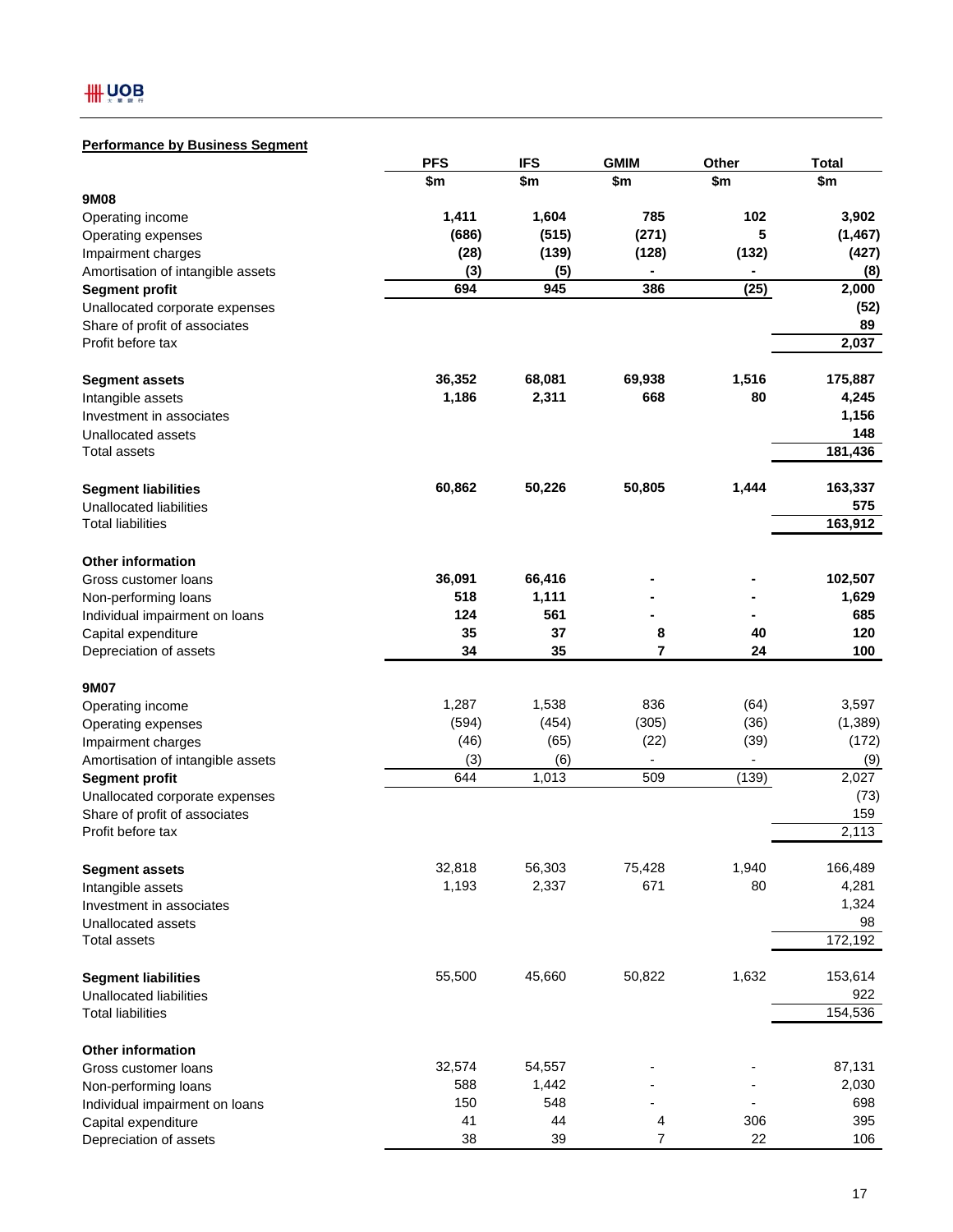#### **Performance by Business Segment** *(cont'd)*

The Group's businesses are organised into the following four segments based on the types of products and services that it provides:

#### **Personal Financial Services ("PFS")**

PFS segment covers Consumer, Privilege and Private Banking. Consumer Banking serves the mass individual customers with a wide range of products and services, including deposits, loans, investments, credit and debit cards and life assurance products. Privilege Banking provides an extended range of financial services, including wealth management, offshore and restricted products such as structured notes, funds of hedge funds, and high networth insurance plans to the wealthy and affluent customers. For the accredited investors and high networth individuals, Private Banking provides an elevated level of personal financial services and consultation.

Segment profit rose 7.8% to \$694 million in 9M08. The increase was mainly from higher net interest income driven by loan growth, and lower impairment charges on loans. These were partly negated by higher revenue-related expenses to support increased business activities.

#### **Institutional Financial Services ("IFS")**

IFS segment encompasses Commercial Banking, Corporate Banking, Corporate Finance, Debt Capital Markets, Venture Management and Alternative Investments. Commercial Banking serves the small and medium-sized enterprises. Corporate Banking serves large local corporations, government-linked companies and agencies, including non-bank financial institutions. Both Commercial Banking and Corporate Banking provide customers with a broad range of products and services that include current accounts, deposits, lending, asset finance, trade finance, structured finance, cash management and cross-border payments. Corporate Finance provides services that include lead managing and underwriting equity offerings and corporate advisory services. Debt Capital Markets specialises in solution-based structures to meet clients' financing requirements in structuring, underwriting and arranging syndicated loans for general corporate needs, leveraged buy-outs, project and structured finance, and underwriting and lead managing bond issues. Venture Management manages, advises and invests in private equity funds on behalf of the Group and third-party investors while Alternative Investments invests in third-party funds on behalf of the Group.

Segment profit reduced 6.7% to \$945 million in 9M08. The decrease was mainly due to lower contribution from overseas operations, largely arising from higher impairment charges and lower profit from foreclosed properties. These were partly negated by higher net interest income and loan-related fees on strong loan growth from Singapore operations, and higher income from venture management activities.

#### **Global Markets and Investment Management ("GMIM")**

GMIM segment provides a comprehensive range of treasury products and services, including foreign exchange, money market, fixed income, derivatives, margin trading, futures broking, gold products, as well as an array of structured products. It is a dominant player in Singapore dollar treasury instruments as well as a provider of banknote services in the region. It also engages in asset management, proprietary investment activities and the management of excess liquidity and capital funds.

Segment profit decreased 24.2% to \$386 million in 9M08 as performance was partly affected by the continuing deterioration of the global equity and credit markets. The decrease was mainly attributed to mark-to-market losses from trading securities. These were partially negated by higher realised gain on investment securities.

#### **Other**

Other segment includes property-related activities, insurance businesses and income and expenses not attributed to other business segments.

Segment loss reduced 82.0% to \$25 million in 9M08. The improvement was mainly due to higher realised gain on investment securities and higher rental income on properties. These were partly offset by higher collective impairment provision for the expanded loan portfolio.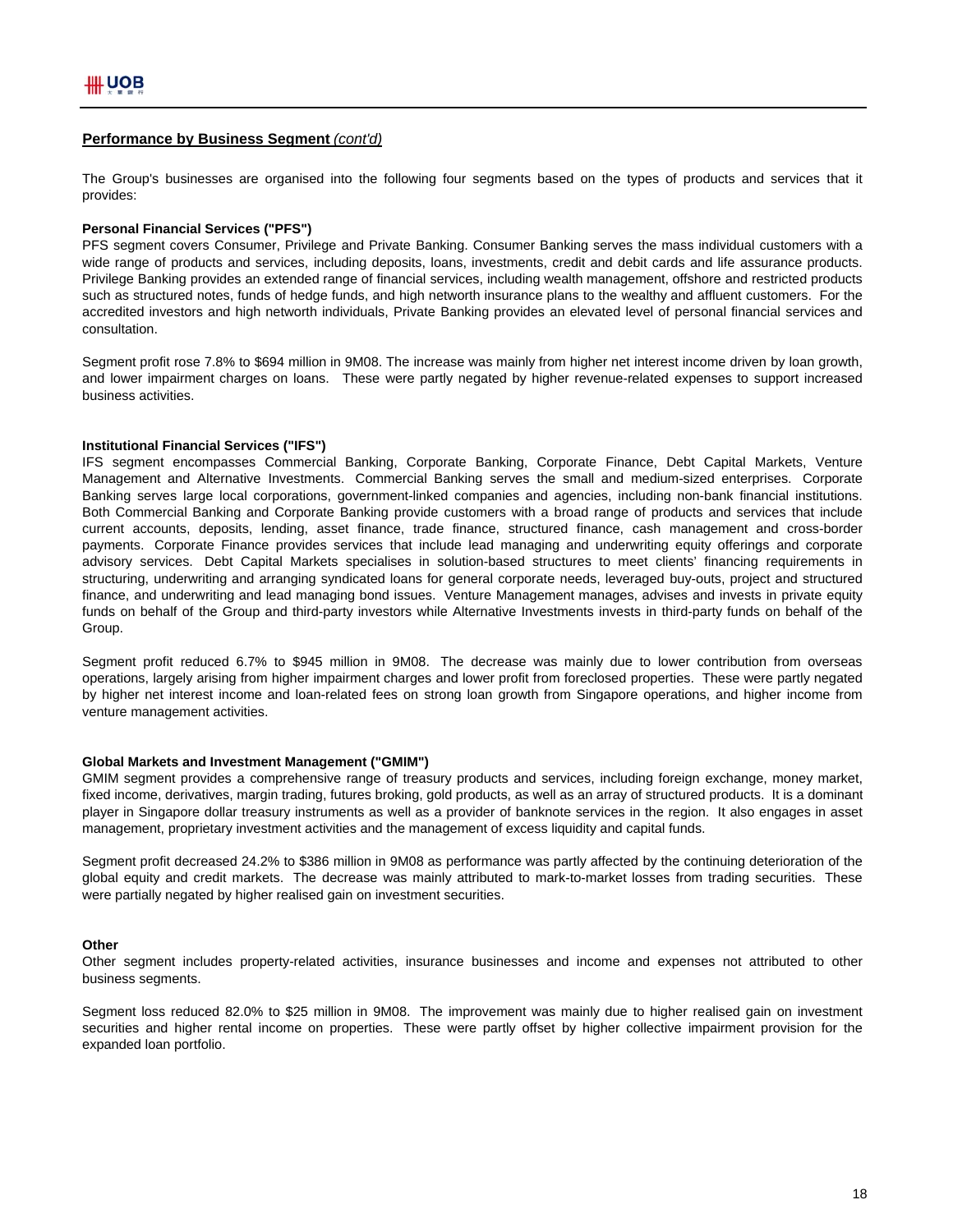## **Performance by Geographical Segment** <sup>1</sup>

|                               | 9M08  | 9M07  | 3Q08  | 2Q08  | 3Q07  |
|-------------------------------|-------|-------|-------|-------|-------|
|                               | \$m   | \$m\$ | \$m   | \$m\$ | \$m   |
| <b>Total Operating Income</b> |       |       |       |       |       |
| Singapore                     | 2,490 | 2,201 | 751   | 948   | 660   |
| Malaysia                      | 408   | 416   | 128   | 137   | 129   |
| Thailand                      | 344   | 321   | 114   | 116   | 101   |
| Indonesia                     | 206   | 206   | 75    | 66    | 63    |
| Greater China                 | 118   | 118   | 41    | 48    | 35    |
| Other                         | 336   | 335   | 105   | 109   | 119   |
| Total                         | 3,902 | 3,597 | 1,213 | 1,424 | 1,107 |
|                               |       |       |       |       |       |
| <b>Profit before Tax</b>      |       |       |       |       |       |
| Singapore                     | 1,508 | 1,516 | 421   | 602   | 442   |
| Malaysia                      | 169   | 219   | 60    | 29    | 75    |
| Thailand                      | 65    | (7)   | 25    | 9     | 19    |
| Indonesia                     | 75    | 112   | 26    | 22    | 35    |
| Greater China <sup>2</sup>    | 31    | 63    | 14    | 21    | 13    |
| Other                         | 196   | 218   | 38    | 76    | 79    |
|                               | 2,046 | 2,122 | 583   | 759   | 663   |
| Intangible assets amortised   | (8)   | (9)   | (3)   | (3)   | (3)   |
| Total                         | 2,037 | 2,113 | 580   | 757   | 660   |

Singapore and the regional countries were the main contributors to the Group's pre-tax profit. They accounted for 73.7% and 15.1% of the pre-tax profit of the Group in 9M08 respectively.

|                      | Sep-08  | Jun-08  | Dec-07  | Sep-07  |
|----------------------|---------|---------|---------|---------|
|                      | \$m     | \$m     | \$m     | \$m     |
| <b>Total Assets</b>  |         |         |         |         |
| Singapore            | 118,760 | 116,544 | 111,305 | 107,350 |
| Malaysia             | 16.903  | 17,756  | 15,771  | 15,740  |
| Thailand             | 8.779   | 8,800   | 9,740   | 10,036  |
| Indonesia            | 4,359   | 4,040   | 3,943   | 4,155   |
| <b>Greater China</b> | 7,963   | 7.613   | 7.644   | 7,580   |
| Other                | 20,427  | 21,803  | 22,282  | 23,050  |
|                      | 177,190 | 176,557 | 170,685 | 167,911 |
| Intangible assets    | 4,245   | 4,241   | 4,265   | 4,281   |
| Total                | 181,436 | 180,797 | 174,950 | 172,192 |

#### **Notes:**

<sup>1</sup> Based on the location where the transactions and assets are booked which approximates that based on the location of the customers and assets. Information is stated after elimination of inter-segment transactions.

<sup>2</sup> Excluding the revaluation loss on the USD capital injected in United Overseas Bank (China) Limited, the pre-tax profit for Greater China would be \$73m, \$16m and \$32m for 9M08, 3Q08 and 2Q08 respectively. The USD capital was funded by borrowing of the same currency and amount in Singapore.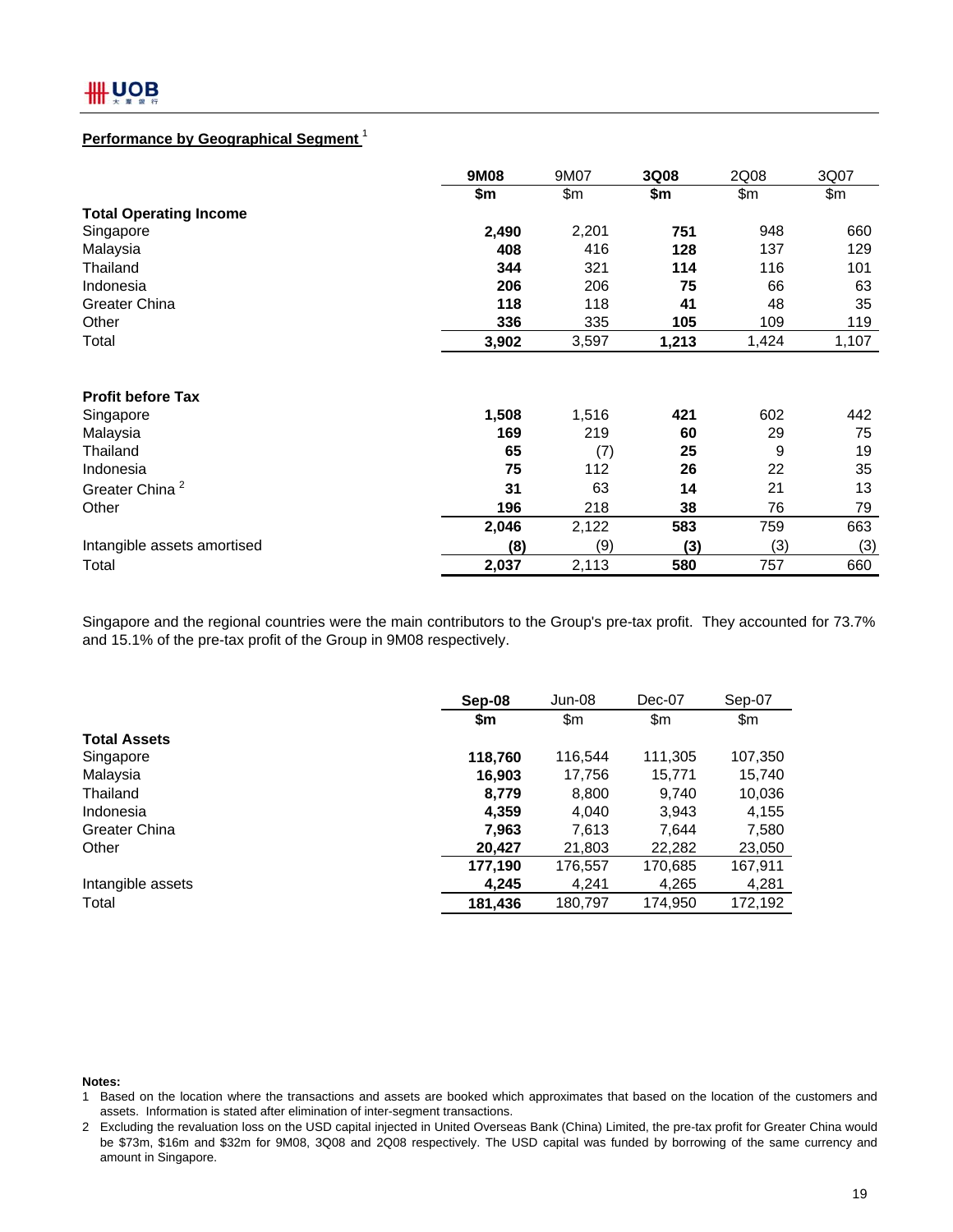## **Capital Adequacy Ratios**

|                                          | Sep-08   | <b>Jun-08</b> | Dec-07  | Sep-07   |
|------------------------------------------|----------|---------------|---------|----------|
|                                          | \$m      | \$m\$         | \$m     | \$m      |
| Tier 1 capital                           |          |               |         |          |
| Share capital                            | 1,896    | 1,895         | 2,014   | 2,070    |
| Preference shares                        | 2,149    | 832           | 832     | 832      |
| Disclosed reserves / other               | 13,969   | 13,762        | 13,894  | 13,603   |
| Capital deductions                       |          |               |         |          |
| Intangible assets                        | (4, 257) | (4,253)       | (4,279) | (4, 295) |
| Other                                    | (580)    | (606)         |         |          |
|                                          | 13,177   | 11,630        | 12,461  | 12,210   |
| <b>Upper Tier 2 capital</b>              |          |               |         |          |
| Cumulative collective impairment / other | 708      | 730           | 1,511   | 1,562    |
| Subordinated notes                       | 4,974    | 4,718         | 5,196   | 5,217    |
| Capital deductions                       | (580)    | (606)         |         |          |
|                                          | 5,102    | 4,842         | 6,707   | 6,779    |
| Capital deductions                       |          |               | (1,086) | (1, 215) |
| <b>Total capital</b>                     | 18,279   | 16,472        | 18,082  | 17,774   |
|                                          |          |               |         |          |
| Risk-weighted assets 1                   | 118,044  | 114,368       | 124,772 | 120,181  |
| Capital adequacy ratios ("CAR")          |          |               |         |          |
| Tier 1                                   | 11.2%    | 10.2%         | 10.0%   | 10.2%    |
| Total                                    | 15.5%    | 14.4%         | 14.5%   | 14.8%    |

The Group adopted Basel II framework for its CAR computation in accordance with the revised MAS Notice 637 with effect from January 2008.

Group tier 1 and total CAR increased over 30 June 2008 to 11.2% and 15.5% as at 30 September 2008 respectively. The increase was mainly attributed to the issuance of S\$1.32 billion Class E non-cumulative, non-convertible preference shares, partly offset by higher risk-weighted assets.

Group tier 1 CAR and total CAR as at 30 September 2008 were 5.2% points and 5.5% points above the minimum 6% and 10% required by MAS respectively.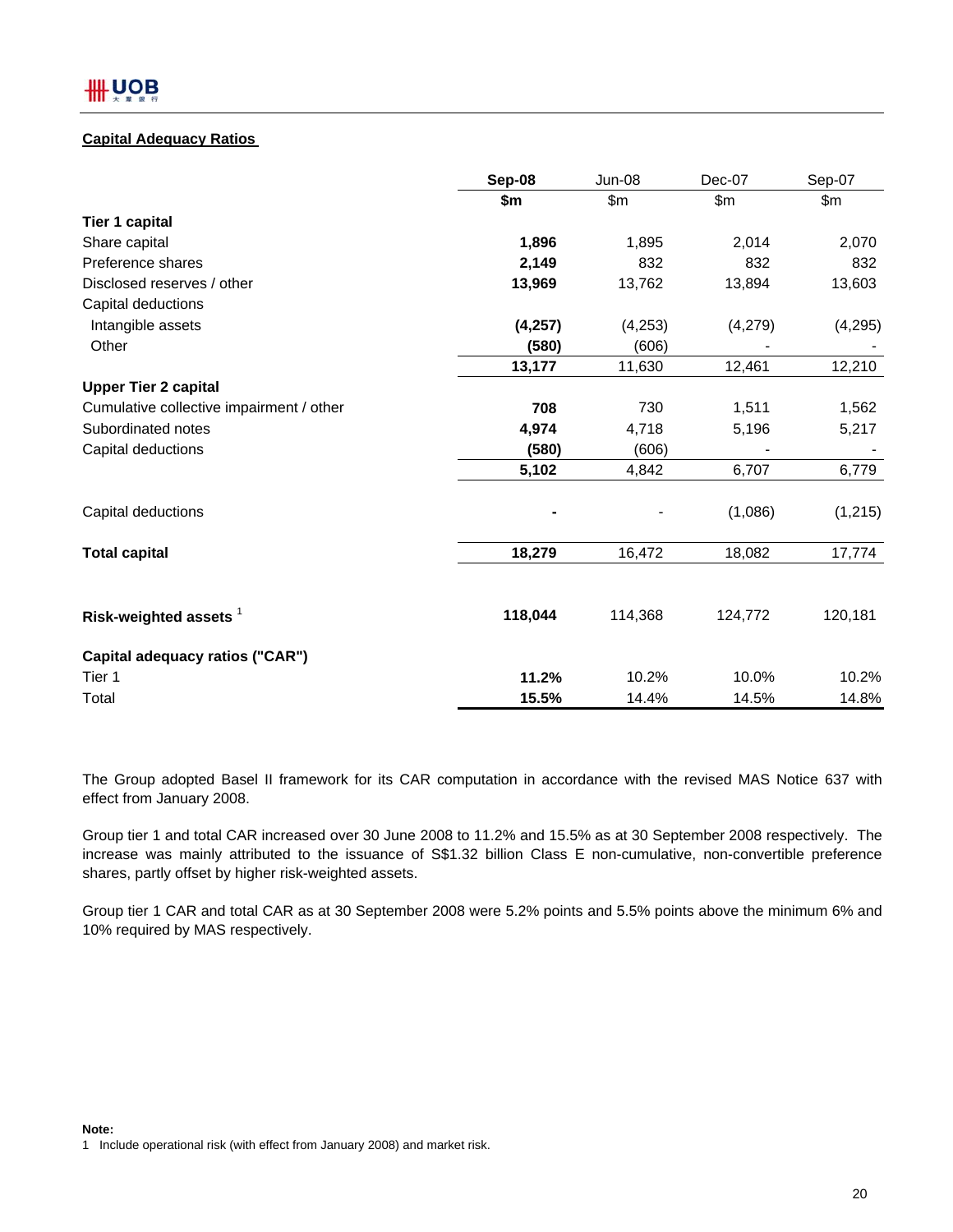## **Consolidated Profit and Loss Account (Unaudited)**

|                                                                | 9M08     | 9M07     | $+$ /(-)       | 3Q08     | 2Q08     | $+/(-)$       | 3Q07   | $+$ /(-)         |
|----------------------------------------------------------------|----------|----------|----------------|----------|----------|---------------|--------|------------------|
|                                                                | \$m      | \$m\$    | $\frac{9}{6}$  | \$m      | \$m\$    | $\%$          | \$m    | $\frac{9}{6}$    |
| Interest income                                                | 5,193    | 5,576    | (6.9)          | 1,727    | 1,672    | 3.3           | 1,789  | (3.4)            |
| Less: Interest expense                                         | 2,575    | 3,339    | (22.9)         | 834      | 798      | 4.5           | 1,075  | (22.4)           |
| Net interest income                                            | 2,618    | 2,237    | 17.0           | 893      | 873      | 2.3           | 714    | 25.1             |
| Dividend income                                                | 55       | 47       | 16.4           | 12       | 41       | (70.7)        | 9      | 27.5             |
| Fee and commission income                                      | 866      | 908      | (4.6)          | 274      | 289      | (5.4)         | 319    | (14.1)           |
| Rental income                                                  | 81       | 54       | 48.7           | 29       | 27       | 8.8           | 21     | 40.2             |
| Other operating income                                         | 282      | 351      | (19.6)         | 5        | 194      | (97.7)        | 44     | (89.6)           |
| <b>Total non-interest income</b>                               | 1,284    | 1,360    | (5.6)          | 319      | 550      | (41.9)        | 393    | (18.6)           |
| <b>Total operating income</b>                                  | 3,902    | 3,597    | 8.5            | 1,213    | 1,424    | (14.8)        | 1,107  | 9.6              |
| Less: Staff costs                                              | 808      | 767      | 5.3            | 262      | 279      | (5.9)         | 254    | 3.2              |
| Other operating expenses                                       | 711      | 696      | 2.1            | 242      | 240      | 0.8           | 233    | 3.7              |
| <b>Total operating expenses</b>                                | 1,518    | 1,463    | 3.8            | 504      | 518      | (2.8)         | 487    | 3.5              |
| Operating profit before amortisation<br>and impairment charges | 2,384    | 2,134    | 11.7           | 709      | 905      | (21.7)        | 620    | 14.4             |
| Less: Intangible assets amortised<br>Impairment charges        | 8<br>427 | 9<br>172 | (7.3)<br>147.8 | 3<br>158 | 3<br>180 | 9.0<br>(12.5) | 3<br>4 | 5.6<br><b>NM</b> |
| Operating profit after amortisation<br>and impairment charges  | 1,949    | 1,953    | (0.2)          | 548      | 723      | (24.1)        | 613    | (10.6)           |
| Share of profit of associates                                  | 89       | 159      | (44.5)         | 32       | 34       | (5.1)         | 47     | (31.3)           |
| Profit before tax                                              | 2,037    | 2,113    | (3.6)          | 580      | 757      | (23.3)        | 660    | (12.1)           |
| Less: Tax                                                      | 412      | 457      | (9.9)          | 97       | 152      | (36.2)        | 142    | (31.8)           |
| Profit for the financial period                                | 1,626    | 1,656    | (1.8)          | 484      | 605      | (20.0)        | 518    | (6.7)            |
| Attributable to:                                               |          |          |                |          |          |               |        |                  |
| <b>Equity holders of the Bank</b>                              | 1,605    | 1,603    | 0.1            | 475      | 601      | (20.9)        | 501    | (5.1)            |
| Minority interests                                             | 21       | 53       | (60.8)         | 9        | 4        | 97.9          | 18     | (51.4)           |
|                                                                | 1,626    | 1,656    | (1.8)          | 484      | 605      | (20.0)        | 518    | (6.7)            |
| Earnings per ordinary share $(\$)^1$                           |          |          |                |          |          |               |        |                  |
| Basic                                                          | 1.39     | 1.38     | 0.7            | 1.23     | 1.57     | (21.7)        | 1.29   | (4.7)            |
| <b>Diluted</b>                                                 | 1.39     | 1.38     | 0.7            | 1.23     | 1.57     | (21.7)        | 1.29   | (4.7)            |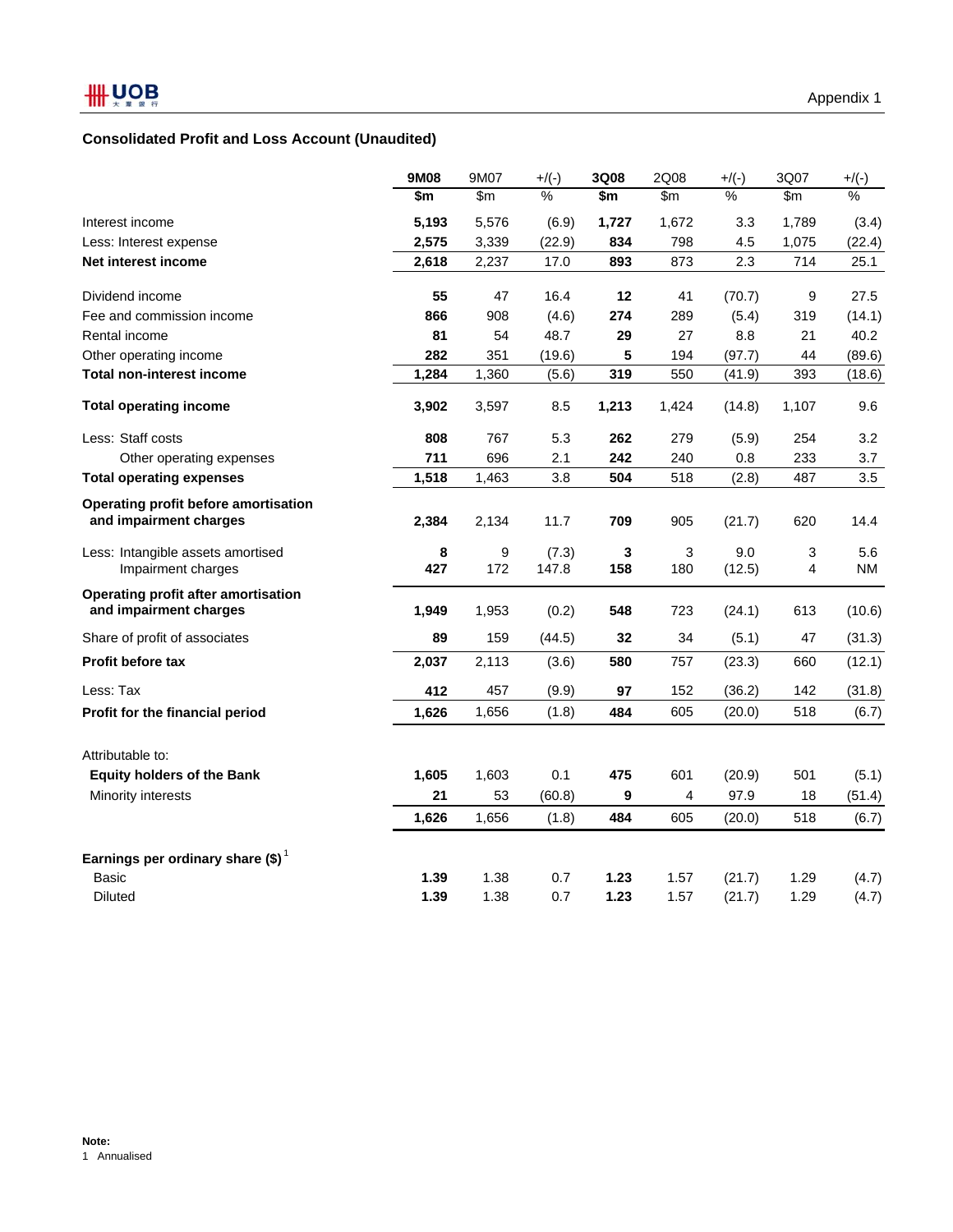# **Consolidated Balance Sheet (Unaudited)**

|                                                    | Sep-08         | <b>Jun-08</b>  | Dec-07 $1$     | Sep-07       |
|----------------------------------------------------|----------------|----------------|----------------|--------------|
|                                                    | \$m            | \$m            | \$m            | \$m          |
|                                                    |                |                |                |              |
| <b>Equity</b><br>Share capital                     | 1,896          | 1,895          | 2,014          | 2,070        |
| Preference shares                                  | 2,149          | 832            | 832            | 832          |
|                                                    | 1,864          | 2,720          | 3,714          | 4,041        |
| Capital reserves                                   |                |                |                |              |
| <b>Statutory reserves</b><br>Revenue reserves      | 3,132<br>7,924 | 3,132<br>7,760 | 3,132<br>7,328 | 3,130        |
| Share of reserves of associates                    | 190            | 244            | 310            | 6,833<br>343 |
|                                                    |                |                |                |              |
| Equity attributable to equity holders of the Bank  | 17,155         | 16,583         | 17,329         | 17,249       |
| Minority interests                                 | 368            | 364            | 398            | 407          |
| Total                                              | 17,523         | 16,947         | 17,726         | 17,656       |
| <b>Liabilities</b>                                 |                |                |                |              |
| Deposits and balances of banks and agents          | 32,649         | 36,455         | 32,091         | 33,692       |
| Deposits and balances of non-bank customers        | 113,123        | 109,004        | 106,967        | 104,798      |
| Bills and drafts payable                           | 2,043          | 1,970          | 1,824          | 585          |
| Other liabilities                                  | 9,904          | 10,084         | 9,675          | 8,749        |
| Debts issued                                       | 6,194          | 6,337          | 6,666          | 6,712        |
|                                                    |                |                |                |              |
| Total                                              | 163,912        | 163,850        | 157,224        | 154,536      |
| <b>Total equity and liabilities</b>                | 181,436        | 180,797        | 174,950        | 172,192      |
|                                                    |                |                |                |              |
| <b>Assets</b>                                      |                |                |                |              |
| Cash, balances and placements with central banks   | 17,329         | 18,607         | 17,667         | 20,707       |
| Singapore Government treasury bills and securities | 6,387          | 9,173          | 9,134          | 9,968        |
| Other government treasury bills and securities     | 3,416          | 3,745          | 3,482          | 3,728        |
| <b>Trading securities</b>                          | 208            | 411            | 410            | 440          |
| Placements and balances with banks and agents      | 18,583         | 15,625         | 15,207         | 16,379       |
| Loans to non-bank customers                        | 100,433        | 97,395         | 92,669         | 85,161       |
| Investment securities                              | 17,570         | 18,316         | 19,417         | 19,501       |
| Other assets                                       | 9,929          | 10,055         | 9,359          | 8,598        |
| Investment in associates                           | 1,156          | 1,183          | 1,261          | 1,324        |
| Properties and other fixed assets                  | 2,180          | 2,047          | 2,081          | 2,105        |
| Intangible assets                                  | 4,245          | 4,241          | 4,265          | 4,281        |
| Total                                              | 181,436        | 180,797        | 174,950        | 172,192      |
|                                                    |                |                |                |              |
| <b>Off-Balance Sheet Items</b>                     |                |                |                |              |
| Contingent liabilities                             | 13,827         | 13,819         | 13,082         | 11,952       |
| <b>Financial derivatives</b>                       | 418,953        | 447,758        | 388,058        | 417,212      |
| Commitments                                        | 47,941         | 48,872         | 48,359         | 50,215       |
|                                                    |                |                |                |              |
| Net asset value per ordinary share (\$)            | 9.96           | 10.46          | 10.91          | 10.84        |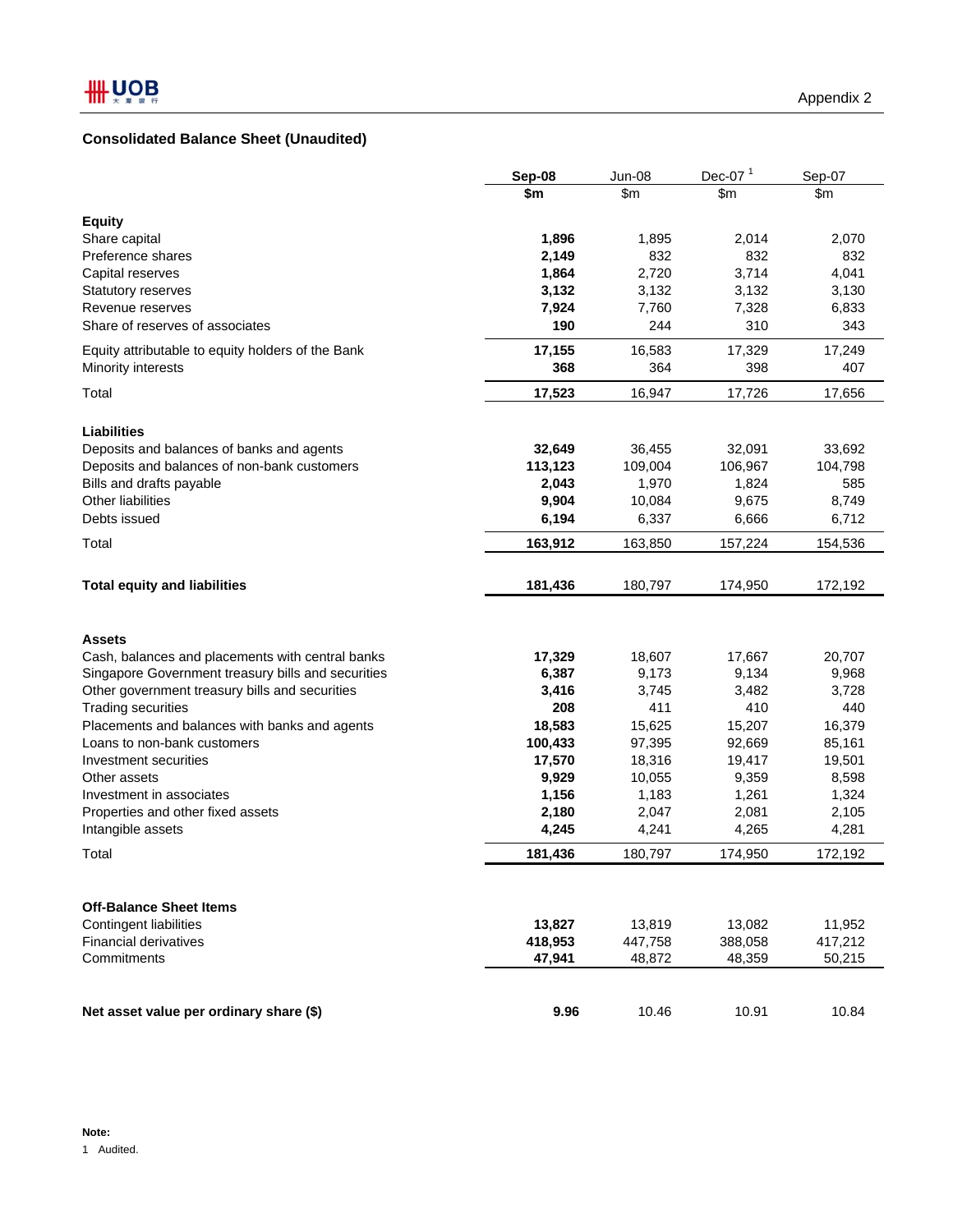# **Consolidated Statement of Changes in Equity (Unaudited)**

|                                                                                                    | <b>Equity Attributable to Equity Holders of the Bank</b> |                                    |                                   |                                            |                                   |                                                            |              |                                            |                               |
|----------------------------------------------------------------------------------------------------|----------------------------------------------------------|------------------------------------|-----------------------------------|--------------------------------------------|-----------------------------------|------------------------------------------------------------|--------------|--------------------------------------------|-------------------------------|
|                                                                                                    | Share<br>Capital<br>\$m                                  | Preference<br><b>Shares</b><br>\$m | Capital<br><b>Reserves</b><br>\$m | <b>Statutory</b><br><b>Reserves</b><br>\$m | Revenue<br><b>Reserves</b><br>\$m | Share of<br><b>Reserves of</b><br><b>Associates</b><br>\$m | Total<br>\$m | <b>Minority</b><br><b>Interests</b><br>\$m | Total<br><b>Equity</b><br>\$m |
| Balance at 1 January 2008                                                                          | 2,014                                                    | 832                                | 3,714                             | 3,132                                      | 7,328                             | 310                                                        | 17,329       | 398                                        | 17,726                        |
| Currency translation adjustments                                                                   |                                                          | $\overline{a}$                     | (193)                             | $\blacksquare$                             | $\blacksquare$                    | $\overline{a}$                                             | (193)        | (11)                                       | (204)                         |
| Change in available-for-sale reserve<br>Net change in fair value<br>Transferred to profit and loss |                                                          | ٠                                  | (1,625)                           |                                            |                                   | $\blacksquare$                                             | (1,625)      | (10)                                       | (1,635)                       |
| account on disposal / impairment<br>Change in share of associates'                                 |                                                          |                                    | (42)                              |                                            |                                   |                                                            | (42)         | 0                                          | (42)                          |
| reserves                                                                                           |                                                          |                                    |                                   |                                            |                                   | (119)                                                      | (119)        |                                            | (119)                         |
| Total losses recognised directly<br>in equity                                                      |                                                          |                                    | (1,860)                           |                                            |                                   | (119)                                                      | (1,979)      | (21)                                       | (2,001)                       |
| Profit for the financial period                                                                    |                                                          |                                    |                                   |                                            | 1,605                             | $\overline{a}$                                             | 1,605        | 21                                         | 1,626                         |
| Total gains / (losses) recognised<br>for the financial period                                      |                                                          |                                    | (1,860)                           |                                            | 1,605                             | (119)                                                      | (375)        | (1)                                        | (375)                         |
| Transfer from / (to) revenue reserves                                                              |                                                          |                                    | (0)                               | 1                                          | (1)                               |                                                            |              |                                            |                               |
| Change in minority interests                                                                       |                                                          |                                    |                                   |                                            |                                   |                                                            | ۰            | (1)                                        | (1)                           |
| <b>Dividends</b>                                                                                   |                                                          |                                    | ٠                                 | $\blacksquare$                             | (1,009)                           |                                                            | (1,009)      | (28)                                       | (1,037)                       |
| Share buyback - held in treasury                                                                   | (120)                                                    |                                    |                                   |                                            |                                   |                                                            | (120)        |                                            | (120)                         |
| Share-based payment                                                                                |                                                          |                                    | 10                                |                                            |                                   |                                                            | 10           |                                            | 10                            |
| Issue of shares under share<br>option scheme                                                       | 2                                                        |                                    |                                   |                                            |                                   |                                                            | $\mathbf{2}$ |                                            | $\overline{2}$                |
| Issue of Class E preference shares                                                                 |                                                          | 1,317                              |                                   |                                            |                                   |                                                            | 1,317        |                                            | 1,317                         |
| Balance at 30 September 2008                                                                       | 1,896                                                    | 2,149                              | 1,864                             | 3,132                                      | 7,924                             | 190                                                        | 17,155       | 368                                        | 17,523                        |
| Balance at 1 January 2007                                                                          | 2,247                                                    | 832                                | 3,969                             | 3,130                                      | 6,356                             | 257                                                        | 16,791       | 385                                        | 17,176                        |
| Currency translation adjustments                                                                   |                                                          |                                    | 35                                |                                            |                                   |                                                            | 35           | (9)                                        | 26                            |
| Change in available-for-sale reserve<br>Net change in fair value                                   |                                                          |                                    | 260                               |                                            |                                   |                                                            | 260          | 3                                          | 263                           |
| Transferred to profit and loss<br>account on disposal / impairment                                 |                                                          |                                    | (127)                             |                                            |                                   |                                                            | (127)        | (0)                                        | (127)                         |
| Change in share of associates'<br>reserves                                                         |                                                          |                                    |                                   |                                            |                                   | 82                                                         | 82           |                                            | 82                            |
| Transfer to revenue reserves<br>upon liquidation of associates                                     |                                                          |                                    |                                   |                                            | (5)                               | 5                                                          |              |                                            | $\overline{\phantom{a}}$      |
| Total gains / (losses) recognised<br>directly in equity                                            |                                                          |                                    | 168                               |                                            | (5)                               | 87                                                         | 250          | (6)                                        | 243                           |
| Profit for the financial period                                                                    |                                                          |                                    |                                   |                                            | 1,603                             | $\overline{\phantom{a}}$                                   | 1,603        | 53                                         | 1,656                         |
| Total gains recognised for the                                                                     |                                                          |                                    |                                   |                                            |                                   |                                                            |              |                                            |                               |
| financial period<br>Transfer from / (to) revenue reserves                                          |                                                          |                                    | 168<br>(96)                       | 0                                          | 1,599<br>96                       | 87                                                         | 1,853        | 46                                         | 1,899                         |
| Change in minority interests                                                                       |                                                          |                                    |                                   |                                            |                                   |                                                            |              | 20                                         | 20                            |
| Dividends                                                                                          |                                                          |                                    |                                   |                                            | (1, 218)                          | ٠                                                          | (1,218)      | (45)                                       | (1,262)                       |
| Share buyback - held in treasury                                                                   | (183)                                                    |                                    |                                   |                                            |                                   | $\overline{\phantom{a}}$                                   | (183)        | $\frac{1}{2}$                              | (183)                         |
| Issue of shares under share<br>option scheme                                                       | 6                                                        |                                    |                                   |                                            |                                   |                                                            | 6            |                                            | 6                             |
| Balance at 30 September 2007                                                                       | 2,070                                                    | 832                                | 4,041                             | 3,130                                      | 6,833                             | 343                                                        | 17,249       | 407                                        | 17,656                        |
|                                                                                                    |                                                          |                                    |                                   |                                            |                                   |                                                            |              |                                            |                               |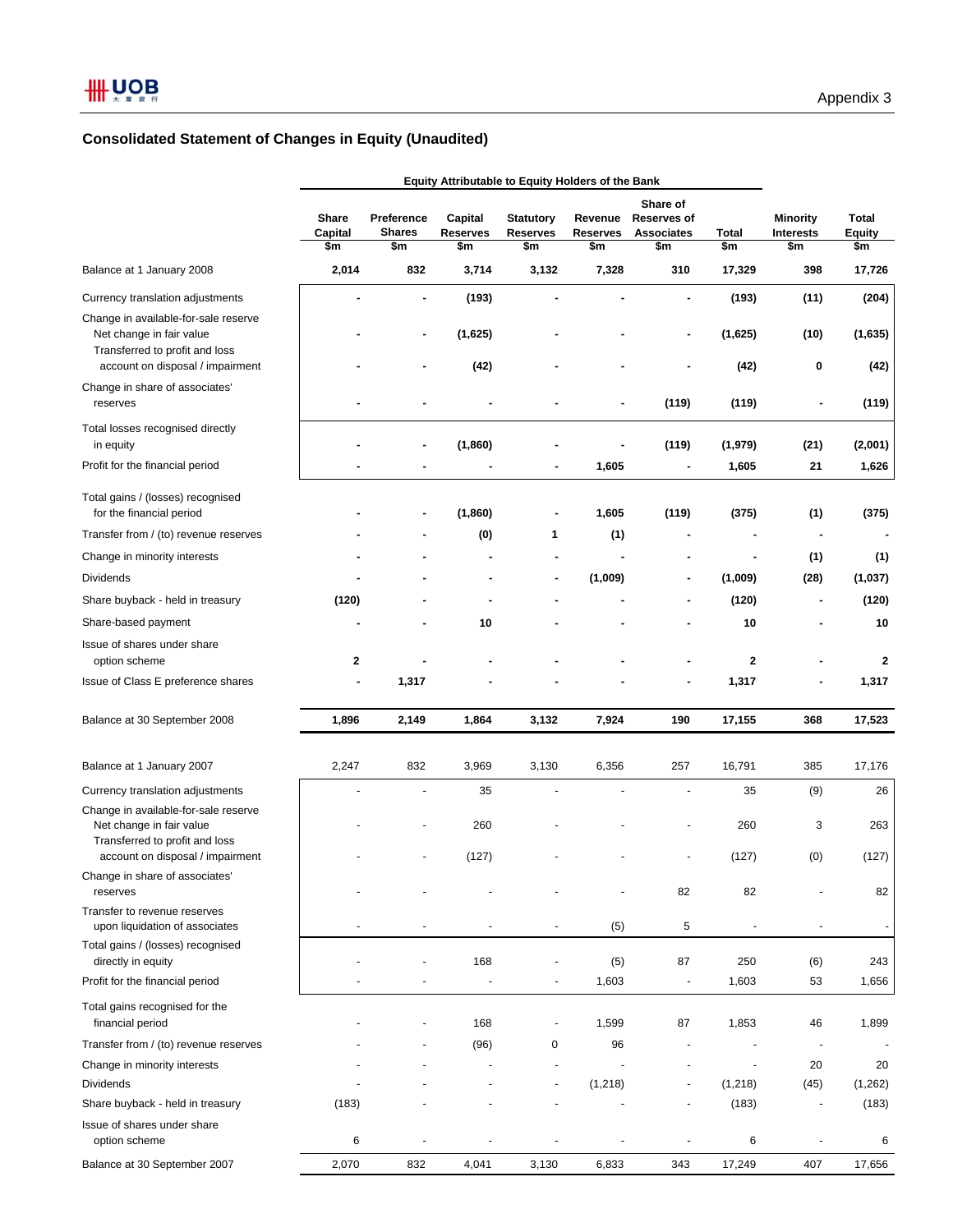|                                                                                                | Equity Attributable to Equity Holders of the Bank |                                    |                                   |                                            |                                   |                                                            |                     |                                     |                                      |
|------------------------------------------------------------------------------------------------|---------------------------------------------------|------------------------------------|-----------------------------------|--------------------------------------------|-----------------------------------|------------------------------------------------------------|---------------------|-------------------------------------|--------------------------------------|
|                                                                                                | Share<br>Capital<br>\$m                           | Preference<br><b>Shares</b><br>\$m | Capital<br><b>Reserves</b><br>\$m | <b>Statutory</b><br><b>Reserves</b><br>\$m | Revenue<br><b>Reserves</b><br>\$m | Share of<br><b>Reserves of</b><br><b>Associates</b><br>\$m | <b>Total</b><br>\$m | <b>Minority</b><br>Interests<br>\$m | <b>Total</b><br><b>Equity</b><br>\$m |
| Balance at 1 July 2008                                                                         | 1,895                                             | 832                                | 2,720                             | 3,132                                      | 7,760                             | 244                                                        | 16,583              | 364                                 | 16,947                               |
| Currency translation adjustments                                                               |                                                   |                                    | 123                               |                                            |                                   |                                                            | 123                 | $\overline{\phantom{a}}$            | 130                                  |
| Change in available-for-sale reserve                                                           |                                                   |                                    |                                   |                                            |                                   |                                                            |                     |                                     |                                      |
| Net change in fair value<br>Transferred to profit and loss<br>account on disposal / impairment |                                                   |                                    | (1,030)<br>47                     |                                            |                                   |                                                            | (1,030)<br>47       | (5)<br>1                            | (1,035)<br>47                        |
| Change in share of associates'<br>reserves                                                     |                                                   |                                    |                                   |                                            |                                   | (53)                                                       | (53)                |                                     | (53)                                 |
| Total gains / (losses) recognised<br>directly in equity                                        |                                                   |                                    | (860)                             |                                            |                                   | (53)                                                       | (913)               | 3                                   | (910)                                |
| Profit for the financial period                                                                |                                                   |                                    |                                   | ٠                                          | 475                               | $\overline{a}$                                             | 475                 | 9                                   | 484                                  |
| Total gains / (losses) recognised<br>for the financial period                                  |                                                   |                                    | (860)                             |                                            | 475                               | (53)                                                       | (438)               | 11                                  | (426)                                |
| Change in minority interests                                                                   |                                                   |                                    |                                   |                                            |                                   | $\blacksquare$                                             |                     | (0)                                 | (0)                                  |
| <b>Dividends</b>                                                                               |                                                   |                                    |                                   | ٠                                          | (311)                             | -                                                          | (311)               | (8)                                 | (319)                                |
| Share-based payment                                                                            |                                                   |                                    | 3                                 |                                            |                                   | ä,                                                         | 3                   | $\blacksquare$                      | 3                                    |
| Issue of shares under share<br>option scheme                                                   | 0                                                 |                                    |                                   |                                            |                                   |                                                            | 0                   |                                     | 0                                    |
| Issue of Class E preference shares                                                             | $\overline{\phantom{a}}$                          | 1,317                              |                                   |                                            |                                   | -                                                          | 1,317               | $\overline{\phantom{a}}$            | 1,317                                |
| Balance at 30 September 2008                                                                   | 1,896                                             | 2,149                              | 1,864                             | 3,132                                      | 7,924                             | 190                                                        | 17,155              | 368                                 | 17,523                               |
| Balance at 1 July 2007                                                                         | 2,239                                             | 832                                | 4,215                             | 3,130                                      | 6,778                             | 317                                                        | 17,511              | 396                                 | 17,908                               |
| Currency translation adjustments                                                               |                                                   | ÷,                                 | (99)                              |                                            |                                   |                                                            | (99)                | (10)                                | (110)                                |
| Change in available-for-sale reserve                                                           |                                                   |                                    |                                   |                                            |                                   |                                                            |                     |                                     |                                      |
| Net change in fair value<br>Transferred to profit and loss                                     |                                                   | ÷,                                 | (21)                              |                                            |                                   |                                                            | (21)                | $\pmb{0}$                           | (20)                                 |
| account on disposal / impairment                                                               |                                                   |                                    | (55)                              |                                            |                                   |                                                            | (55)                | (0)                                 | (55)                                 |
| Change in share of associates'<br>reserves                                                     |                                                   |                                    |                                   |                                            |                                   | 26                                                         | 26                  |                                     | 26                                   |
| Transfer to revenue reserves<br>upon liquidation of associates                                 |                                                   |                                    |                                   |                                            | 0                                 | (0)                                                        |                     |                                     |                                      |
| Total gains / (losses) recognised directly<br>in equity                                        |                                                   |                                    | (175)                             |                                            | $\pmb{0}$                         | 26                                                         | (148)               | (10)                                | (158)                                |
| Profit for the financial period                                                                |                                                   |                                    |                                   |                                            | 501                               |                                                            | 501                 | 18                                  | 518                                  |
| Total gains / (losses) recognised for the<br>financial period                                  |                                                   | $\blacksquare$                     | (175)                             |                                            | 501                               | 26                                                         | 352                 | 8                                   | 360                                  |
| Transfer from / (to) revenue reserves                                                          |                                                   |                                    | (0)                               |                                            | 0                                 |                                                            |                     | $\blacksquare$                      |                                      |
| Change in minority interests                                                                   |                                                   |                                    |                                   | $\blacksquare$                             |                                   | $\overline{\phantom{a}}$                                   | $\frac{1}{2}$       | 21                                  | 21                                   |
| <b>Dividends</b>                                                                               |                                                   |                                    |                                   |                                            | (446)                             | ÷,                                                         | (446)               | (18)                                | (464)                                |
| Share buyback - held in treasury                                                               | (170)                                             |                                    |                                   |                                            |                                   |                                                            | (170)               |                                     | (170)                                |
| Issue of shares under share<br>option scheme                                                   | $\mathbf{1}$                                      |                                    |                                   | ٠                                          |                                   |                                                            | 1                   | $\blacksquare$                      | 1                                    |
| Balance at 30 September 2007                                                                   | 2,070                                             | 832                                | 4,041                             | 3,130                                      | 6,833                             | 343                                                        | 17,249              | 407                                 | 17,656                               |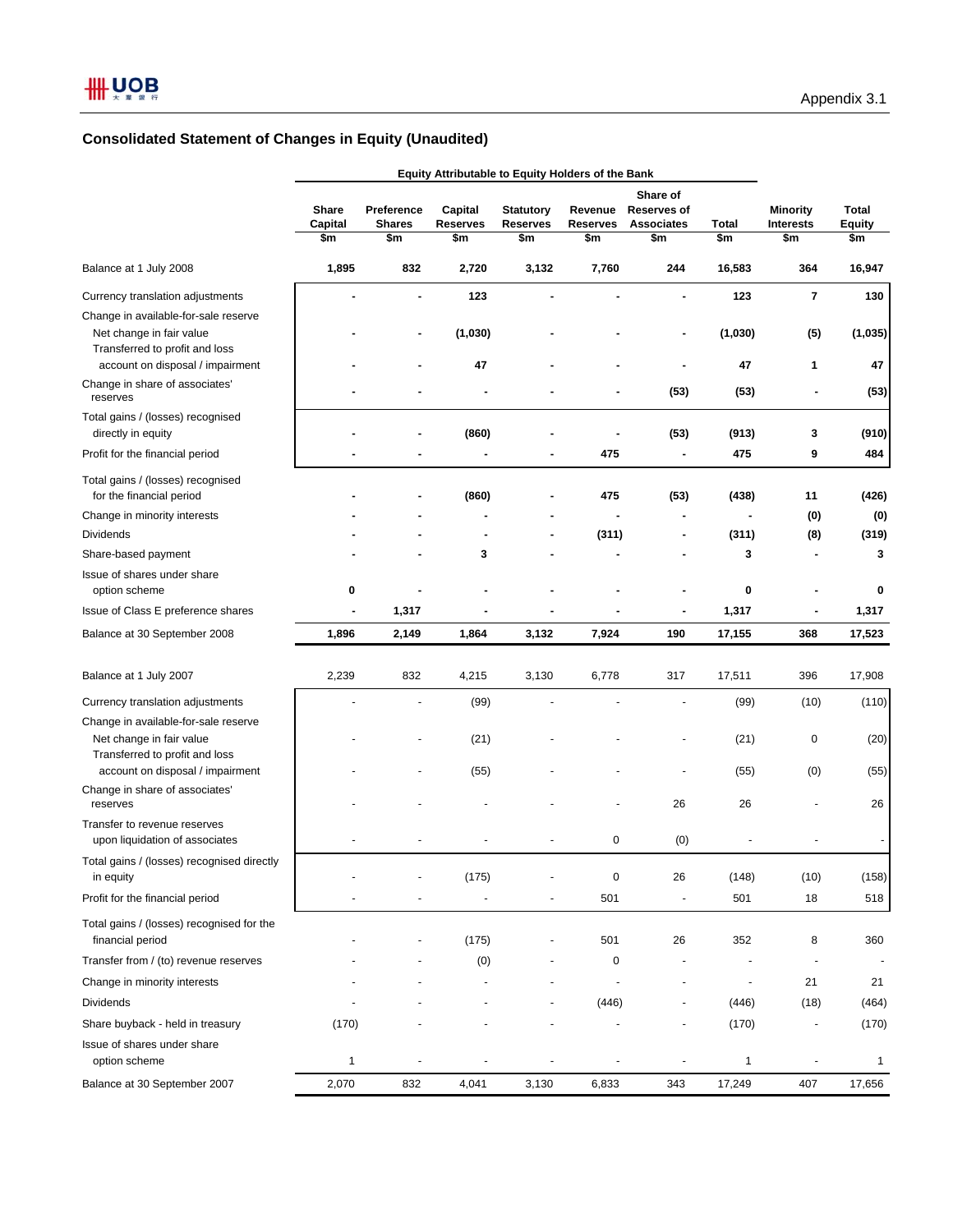# **Consolidated Cash Flow Statement (Unaudited)**

| \$m<br>$\mathsf{Sm}$<br>\$m<br>\$m<br>Cash flows from operating activities<br>Operating profit before amortisation and impairment charges<br>2,384<br>2,134<br>709<br>620<br>Adjustments for:<br>Depreciation of assets<br>100<br>106<br>33<br>36<br>Net gain on disposal of assets<br>(171)<br>(145)<br>(14)<br>(81)<br>10<br>Share-based payment<br>3<br>2,323<br>731<br>Operating profit before working capital changes<br>2,095<br>574<br>Increase / (decrease) in working capital<br>Deposits<br>6,712<br>9,490<br>312<br>2,283<br>Bills and drafts payable<br>220<br>196<br>73<br>106<br>544<br>Other liabilities<br>603<br>71<br>676<br>202<br>44<br>203<br><b>Trading securities</b><br>122<br>(3, 376)<br>3,216<br>Placements and balances with banks and agents<br>8,152<br>(2,959)<br>Loans to non-bank customers<br>(8,038)<br>(8,375)<br>(3, 140)<br>(2,669)<br>(605)<br>131<br>(876)<br>Other assets<br>(478)<br>11,728<br>(4, 577)<br>Cash generated from operations<br>(2,018)<br>3,431<br>Income tax paid<br>(695)<br>(429)<br>(332)<br>(174)<br>(2,712)<br>11,298<br>Net cash (used in) / provided by operating activities<br>(4,909)<br>3,256<br>Cash flows from investing activities<br>Net cash flow on disposal / (acquisition) of:<br>Investment securities and associates<br>207<br>(1,648)<br>(289)<br>(803)<br>Properties and other fixed assets<br>(185)<br>(339)<br>(160)<br>(39)<br>Change in minority interests<br>20<br>(0)<br>21<br>(1)<br>Dividends received from associates<br>57<br>76<br>21<br>1<br>78<br>(1,890)<br>(448)<br>(800)<br>Net cash provided by / (used in) investing activities<br>Cash flows from financing activities<br>Proceeds from issue of ordinary shares<br>2<br>6<br>0<br>1<br>Net proceeds from issue of Class E preference shares<br>1,317<br>1,317<br>116<br>Net (decrease) / increase in debts issued<br>(473)<br>(143)<br>(626)<br>Share buyback<br>(120)<br>(183)<br>(170)<br>Dividends paid on ordinary shares<br>(979)<br>(1, 185)<br>(436)<br>(301)<br>Dividends paid on preference shares<br>(41)<br>(44)<br>(21)<br>(22)<br>Dividends paid to minority interests<br>(28)<br>(45)<br>(26)<br>(8)<br>Net cash (used in) / provided by financing activities<br>(321)<br>(1, 334)<br>846<br>(1, 278)<br>(195)<br>(99)<br>38<br>118<br>Currency translation adjustments<br>Net (decrease) / increase in cash and cash equivalents for the financial period<br>(3, 151)<br>8,112<br>(4, 393)<br>1,080<br>Cash and cash equivalents at beginning of the financial period<br>30,283<br>26,292<br>31,525<br>33,323<br>Cash and cash equivalents at end of the financial period<br>27,132<br>34,403<br>34,403<br>27,132<br>Represented by:<br>20,707<br>Cash, balances and placements with central banks<br>17,329<br>20,707<br>17,329<br>Singapore Government treasury bills and securities<br>6,387<br>9,968<br>6,387<br>9,968<br>Other government treasury bills and securities<br>3,416<br>3,728<br>3,416<br>3,728<br>Cash and cash equivalents at end of the financial period<br>27,132<br>27,132<br>34,403<br>34,403 | 9M08 | 9M07 | 3Q08 | 3Q07 |
|----------------------------------------------------------------------------------------------------------------------------------------------------------------------------------------------------------------------------------------------------------------------------------------------------------------------------------------------------------------------------------------------------------------------------------------------------------------------------------------------------------------------------------------------------------------------------------------------------------------------------------------------------------------------------------------------------------------------------------------------------------------------------------------------------------------------------------------------------------------------------------------------------------------------------------------------------------------------------------------------------------------------------------------------------------------------------------------------------------------------------------------------------------------------------------------------------------------------------------------------------------------------------------------------------------------------------------------------------------------------------------------------------------------------------------------------------------------------------------------------------------------------------------------------------------------------------------------------------------------------------------------------------------------------------------------------------------------------------------------------------------------------------------------------------------------------------------------------------------------------------------------------------------------------------------------------------------------------------------------------------------------------------------------------------------------------------------------------------------------------------------------------------------------------------------------------------------------------------------------------------------------------------------------------------------------------------------------------------------------------------------------------------------------------------------------------------------------------------------------------------------------------------------------------------------------------------------------------------------------------------------------------------------------------------------------------------------------------------------------------------------------------------------------------------------------------------------------------------------------------------------------------------------------------------------------------------------------------------------------------------------------------------------------------------------------------------------------|------|------|------|------|
|                                                                                                                                                                                                                                                                                                                                                                                                                                                                                                                                                                                                                                                                                                                                                                                                                                                                                                                                                                                                                                                                                                                                                                                                                                                                                                                                                                                                                                                                                                                                                                                                                                                                                                                                                                                                                                                                                                                                                                                                                                                                                                                                                                                                                                                                                                                                                                                                                                                                                                                                                                                                                                                                                                                                                                                                                                                                                                                                                                                                                                                                                        |      |      |      |      |
|                                                                                                                                                                                                                                                                                                                                                                                                                                                                                                                                                                                                                                                                                                                                                                                                                                                                                                                                                                                                                                                                                                                                                                                                                                                                                                                                                                                                                                                                                                                                                                                                                                                                                                                                                                                                                                                                                                                                                                                                                                                                                                                                                                                                                                                                                                                                                                                                                                                                                                                                                                                                                                                                                                                                                                                                                                                                                                                                                                                                                                                                                        |      |      |      |      |
|                                                                                                                                                                                                                                                                                                                                                                                                                                                                                                                                                                                                                                                                                                                                                                                                                                                                                                                                                                                                                                                                                                                                                                                                                                                                                                                                                                                                                                                                                                                                                                                                                                                                                                                                                                                                                                                                                                                                                                                                                                                                                                                                                                                                                                                                                                                                                                                                                                                                                                                                                                                                                                                                                                                                                                                                                                                                                                                                                                                                                                                                                        |      |      |      |      |
|                                                                                                                                                                                                                                                                                                                                                                                                                                                                                                                                                                                                                                                                                                                                                                                                                                                                                                                                                                                                                                                                                                                                                                                                                                                                                                                                                                                                                                                                                                                                                                                                                                                                                                                                                                                                                                                                                                                                                                                                                                                                                                                                                                                                                                                                                                                                                                                                                                                                                                                                                                                                                                                                                                                                                                                                                                                                                                                                                                                                                                                                                        |      |      |      |      |
|                                                                                                                                                                                                                                                                                                                                                                                                                                                                                                                                                                                                                                                                                                                                                                                                                                                                                                                                                                                                                                                                                                                                                                                                                                                                                                                                                                                                                                                                                                                                                                                                                                                                                                                                                                                                                                                                                                                                                                                                                                                                                                                                                                                                                                                                                                                                                                                                                                                                                                                                                                                                                                                                                                                                                                                                                                                                                                                                                                                                                                                                                        |      |      |      |      |
|                                                                                                                                                                                                                                                                                                                                                                                                                                                                                                                                                                                                                                                                                                                                                                                                                                                                                                                                                                                                                                                                                                                                                                                                                                                                                                                                                                                                                                                                                                                                                                                                                                                                                                                                                                                                                                                                                                                                                                                                                                                                                                                                                                                                                                                                                                                                                                                                                                                                                                                                                                                                                                                                                                                                                                                                                                                                                                                                                                                                                                                                                        |      |      |      |      |
|                                                                                                                                                                                                                                                                                                                                                                                                                                                                                                                                                                                                                                                                                                                                                                                                                                                                                                                                                                                                                                                                                                                                                                                                                                                                                                                                                                                                                                                                                                                                                                                                                                                                                                                                                                                                                                                                                                                                                                                                                                                                                                                                                                                                                                                                                                                                                                                                                                                                                                                                                                                                                                                                                                                                                                                                                                                                                                                                                                                                                                                                                        |      |      |      |      |
|                                                                                                                                                                                                                                                                                                                                                                                                                                                                                                                                                                                                                                                                                                                                                                                                                                                                                                                                                                                                                                                                                                                                                                                                                                                                                                                                                                                                                                                                                                                                                                                                                                                                                                                                                                                                                                                                                                                                                                                                                                                                                                                                                                                                                                                                                                                                                                                                                                                                                                                                                                                                                                                                                                                                                                                                                                                                                                                                                                                                                                                                                        |      |      |      |      |
|                                                                                                                                                                                                                                                                                                                                                                                                                                                                                                                                                                                                                                                                                                                                                                                                                                                                                                                                                                                                                                                                                                                                                                                                                                                                                                                                                                                                                                                                                                                                                                                                                                                                                                                                                                                                                                                                                                                                                                                                                                                                                                                                                                                                                                                                                                                                                                                                                                                                                                                                                                                                                                                                                                                                                                                                                                                                                                                                                                                                                                                                                        |      |      |      |      |
|                                                                                                                                                                                                                                                                                                                                                                                                                                                                                                                                                                                                                                                                                                                                                                                                                                                                                                                                                                                                                                                                                                                                                                                                                                                                                                                                                                                                                                                                                                                                                                                                                                                                                                                                                                                                                                                                                                                                                                                                                                                                                                                                                                                                                                                                                                                                                                                                                                                                                                                                                                                                                                                                                                                                                                                                                                                                                                                                                                                                                                                                                        |      |      |      |      |
|                                                                                                                                                                                                                                                                                                                                                                                                                                                                                                                                                                                                                                                                                                                                                                                                                                                                                                                                                                                                                                                                                                                                                                                                                                                                                                                                                                                                                                                                                                                                                                                                                                                                                                                                                                                                                                                                                                                                                                                                                                                                                                                                                                                                                                                                                                                                                                                                                                                                                                                                                                                                                                                                                                                                                                                                                                                                                                                                                                                                                                                                                        |      |      |      |      |
|                                                                                                                                                                                                                                                                                                                                                                                                                                                                                                                                                                                                                                                                                                                                                                                                                                                                                                                                                                                                                                                                                                                                                                                                                                                                                                                                                                                                                                                                                                                                                                                                                                                                                                                                                                                                                                                                                                                                                                                                                                                                                                                                                                                                                                                                                                                                                                                                                                                                                                                                                                                                                                                                                                                                                                                                                                                                                                                                                                                                                                                                                        |      |      |      |      |
|                                                                                                                                                                                                                                                                                                                                                                                                                                                                                                                                                                                                                                                                                                                                                                                                                                                                                                                                                                                                                                                                                                                                                                                                                                                                                                                                                                                                                                                                                                                                                                                                                                                                                                                                                                                                                                                                                                                                                                                                                                                                                                                                                                                                                                                                                                                                                                                                                                                                                                                                                                                                                                                                                                                                                                                                                                                                                                                                                                                                                                                                                        |      |      |      |      |
|                                                                                                                                                                                                                                                                                                                                                                                                                                                                                                                                                                                                                                                                                                                                                                                                                                                                                                                                                                                                                                                                                                                                                                                                                                                                                                                                                                                                                                                                                                                                                                                                                                                                                                                                                                                                                                                                                                                                                                                                                                                                                                                                                                                                                                                                                                                                                                                                                                                                                                                                                                                                                                                                                                                                                                                                                                                                                                                                                                                                                                                                                        |      |      |      |      |
|                                                                                                                                                                                                                                                                                                                                                                                                                                                                                                                                                                                                                                                                                                                                                                                                                                                                                                                                                                                                                                                                                                                                                                                                                                                                                                                                                                                                                                                                                                                                                                                                                                                                                                                                                                                                                                                                                                                                                                                                                                                                                                                                                                                                                                                                                                                                                                                                                                                                                                                                                                                                                                                                                                                                                                                                                                                                                                                                                                                                                                                                                        |      |      |      |      |
|                                                                                                                                                                                                                                                                                                                                                                                                                                                                                                                                                                                                                                                                                                                                                                                                                                                                                                                                                                                                                                                                                                                                                                                                                                                                                                                                                                                                                                                                                                                                                                                                                                                                                                                                                                                                                                                                                                                                                                                                                                                                                                                                                                                                                                                                                                                                                                                                                                                                                                                                                                                                                                                                                                                                                                                                                                                                                                                                                                                                                                                                                        |      |      |      |      |
|                                                                                                                                                                                                                                                                                                                                                                                                                                                                                                                                                                                                                                                                                                                                                                                                                                                                                                                                                                                                                                                                                                                                                                                                                                                                                                                                                                                                                                                                                                                                                                                                                                                                                                                                                                                                                                                                                                                                                                                                                                                                                                                                                                                                                                                                                                                                                                                                                                                                                                                                                                                                                                                                                                                                                                                                                                                                                                                                                                                                                                                                                        |      |      |      |      |
|                                                                                                                                                                                                                                                                                                                                                                                                                                                                                                                                                                                                                                                                                                                                                                                                                                                                                                                                                                                                                                                                                                                                                                                                                                                                                                                                                                                                                                                                                                                                                                                                                                                                                                                                                                                                                                                                                                                                                                                                                                                                                                                                                                                                                                                                                                                                                                                                                                                                                                                                                                                                                                                                                                                                                                                                                                                                                                                                                                                                                                                                                        |      |      |      |      |
|                                                                                                                                                                                                                                                                                                                                                                                                                                                                                                                                                                                                                                                                                                                                                                                                                                                                                                                                                                                                                                                                                                                                                                                                                                                                                                                                                                                                                                                                                                                                                                                                                                                                                                                                                                                                                                                                                                                                                                                                                                                                                                                                                                                                                                                                                                                                                                                                                                                                                                                                                                                                                                                                                                                                                                                                                                                                                                                                                                                                                                                                                        |      |      |      |      |
|                                                                                                                                                                                                                                                                                                                                                                                                                                                                                                                                                                                                                                                                                                                                                                                                                                                                                                                                                                                                                                                                                                                                                                                                                                                                                                                                                                                                                                                                                                                                                                                                                                                                                                                                                                                                                                                                                                                                                                                                                                                                                                                                                                                                                                                                                                                                                                                                                                                                                                                                                                                                                                                                                                                                                                                                                                                                                                                                                                                                                                                                                        |      |      |      |      |
|                                                                                                                                                                                                                                                                                                                                                                                                                                                                                                                                                                                                                                                                                                                                                                                                                                                                                                                                                                                                                                                                                                                                                                                                                                                                                                                                                                                                                                                                                                                                                                                                                                                                                                                                                                                                                                                                                                                                                                                                                                                                                                                                                                                                                                                                                                                                                                                                                                                                                                                                                                                                                                                                                                                                                                                                                                                                                                                                                                                                                                                                                        |      |      |      |      |
|                                                                                                                                                                                                                                                                                                                                                                                                                                                                                                                                                                                                                                                                                                                                                                                                                                                                                                                                                                                                                                                                                                                                                                                                                                                                                                                                                                                                                                                                                                                                                                                                                                                                                                                                                                                                                                                                                                                                                                                                                                                                                                                                                                                                                                                                                                                                                                                                                                                                                                                                                                                                                                                                                                                                                                                                                                                                                                                                                                                                                                                                                        |      |      |      |      |
|                                                                                                                                                                                                                                                                                                                                                                                                                                                                                                                                                                                                                                                                                                                                                                                                                                                                                                                                                                                                                                                                                                                                                                                                                                                                                                                                                                                                                                                                                                                                                                                                                                                                                                                                                                                                                                                                                                                                                                                                                                                                                                                                                                                                                                                                                                                                                                                                                                                                                                                                                                                                                                                                                                                                                                                                                                                                                                                                                                                                                                                                                        |      |      |      |      |
|                                                                                                                                                                                                                                                                                                                                                                                                                                                                                                                                                                                                                                                                                                                                                                                                                                                                                                                                                                                                                                                                                                                                                                                                                                                                                                                                                                                                                                                                                                                                                                                                                                                                                                                                                                                                                                                                                                                                                                                                                                                                                                                                                                                                                                                                                                                                                                                                                                                                                                                                                                                                                                                                                                                                                                                                                                                                                                                                                                                                                                                                                        |      |      |      |      |
|                                                                                                                                                                                                                                                                                                                                                                                                                                                                                                                                                                                                                                                                                                                                                                                                                                                                                                                                                                                                                                                                                                                                                                                                                                                                                                                                                                                                                                                                                                                                                                                                                                                                                                                                                                                                                                                                                                                                                                                                                                                                                                                                                                                                                                                                                                                                                                                                                                                                                                                                                                                                                                                                                                                                                                                                                                                                                                                                                                                                                                                                                        |      |      |      |      |
|                                                                                                                                                                                                                                                                                                                                                                                                                                                                                                                                                                                                                                                                                                                                                                                                                                                                                                                                                                                                                                                                                                                                                                                                                                                                                                                                                                                                                                                                                                                                                                                                                                                                                                                                                                                                                                                                                                                                                                                                                                                                                                                                                                                                                                                                                                                                                                                                                                                                                                                                                                                                                                                                                                                                                                                                                                                                                                                                                                                                                                                                                        |      |      |      |      |
|                                                                                                                                                                                                                                                                                                                                                                                                                                                                                                                                                                                                                                                                                                                                                                                                                                                                                                                                                                                                                                                                                                                                                                                                                                                                                                                                                                                                                                                                                                                                                                                                                                                                                                                                                                                                                                                                                                                                                                                                                                                                                                                                                                                                                                                                                                                                                                                                                                                                                                                                                                                                                                                                                                                                                                                                                                                                                                                                                                                                                                                                                        |      |      |      |      |
|                                                                                                                                                                                                                                                                                                                                                                                                                                                                                                                                                                                                                                                                                                                                                                                                                                                                                                                                                                                                                                                                                                                                                                                                                                                                                                                                                                                                                                                                                                                                                                                                                                                                                                                                                                                                                                                                                                                                                                                                                                                                                                                                                                                                                                                                                                                                                                                                                                                                                                                                                                                                                                                                                                                                                                                                                                                                                                                                                                                                                                                                                        |      |      |      |      |
|                                                                                                                                                                                                                                                                                                                                                                                                                                                                                                                                                                                                                                                                                                                                                                                                                                                                                                                                                                                                                                                                                                                                                                                                                                                                                                                                                                                                                                                                                                                                                                                                                                                                                                                                                                                                                                                                                                                                                                                                                                                                                                                                                                                                                                                                                                                                                                                                                                                                                                                                                                                                                                                                                                                                                                                                                                                                                                                                                                                                                                                                                        |      |      |      |      |
|                                                                                                                                                                                                                                                                                                                                                                                                                                                                                                                                                                                                                                                                                                                                                                                                                                                                                                                                                                                                                                                                                                                                                                                                                                                                                                                                                                                                                                                                                                                                                                                                                                                                                                                                                                                                                                                                                                                                                                                                                                                                                                                                                                                                                                                                                                                                                                                                                                                                                                                                                                                                                                                                                                                                                                                                                                                                                                                                                                                                                                                                                        |      |      |      |      |
|                                                                                                                                                                                                                                                                                                                                                                                                                                                                                                                                                                                                                                                                                                                                                                                                                                                                                                                                                                                                                                                                                                                                                                                                                                                                                                                                                                                                                                                                                                                                                                                                                                                                                                                                                                                                                                                                                                                                                                                                                                                                                                                                                                                                                                                                                                                                                                                                                                                                                                                                                                                                                                                                                                                                                                                                                                                                                                                                                                                                                                                                                        |      |      |      |      |
|                                                                                                                                                                                                                                                                                                                                                                                                                                                                                                                                                                                                                                                                                                                                                                                                                                                                                                                                                                                                                                                                                                                                                                                                                                                                                                                                                                                                                                                                                                                                                                                                                                                                                                                                                                                                                                                                                                                                                                                                                                                                                                                                                                                                                                                                                                                                                                                                                                                                                                                                                                                                                                                                                                                                                                                                                                                                                                                                                                                                                                                                                        |      |      |      |      |
|                                                                                                                                                                                                                                                                                                                                                                                                                                                                                                                                                                                                                                                                                                                                                                                                                                                                                                                                                                                                                                                                                                                                                                                                                                                                                                                                                                                                                                                                                                                                                                                                                                                                                                                                                                                                                                                                                                                                                                                                                                                                                                                                                                                                                                                                                                                                                                                                                                                                                                                                                                                                                                                                                                                                                                                                                                                                                                                                                                                                                                                                                        |      |      |      |      |
|                                                                                                                                                                                                                                                                                                                                                                                                                                                                                                                                                                                                                                                                                                                                                                                                                                                                                                                                                                                                                                                                                                                                                                                                                                                                                                                                                                                                                                                                                                                                                                                                                                                                                                                                                                                                                                                                                                                                                                                                                                                                                                                                                                                                                                                                                                                                                                                                                                                                                                                                                                                                                                                                                                                                                                                                                                                                                                                                                                                                                                                                                        |      |      |      |      |
|                                                                                                                                                                                                                                                                                                                                                                                                                                                                                                                                                                                                                                                                                                                                                                                                                                                                                                                                                                                                                                                                                                                                                                                                                                                                                                                                                                                                                                                                                                                                                                                                                                                                                                                                                                                                                                                                                                                                                                                                                                                                                                                                                                                                                                                                                                                                                                                                                                                                                                                                                                                                                                                                                                                                                                                                                                                                                                                                                                                                                                                                                        |      |      |      |      |
|                                                                                                                                                                                                                                                                                                                                                                                                                                                                                                                                                                                                                                                                                                                                                                                                                                                                                                                                                                                                                                                                                                                                                                                                                                                                                                                                                                                                                                                                                                                                                                                                                                                                                                                                                                                                                                                                                                                                                                                                                                                                                                                                                                                                                                                                                                                                                                                                                                                                                                                                                                                                                                                                                                                                                                                                                                                                                                                                                                                                                                                                                        |      |      |      |      |
|                                                                                                                                                                                                                                                                                                                                                                                                                                                                                                                                                                                                                                                                                                                                                                                                                                                                                                                                                                                                                                                                                                                                                                                                                                                                                                                                                                                                                                                                                                                                                                                                                                                                                                                                                                                                                                                                                                                                                                                                                                                                                                                                                                                                                                                                                                                                                                                                                                                                                                                                                                                                                                                                                                                                                                                                                                                                                                                                                                                                                                                                                        |      |      |      |      |
|                                                                                                                                                                                                                                                                                                                                                                                                                                                                                                                                                                                                                                                                                                                                                                                                                                                                                                                                                                                                                                                                                                                                                                                                                                                                                                                                                                                                                                                                                                                                                                                                                                                                                                                                                                                                                                                                                                                                                                                                                                                                                                                                                                                                                                                                                                                                                                                                                                                                                                                                                                                                                                                                                                                                                                                                                                                                                                                                                                                                                                                                                        |      |      |      |      |
|                                                                                                                                                                                                                                                                                                                                                                                                                                                                                                                                                                                                                                                                                                                                                                                                                                                                                                                                                                                                                                                                                                                                                                                                                                                                                                                                                                                                                                                                                                                                                                                                                                                                                                                                                                                                                                                                                                                                                                                                                                                                                                                                                                                                                                                                                                                                                                                                                                                                                                                                                                                                                                                                                                                                                                                                                                                                                                                                                                                                                                                                                        |      |      |      |      |
|                                                                                                                                                                                                                                                                                                                                                                                                                                                                                                                                                                                                                                                                                                                                                                                                                                                                                                                                                                                                                                                                                                                                                                                                                                                                                                                                                                                                                                                                                                                                                                                                                                                                                                                                                                                                                                                                                                                                                                                                                                                                                                                                                                                                                                                                                                                                                                                                                                                                                                                                                                                                                                                                                                                                                                                                                                                                                                                                                                                                                                                                                        |      |      |      |      |
|                                                                                                                                                                                                                                                                                                                                                                                                                                                                                                                                                                                                                                                                                                                                                                                                                                                                                                                                                                                                                                                                                                                                                                                                                                                                                                                                                                                                                                                                                                                                                                                                                                                                                                                                                                                                                                                                                                                                                                                                                                                                                                                                                                                                                                                                                                                                                                                                                                                                                                                                                                                                                                                                                                                                                                                                                                                                                                                                                                                                                                                                                        |      |      |      |      |
|                                                                                                                                                                                                                                                                                                                                                                                                                                                                                                                                                                                                                                                                                                                                                                                                                                                                                                                                                                                                                                                                                                                                                                                                                                                                                                                                                                                                                                                                                                                                                                                                                                                                                                                                                                                                                                                                                                                                                                                                                                                                                                                                                                                                                                                                                                                                                                                                                                                                                                                                                                                                                                                                                                                                                                                                                                                                                                                                                                                                                                                                                        |      |      |      |      |
|                                                                                                                                                                                                                                                                                                                                                                                                                                                                                                                                                                                                                                                                                                                                                                                                                                                                                                                                                                                                                                                                                                                                                                                                                                                                                                                                                                                                                                                                                                                                                                                                                                                                                                                                                                                                                                                                                                                                                                                                                                                                                                                                                                                                                                                                                                                                                                                                                                                                                                                                                                                                                                                                                                                                                                                                                                                                                                                                                                                                                                                                                        |      |      |      |      |
|                                                                                                                                                                                                                                                                                                                                                                                                                                                                                                                                                                                                                                                                                                                                                                                                                                                                                                                                                                                                                                                                                                                                                                                                                                                                                                                                                                                                                                                                                                                                                                                                                                                                                                                                                                                                                                                                                                                                                                                                                                                                                                                                                                                                                                                                                                                                                                                                                                                                                                                                                                                                                                                                                                                                                                                                                                                                                                                                                                                                                                                                                        |      |      |      |      |
|                                                                                                                                                                                                                                                                                                                                                                                                                                                                                                                                                                                                                                                                                                                                                                                                                                                                                                                                                                                                                                                                                                                                                                                                                                                                                                                                                                                                                                                                                                                                                                                                                                                                                                                                                                                                                                                                                                                                                                                                                                                                                                                                                                                                                                                                                                                                                                                                                                                                                                                                                                                                                                                                                                                                                                                                                                                                                                                                                                                                                                                                                        |      |      |      |      |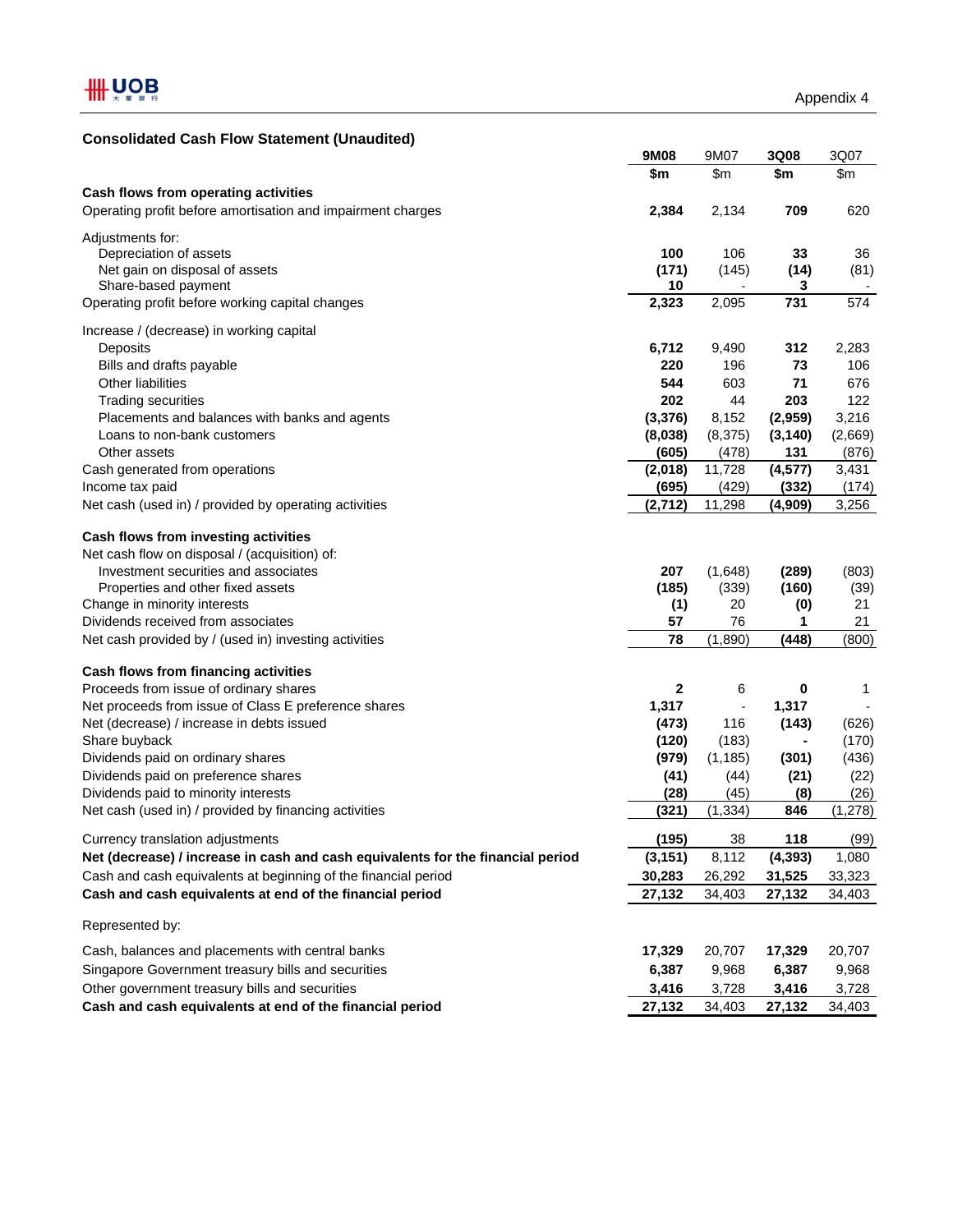# **Balance Sheet of the Bank (Unaudited)**

|                                                    | Sep-08  | Jun-08  | Dec-07 $1$ | Sep-07  |
|----------------------------------------------------|---------|---------|------------|---------|
|                                                    | \$m     | \$m     | \$m\$      | \$m\$   |
| <b>Equity</b>                                      |         |         |            |         |
| Share capital                                      | 1,896   | 1,895   | 2,014      | 2,070   |
| Preference shares                                  | 1,317   |         |            |         |
| Capital reserves                                   | 2,107   | 3,060   | 3,597      | 3,845   |
| <b>Statutory reserves</b>                          | 2,753   | 2,753   | 2,753      | 2,753   |
| Revenue reserves                                   | 6,015   | 5,996   | 5,623      | 5,386   |
| Total                                              | 14,088  | 13,703  | 13,987     | 14,054  |
| <b>Liabilities</b>                                 |         |         |            |         |
| Deposits and balances of banks and agents          | 30,956  | 33,101  | 30,142     | 30,066  |
| Deposits and balances of non-bank customers        | 90,247  | 87,687  | 84,312     | 81,975  |
| Deposits and balances of subsidiaries              | 3,695   | 3,742   | 4,047      | 4,156   |
| Total deposits and balances                        | 124,897 | 124,531 | 118,502    | 116,198 |
| Bills and drafts payable                           | 185     | 217     | 372        | 380     |
| Other liabilities                                  | 7,230   | 7,382   | 7,013      | 6,103   |
| Debts issued                                       | 6,709   | 6,418   | 6,665      | 6,645   |
| Total                                              | 139,022 | 138,547 | 132,551    | 129,327 |
| <b>Total equity and liabilities</b>                | 153,110 | 152,251 | 146,538    | 143,381 |
| <b>Assets</b>                                      |         |         |            |         |
| Cash, balances and placements with central banks   | 14,154  | 14,628  | 14,976     | 16,936  |
| Singapore Government treasury bills and securities | 6,295   | 9,054   | 9,052      | 9,879   |
| Other government treasury bills and securities     | 1,729   | 2,266   | 1,878      | 2,309   |
| <b>Trading securities</b>                          | 148     | 314     | 110        | 197     |
| Placements and balances with banks and agents      | 16,124  | 12,314  | 13,220     | 13,576  |
| Loans to non-bank customers                        | 76,695  | 74,883  | 71,994     | 65,256  |
| Placements with and advances to subsidiaries       | 3,299   | 3,487   | 646        | 1,520   |
| Investment securities                              | 16,533  | 17,278  | 18,205     | 17,884  |
| Other assets                                       | 8,499   | 8,522   | 7,687      | 7,043   |
| Investment in associates                           | 372     | 372     | 373        | 373     |
| Investment in subsidiaries                         | 4,607   | 4,604   | 3,859      | 3,848   |
| Properties and other fixed assets                  | 1,473   | 1,345   | 1,357      | 1,376   |
| Intangible assets                                  | 3,182   | 3,182   | 3,182      | 3,182   |
| Total                                              | 153,110 | 152,251 | 146,538    | 143,381 |
| <b>Off-Balance Sheet Items</b>                     |         |         |            |         |
| <b>Contingent liabilities</b>                      | 11,428  | 11,345  | 11,089     | 9,736   |
| Financial derivatives                              | 401,352 | 428,460 | 377,779    | 401,192 |
| Commitments                                        | 39,903  | 40,365  | 39,872     | 41,874  |
| Net asset value per ordinary share (\$)            | 8.48    | 9.10    | 9.25       | 9.28    |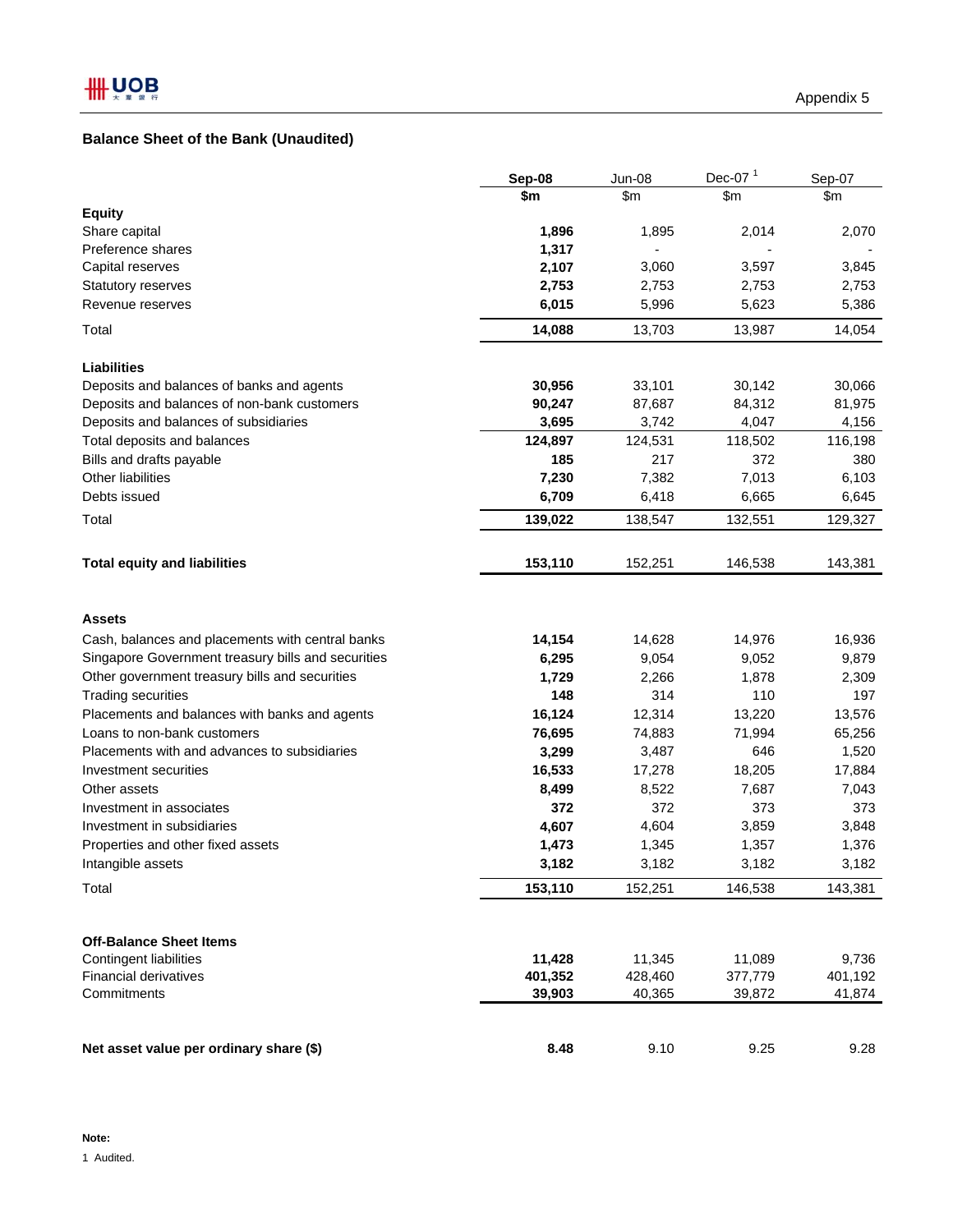## **Statement of Changes in Equity of the Bank (Unaudited)**

|                                                                    | <b>Share</b><br>Capital | <b>Preference</b><br><b>Share</b> | Capital<br><b>Reserves</b> | <b>Statutory</b><br><b>Reserves</b> | Revenue<br><b>Reserves</b> | <b>Total</b><br><b>Equity</b> |
|--------------------------------------------------------------------|-------------------------|-----------------------------------|----------------------------|-------------------------------------|----------------------------|-------------------------------|
|                                                                    | \$m                     | \$m                               | \$m                        | \$m                                 | \$m                        | \$m                           |
| Balance at 1 January 2008                                          | 2,014                   |                                   | 3,597                      | 2,753                               | 5,623                      | 13,987                        |
| Currency translation adjustments                                   |                         | $\overline{\phantom{0}}$          | (18)                       |                                     |                            | (18)                          |
| Change in available-for-sale reserve                               |                         |                                   |                            |                                     |                            |                               |
| Net change in fair value                                           |                         |                                   | (1, 513)                   |                                     |                            | (1, 513)                      |
| Transferred to profit and loss<br>account on disposal / impairment |                         |                                   | 31                         |                                     |                            | 31                            |
| Total losses recognised directly in equity                         |                         |                                   | (1,500)                    |                                     |                            | (1,500)                       |
| Profit for the financial period                                    |                         |                                   |                            |                                     | 1,370                      | 1,370                         |
| Total gains / (losses) recognised for the<br>financial period      |                         |                                   | (1,500)                    |                                     | 1,370                      | (130)                         |
| <b>Dividends</b>                                                   |                         |                                   |                            |                                     | (979)                      | (979)                         |
| Share buyback - held in treasury                                   | (120)                   |                                   |                            |                                     |                            | (120)                         |
| Share-based payment                                                |                         |                                   | 10                         |                                     |                            | 10                            |
| Issue of shares under share<br>option scheme                       | 2                       |                                   |                            |                                     |                            | $\mathbf{2}$                  |
| Issue of Class E preference shares                                 | $\blacksquare$          | 1,317                             |                            |                                     | -                          | 1,317                         |
| Balance at 30 September 2008                                       | 1,896                   | 1,317                             | 2,107                      | 2,753                               | 6,015                      | 14,088                        |
| Balance at 1 January 2007                                          | 2,247                   |                                   | 3,818                      | 2,753                               | 4,989                      | 13,807                        |
| Currency translation adjustments                                   |                         |                                   | (0)                        |                                     |                            | (0)                           |
| Change in available-for-sale reserve                               |                         |                                   |                            |                                     |                            |                               |
| Net change in fair value                                           |                         |                                   | 200                        |                                     |                            | 200                           |
| Transferred to profit and loss<br>account on disposal / impairment |                         |                                   | (125)                      |                                     |                            | (125)                         |
| Total gains recognised directly in equity                          |                         |                                   | 75                         |                                     |                            | 75                            |
| Profit for the financial period                                    | $\blacksquare$          | ÷,                                | $\overline{a}$             | ÷,                                  | 1,534                      | 1,534                         |
| Total gains recognised for the<br>financial period                 |                         |                                   | 75                         |                                     | 1,534                      | 1,609                         |
| Transfer to revenue reserves                                       |                         |                                   | (48)                       |                                     | 48                         |                               |
| <b>Dividends</b>                                                   |                         |                                   |                            |                                     | (1, 185)                   | (1, 185)                      |
| Share buyback - held in treasury                                   | (183)                   |                                   |                            |                                     |                            | (183)                         |
| Issue of shares under share<br>option scheme                       | 6                       |                                   |                            |                                     |                            | 6                             |
| Balance at 30 September 2007                                       | 2,070                   | ÷,                                | 3,845                      | 2,753                               | 5,386                      | 14,054                        |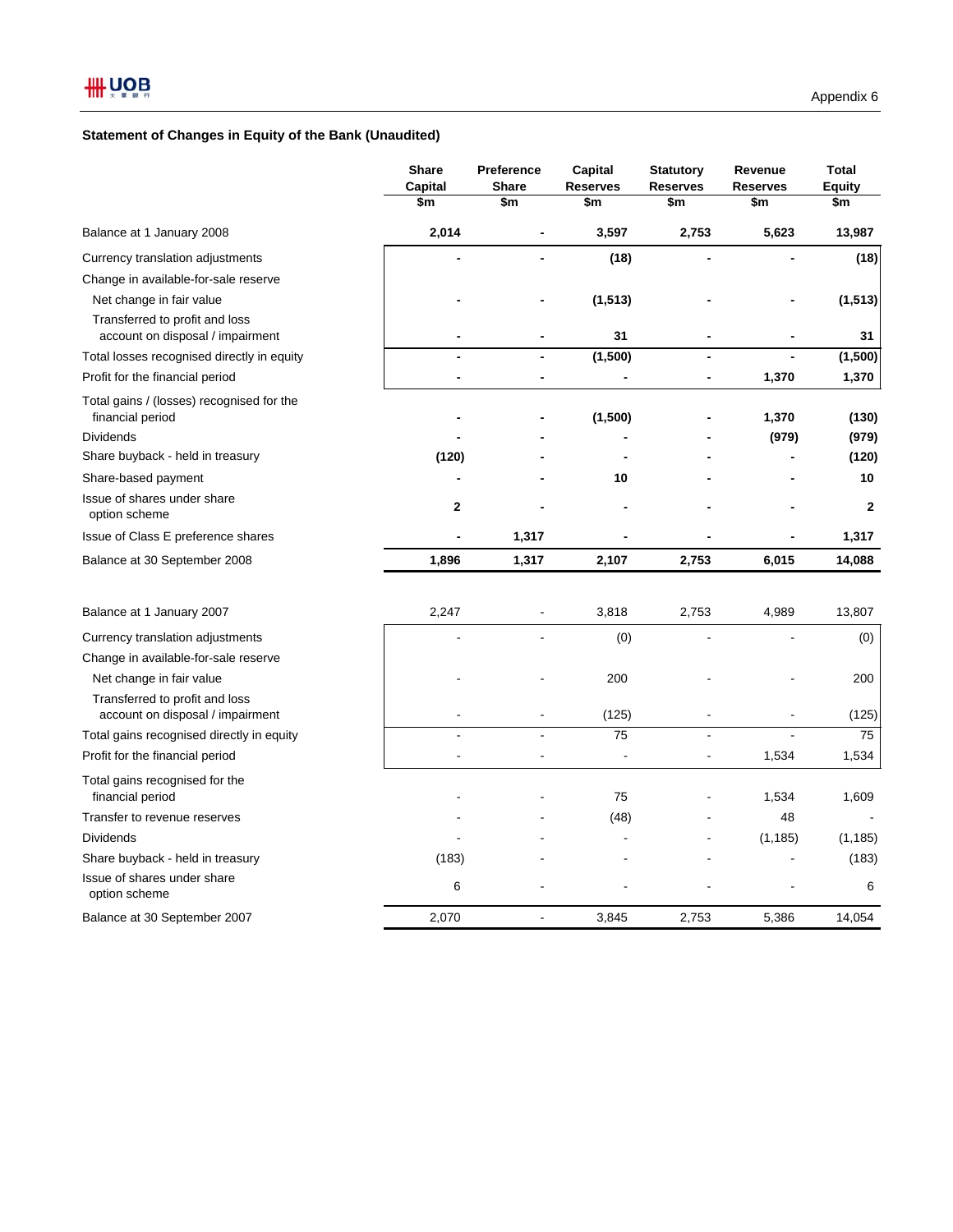## **Statement of Changes in Equity of the Bank (Unaudited)**

|                                                                    | <b>Share</b><br>Capital<br>\$m | Preference<br><b>Share</b><br>\$m | Capital<br><b>Reserves</b><br>\$m | <b>Statutory</b><br><b>Reserves</b><br>\$m | Revenue<br><b>Reserves</b><br>\$m | <b>Total</b><br><b>Equity</b><br>\$m |
|--------------------------------------------------------------------|--------------------------------|-----------------------------------|-----------------------------------|--------------------------------------------|-----------------------------------|--------------------------------------|
| Balance at 1 July 2008                                             | 1,895                          | $\blacksquare$                    | 3,060                             | 2,753                                      | 5,996                             | 13,703                               |
| Currency translation adjustments                                   |                                |                                   | (15)                              |                                            |                                   | (15)                                 |
| Change in available-for-sale reserve                               |                                |                                   |                                   |                                            |                                   |                                      |
| Net change in fair value                                           |                                |                                   | (977)                             |                                            |                                   | (977)                                |
| Transferred to profit and loss<br>account on disposal / impairment |                                |                                   | 36                                |                                            |                                   | 36                                   |
| Total losses recognised directly in equity                         |                                |                                   | (956)                             |                                            |                                   | (956)                                |
| Profit for the financial period                                    |                                |                                   |                                   |                                            | 320                               | 320                                  |
| Total gains / (losses) recognised for the<br>financial period      |                                |                                   | (956)                             |                                            | 320                               | (635)                                |
| <b>Dividends</b>                                                   |                                |                                   |                                   |                                            | (301)                             | (301)                                |
| Share-based payment                                                |                                |                                   | 3                                 |                                            |                                   | 3                                    |
| Issue of shares under share option<br>scheme                       | $\bf{0}$                       |                                   |                                   |                                            |                                   | $\bf{0}$                             |
| Issue of Class E preference shares                                 |                                | 1,317                             |                                   |                                            |                                   | 1,317                                |
| Balance at 30 September 2008                                       | 1,896                          | 1,317                             | 2,107                             | 2,753                                      | 6,015                             | 14,088                               |
| Balance at 1 July 2007                                             | 2,239                          |                                   | 3,972                             | 2,753                                      | 5,435                             | 14,399                               |
| Currency translation adjustments                                   |                                | ä,                                | (2)                               |                                            |                                   | (2)                                  |
| Change in available-for-sale reserve                               |                                |                                   |                                   |                                            |                                   |                                      |
| Net change in fair value                                           |                                |                                   | (72)                              |                                            |                                   | (72)                                 |
| Transferred to profit and loss<br>account on disposal / impairment |                                | ä,                                | (53)                              |                                            |                                   | (53)                                 |
| Total losses recognised directly in equity                         |                                |                                   | (127)                             |                                            |                                   | (127)                                |
| Profit for the financial period                                    |                                |                                   |                                   |                                            | 387                               | 387                                  |
| Total gains/(losses) recognised for the<br>financial period        |                                |                                   | (127)                             |                                            | 387                               | 260                                  |
| <b>Dividends</b>                                                   |                                |                                   |                                   |                                            | (436)                             | (436)                                |
| Share buy back - held in treasury                                  | (170)                          |                                   |                                   |                                            |                                   | (170)                                |
| Issue of shares under share option<br>scheme                       | $\mathbf{1}$                   |                                   |                                   |                                            |                                   | $\mathbf{1}$                         |
| Balance at 30 September 2007                                       | 2,070                          | ä,                                | 3,845                             | 2,753                                      | 5,386                             | 14,054                               |